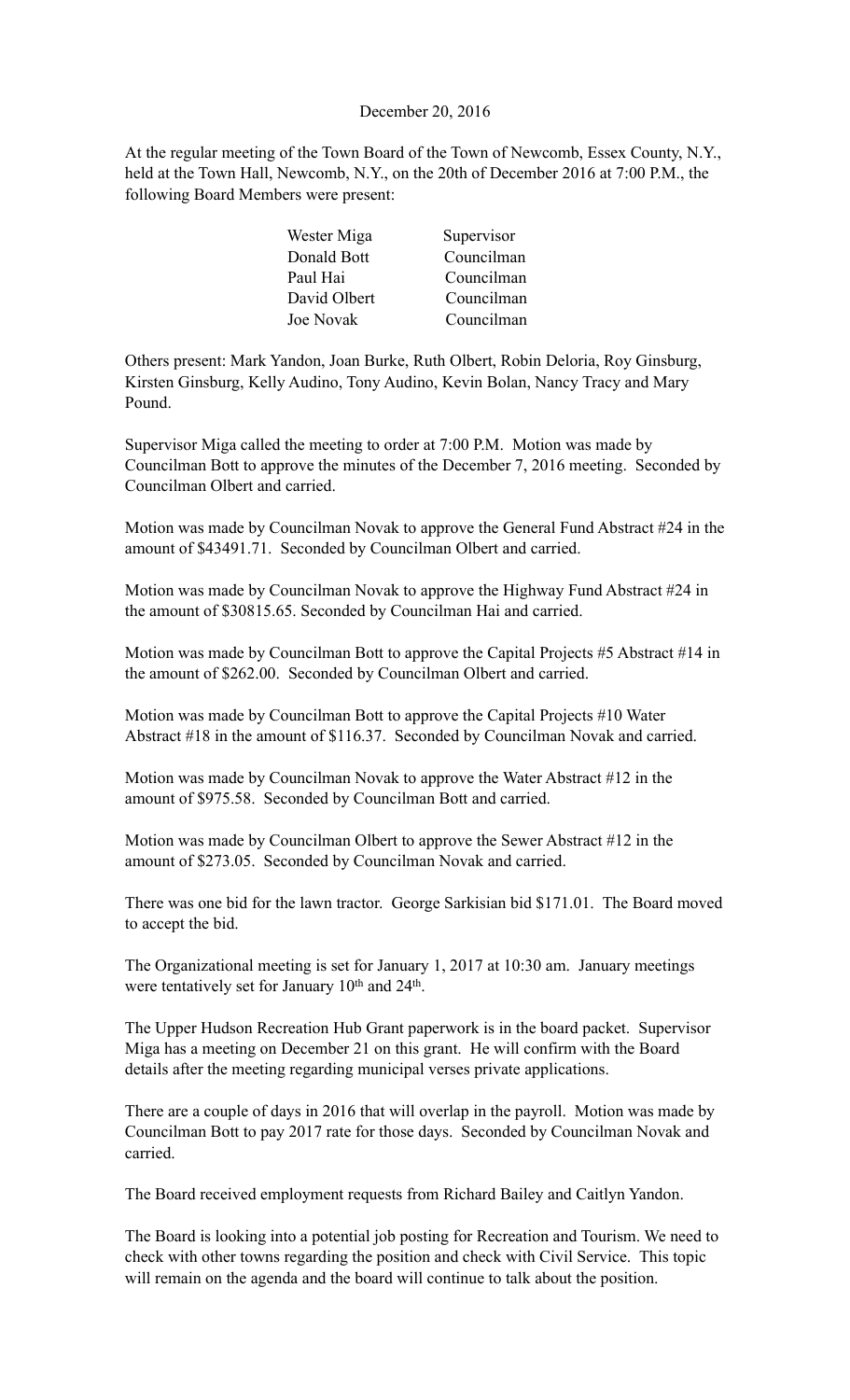Highway Supt. Mark Yandon still feels that access to the Huntington Cemetery will be very difficult and that machine damage to the cemetery would be greater than tree damage. We need to explore the manual removal of trees and check with ESF and Paul Smiths College for input.

The Special Projects Committee provided the Board with an update. The Committee had 16 meetings last year and discussed many topics including the Welcome Center, Hudson River Bridge enhancement, and signage for the Town. They are working on a mission statement.

There will be a pre-bid meeting for the water project on January 4, 2017 at 10 am. The bid opening will be January 18, 2017.

Winterfest Weekend in Newcomb is January 14. This is also Santanoni weekend.

The Town Board would like to formally thank George Canon for his service as Deputy Town Supervisor.

 Motion was made by Councilman Novak to adjourn. Seconded by Councilman Bott and carried at 8:25 p.m.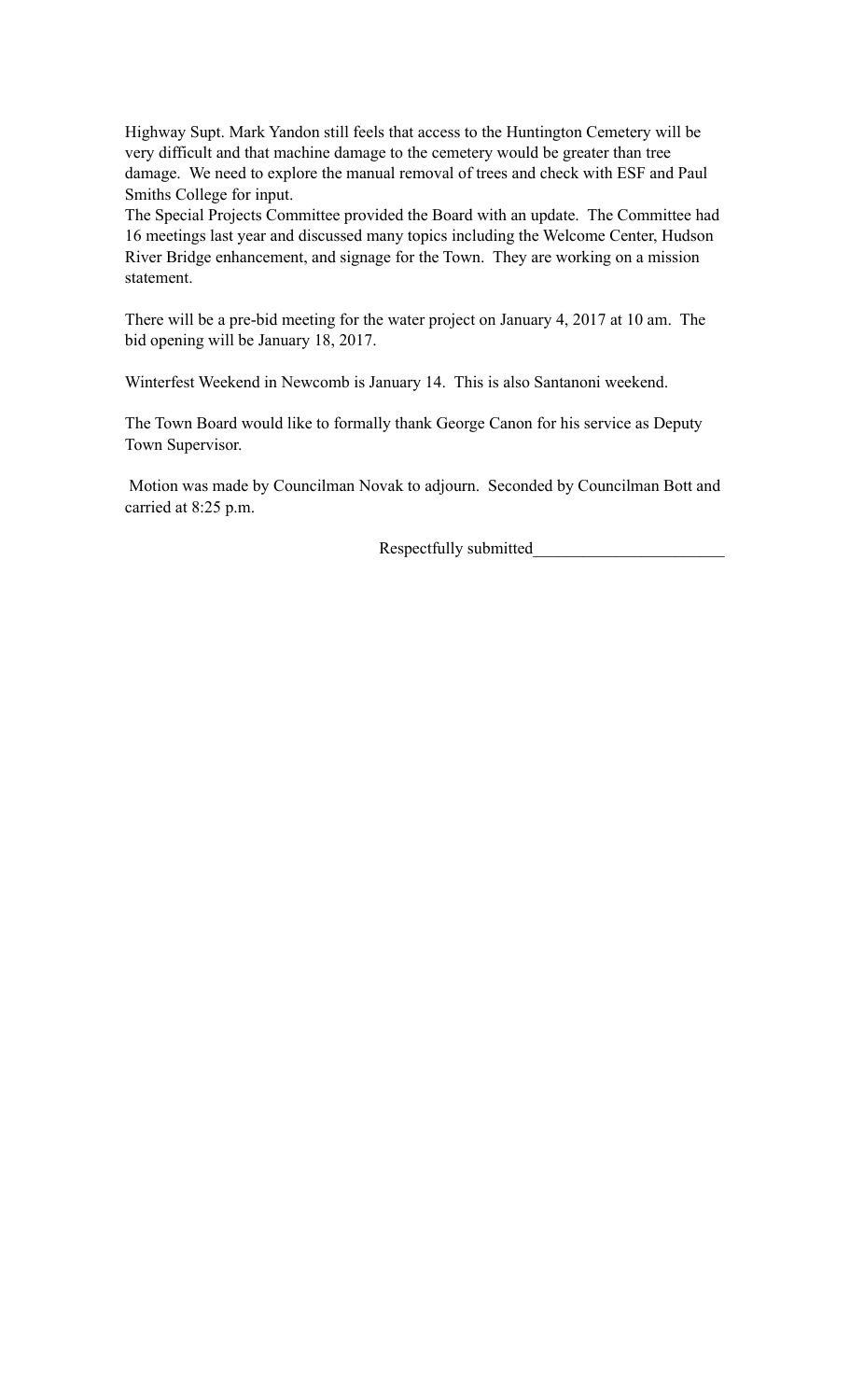### December 6, 2016

At the regular meeting of the Town Board of the Town of Newcomb, Essex County, N.Y., held at the Town Hall, Newcomb, N.Y., on the 6<sup>th</sup> of December 2016 at 7:00 P.M., the following Board Members were present:

| Wester Miga   | Supervisor |
|---------------|------------|
| David Olbert. | Councilman |
| Paul Hai      | Councilman |
| Donald Bott   | Councilman |
| Joe Novak     | Councilman |

Others present: Joan Burke, Robin Deloria and Mary Pound.

Motion was made by Councilman Bott to approve the minutes of the November 22, 2016 meeting. Seconded by Councilman Novak and carried.

Motion was made by Councilman Novak to approve the General Fund Abstract #23 in the amount of \$138074.13. Seconded by Councilman Bott and carried. Councilman Olbert abstained.

Motion was made by Councilman Hai to approve the Highway Fund Abstract #23 in the amount of \$65199.78. Seconded by Councilman Olbert and carried.

Motion was made by Councilman Olbert to approve the Capital Projects #10 Water Abstract #16 in the amount of \$3134.33. Seconded by Councilman Novak and carried.

The 2017 Organizational meeting is set for January 1, 2017 at 10:30 am. January meeting dates were tentatively set for January 10<sup>th</sup> and 24<sup>th</sup>.

DEC has announced the \$750,000.00 Grant to support Eco-Tourism in Upper Hudson Recreation Hub Area of the Central Adirondacks. \$250,000.00 is designated for municipal projects and \$500,000.00 for micro-enterprise grants. The Town Board needs to begin thinking of some ideas for the municipal project. Motion was made by Supervisor Miga to appoint Councilman Paul Hai as the representative for the Town of Newcomb for the micro-enterprise selection committee. Seconded by Councilman Olbert and carried.

The fourth quarter water and sewer billing is as follows: Water - \$8132.50 Sewer - \$6737.50 Total - \$14870.00

Joan Burke brought in some pictures of the Huntington Cemetery showing fallen trees, and overgrowth near some of the graves. She was hoping that some work could be done to clear the area and protect some of the historical graves, especially on the western side of the cemetery. She also has contacted a gentleman to get information on services and pricing for a training session on gravestone repair.

The Town Board received employment requests from Tarryn Gould and Meranda Allen for work at the skating rink.

The bid specs for the water project building will be going in the paper on December 10, 2016. There will be a pre-bid meeting on January 4, 2017 and then bid opening is set for January 18, 2017.

Discussion on the town cyber policy will be postponed until the next meeting.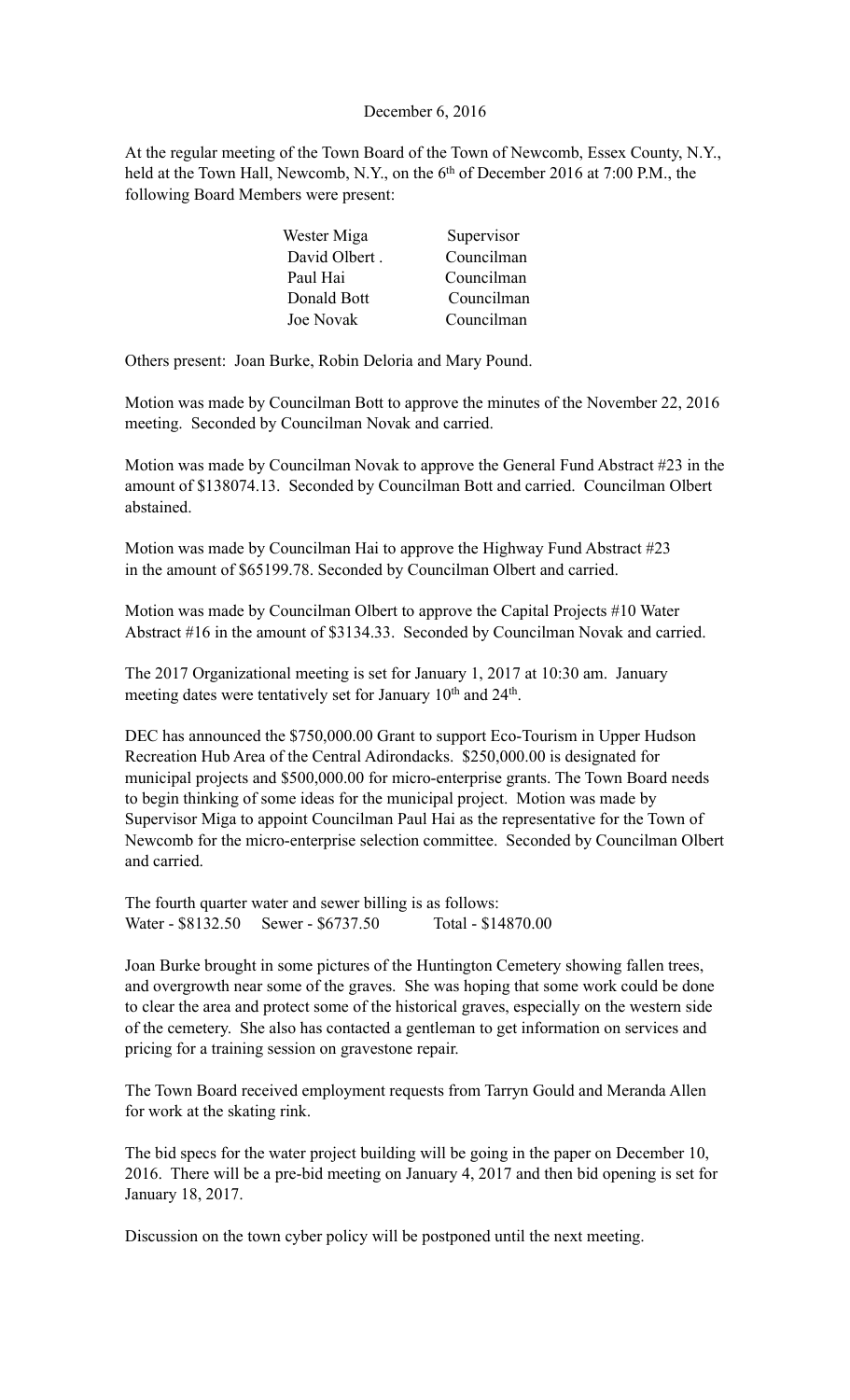There was discussion on setting up emails for town employees. Robin Deloria will look into this and bring information to the next meeting.

The Chamber of Commerce is sending out a survey for a community store. They have also inquired on the possibility of hiring an employee to do town marketing.

A suggestion was made to look into new Christmas decorations for the town.

Motion was made by Councilman Novak to adjourn. Seconded by Councilman Olbert and carried at 8:15 pm.

Respectfully submitted\_\_\_\_\_\_\_\_\_\_\_\_\_\_\_\_\_\_\_\_\_\_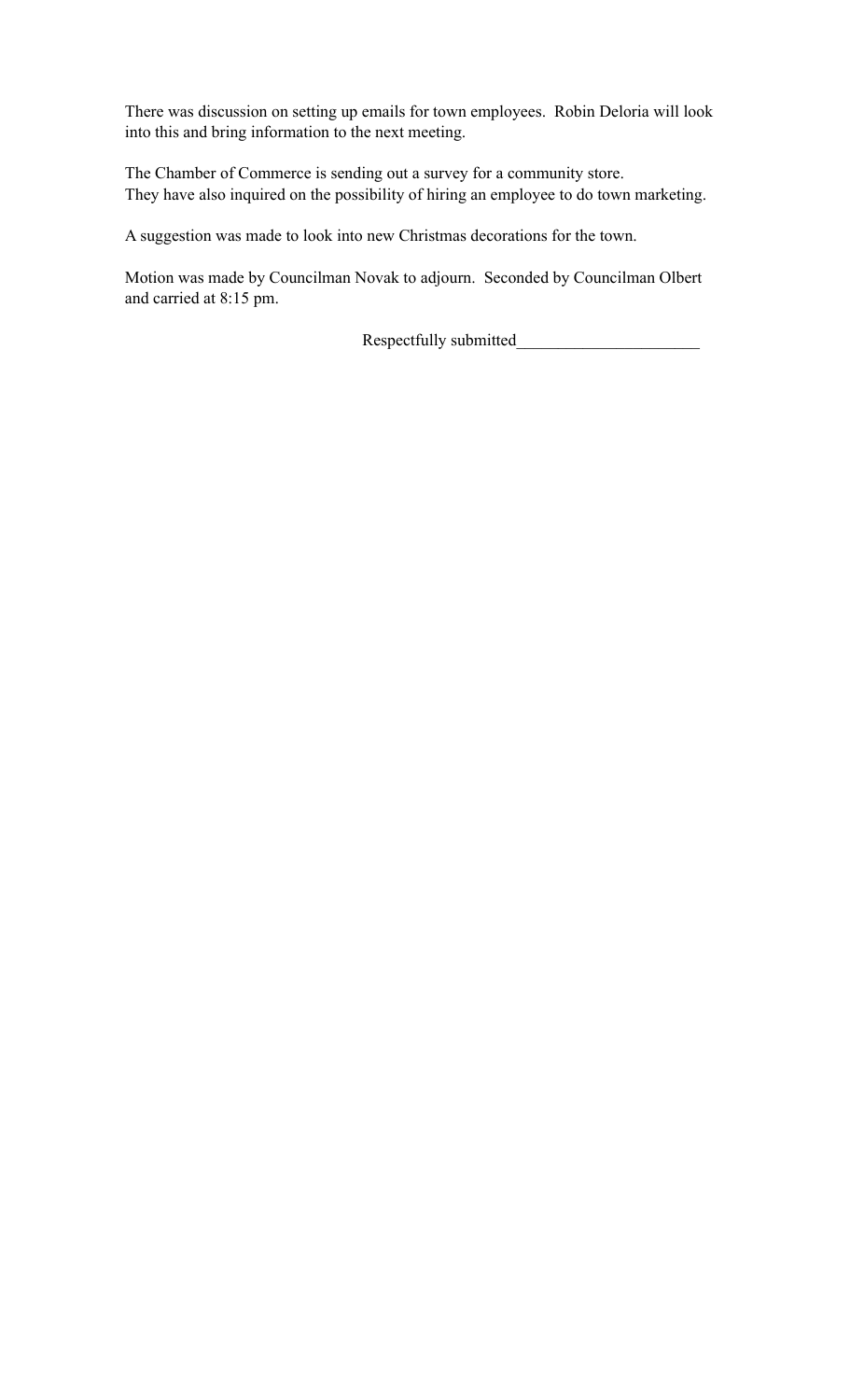### November 22, 2016

At the regular meeting of the Town Board of the Town of Newcomb, Essex County, N.Y., held at the Town Hall, Newcomb, N.Y., on the 22nd of November 2016 at 7:00 P.M., the following Board Members were present:

| Wester Miga  | Supervisor |
|--------------|------------|
| David Olbert | Councilman |
| Joe Novak    | Councilman |
| Donald Bott  | Councilman |

Others present: Joan Burke, Ruth Olbert, Robin Deloria and Mary Pound. Absent: Paul Hai.

Motion was made by Councilman Bott to approve the minutes of the November 8, 2016 meeting. Seconded by Councilman Novak and carried.

Motion was made by Councilman Olbert to approve the General Fund Abstract #22 in the amount of \$28271.85. Seconded by Councilman Novak and carried.

Motion was made by Councilman Bott to approve the Highway Fund Abstract #22 in the amount of \$39551.80. Seconded by Councilman Olbert and carried.

Motion was made by Councilman Novak to approve the Water Fund Abstract #11 in the amount of \$634.20. Seconded by Councilman Olbert and carried.

Motion was made by Councilman Bott to approve the Sewer Fund Abstract #11 in the amount of \$1626.55. Seconded by Councilman Novak and carried.

Motion was made by Councilman Olbert to approve the Capital Projects #11 Abstract #3 in the amount of \$659.75. Seconded by Councilman Bott and carried.

The Town Board did a final review of the new Construction and Demolition Debris policy. The policy was approved and a copy will be in the next Newcomb News.

Motion was made by Councilman Novak for a Resolution adopting mileages of all existing town roads and new roads appearing on the inventory list for a total of 16.68 miles. Seconded by Councilman Olbert and carried.

Motion was made by Councilman Novak to approve \$412.00 per diam for Bob Ward to attend Justice training from December 4-10. Seconded by Councilman Bott and carried.

New bills for the water project have to go through several steps for approval and reimbursement. Motion was made by Councilman Novak to authorize payment of water bills after funds have been received from EFC. Seconded by Councilman Olbert and carried.

The Town Board declared surplus a John Deere riding tractor, model #318. This will be put up for bid in "as is" condition.

The Town Board received employment requests from Bridget Stith and Laura Smith.

The Town Board received a copy of a Cyber Security policy. They will look it over and talk about it at the next meeting.

ROOST has tentatively approved the creation of a new marketing region for the Five Town area.

Motion was made by Councilman Bott to adjourn. Seconded by Councilman Olbert and carried at 7:30 pm.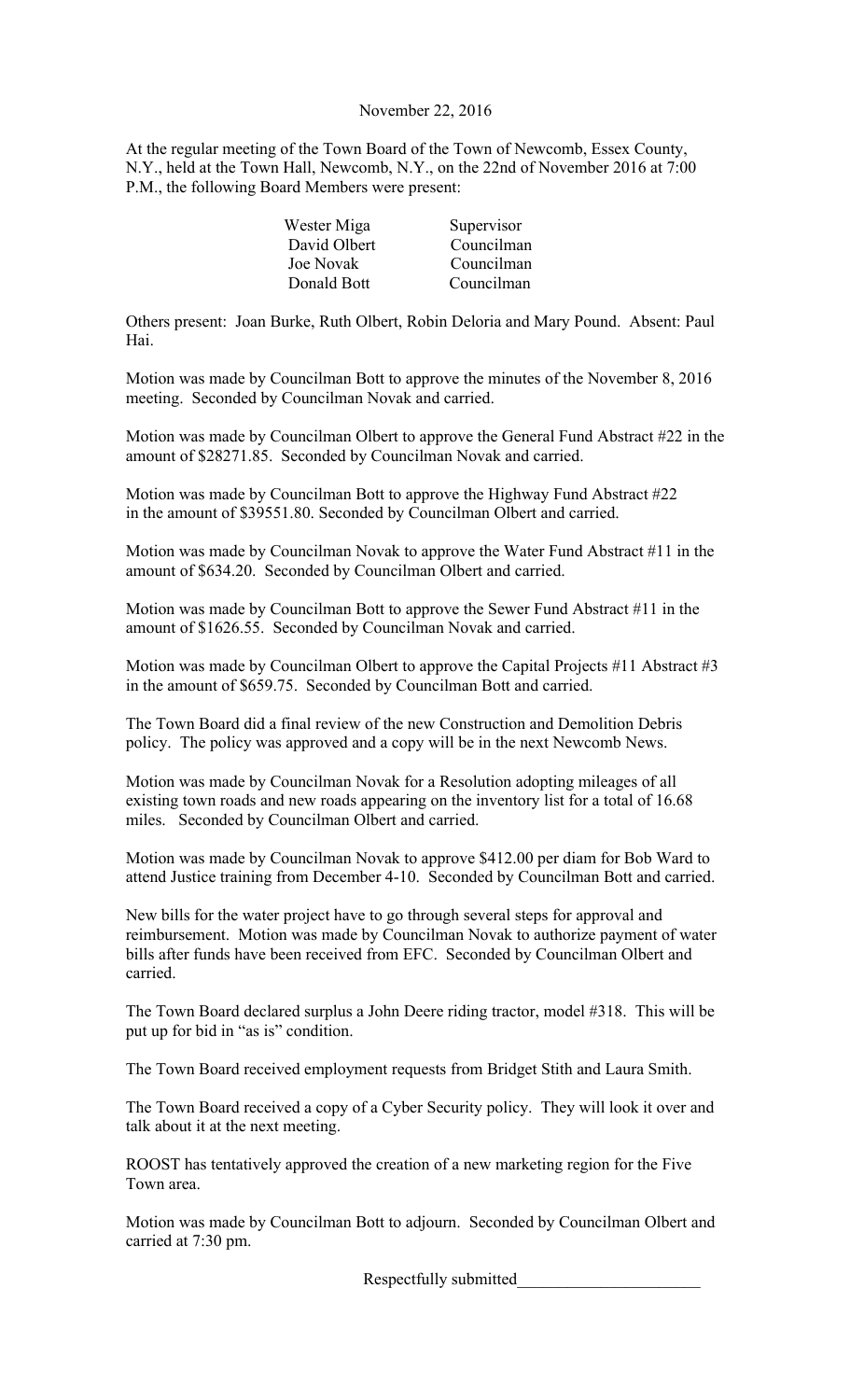#### November 8, 2016

At the regular meeting of the Town Board of the Town of Newcomb, Essex County, N.Y., held at the Town Hall, Newcomb, N.Y., on the 8th of November 2016 at 7:00 P.M., the following Board Members were present:

| Wester Miga  | Supervisor |
|--------------|------------|
| Paul Hai     | Councilman |
| Joe Novak    | Councilman |
| David Olbert | Councilman |
| Donald Bott  | Councilman |

Others present: George Canon, Monica Young, Joan Burke, Mark Yandon, Ruth Olbert, Robin Deloria, Kevin Bolan and Mary Pound.

Supervisor Miga called the meeting to order at 7:00 P.M. Motion was made by Councilman Bott to approve the minutes of the October 25, 2016 meeting. Seconded by Councilman Novak and carried.

Motion was made by Councilman Olbert to approve the General Fund Abstract #21 in the amount of \$40728.79. Seconded by Councilman Novak and carried.

Motion was made by Councilman Novak to approve the Highway Fund Abstract #21 in the amount of \$11029.44. Seconded by Councilman Hai and carried.

Motion was made by Councilman Novak to approve the Capital Projects #10 Water Abstract #14 in the amount of \$25919.39. Seconded by Councilman Olbert and carried.

December meeting dates were tentatively set for December 6, and 20<sup>th</sup>. The Organizational meeting is tentatively set for January 1, 2016 at 10:30 am.

There was some discussion on the new C&D policy. Board should read it over and this should be set at the next meeting.

Two quotes were provided for the medical center phone system. Motion was made by Councilman Novak to go with Frontier Communications at a cost of \$7781.87. Seconded by Councilman Bott and carried.

Motion was made by Councilman Novak for a Resolution to approve the audit review of the court records by the Town Board. Seconded by Councilman Hai and carried.

Just a reminder of the upcoming APA Classification public hearing on November 16 at Newcomb Central School at 7 pm.

The Special Projects committee had a discussion on the need to cut some trees at the overlook.

Councilman Hai provided a copy of a letter written by the Adirondack Council regarding the Town of Newcomb and North Hudson. The Board was not happy with the content of this letter and will be contacting them.

Tri State Traffic Data did a traffic count in the town between August 31 and September 7. The Board went over some of the data collected. The town averaged about 1500 cars per day with more traffic northbound than southbound.

The Board received an employment request from Rita Stubing for work at the skating rink.

There will be a meeting with AES on the water project on November 17 at 10 am.

Motion was made by Councilman Novak to adjourn. Seconded by Councilman Olbert and carried at 8:10 pm.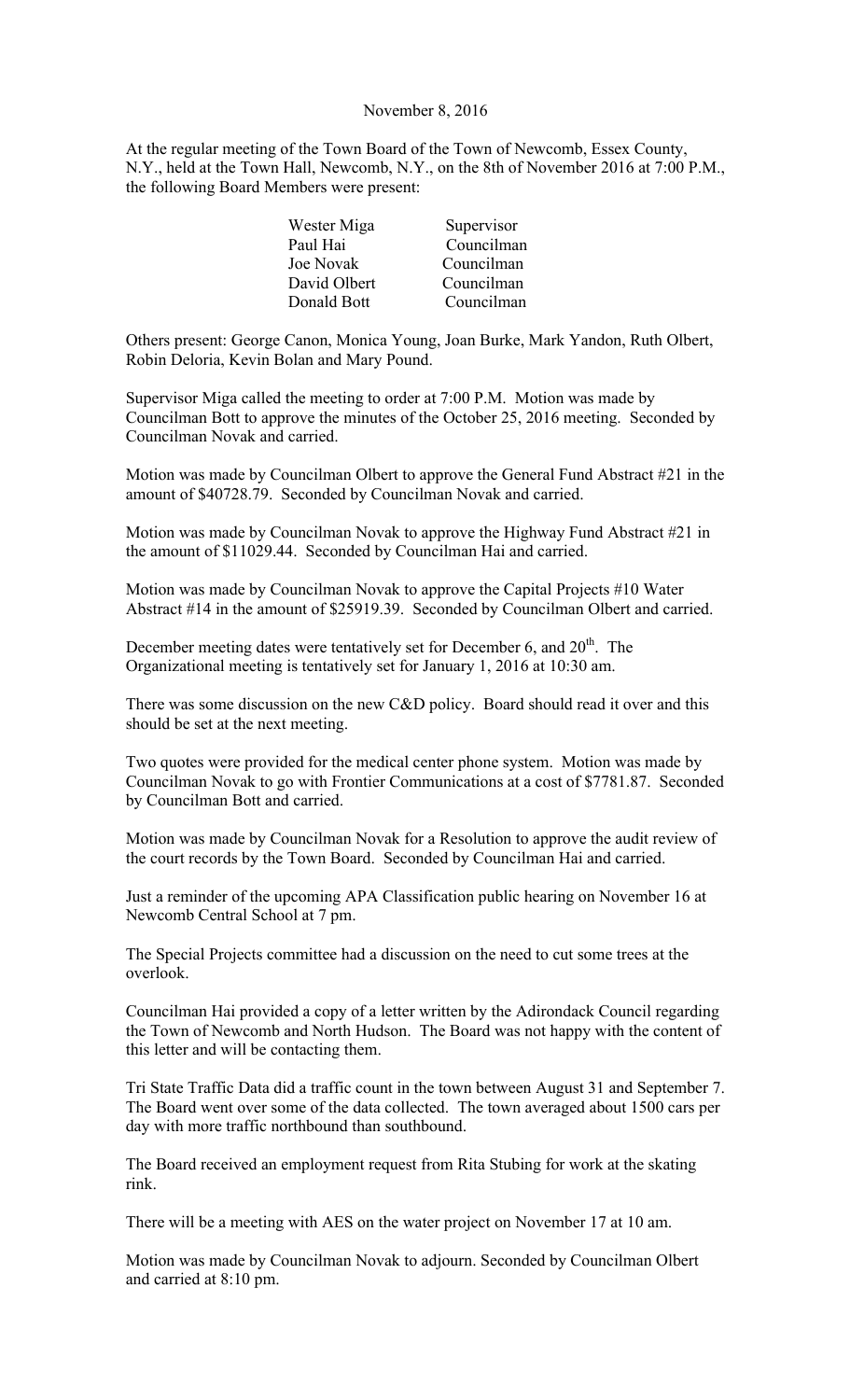Respectfully submitted\_\_\_\_\_\_\_\_\_\_\_\_\_\_\_\_\_\_\_\_\_\_\_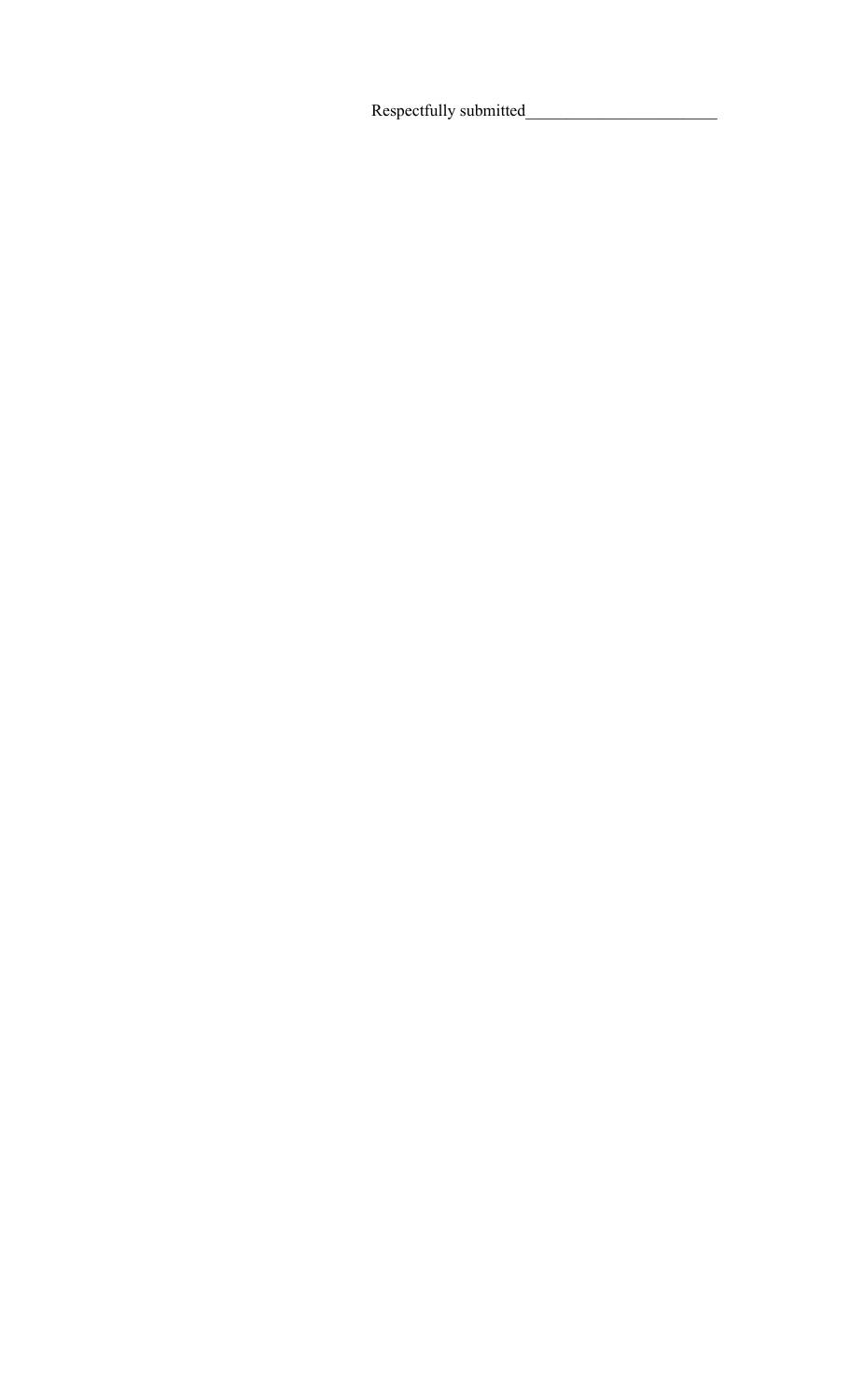# October 25, 2016

At the Public Hearing for the 2017 Preliminary Town Budget and regular meeting of the Town Board of the Town of Newcomb, Essex County, N.Y., held at the Town Hall, Newcomb, N.Y., on the 25<sup>th</sup> of October 2016 at 6:30 P.M., the following Board Members were present:

| Wester Miga  | Supervisor |
|--------------|------------|
| Joe Novak    | Councilman |
| Paul Hai     | Councilman |
| Donald Bott  | Councilman |
| David Olbert | Councilman |

Others present: George Canon, Joan Burke, and Mary Pound.

Supervisor Miga opened the Public Hearing on the 2017 Town Budget. There was no public comment. Supervisor Miga closed the Public Hearing on the 2017 Town Budget at 6:55 p.m.

Motion was made by Councilman Bott to approve the minutes of the October 11, 2016 meeting. Seconded by Councilman Olbert and carried.

Motion was made by Councilman Bott to approve the General Fund Abstract #20 in the amount of \$38359.23. Seconded by Councilman Novak and carried.

Motion was made by Councilman Olbert to approve the Highway Fund Abstract #20 in the amount of \$24867.89. Seconded by Councilman Novak and carried.

Motion was made by Councilman Novak to approve the Water Abstract #10 in the amount of \$858.58. Seconded by Councilman Olbert and carried.

Motion was made by Councilman Novak to approve the Sewer Abstract #10 in the amount of \$688.67. Seconded by Councilman Hai and carried.

Motion was made by Councilman Olbert to approve the Capital Projects #5 Abstract #13 in the amount of \$262.00. Seconded by Councilman Novak and carried.

Motion was made by Councilman Bott to approve the Capital Projects #10 Water Abstract #13 in the amount of \$14400.00. Seconded by Councilman Olbert and carried.

Motion was made by Councilman Novak to approve the Capital Projects #11 Golf Course Abstract #1 in the amount of \$9300.80. Seconded by Councilman Bott and carried.

Supervisor Miga noted one change to the Preliminary Budget. The Health Center Equipment line item needs to be raised from \$6000.00 to \$10000.00 and the revenue will go up \$4000.00 to offset this item. Motion was made by Councilman Olbert to approve the 2017 Preliminary Budget. Seconded by Councilman Hai and carried by roll call vote: Supervisor Miga – Aye, Councilman Bott – Aye, Councilman Hai – Aye, Councilman Novak – Aye, and Councilman Olbert – Aye.

The Northern Forest Institute has provided the Town with a formal letter of request for support and funding for the SUNY ESF Newcomb Campus. There was discussion on town access to the boat launch on Rich Lake. The Town needs to send a formal letter to the college requesting better access to the boat launch.

The new Town bus has been ordered. It may take 6-8 months to come in.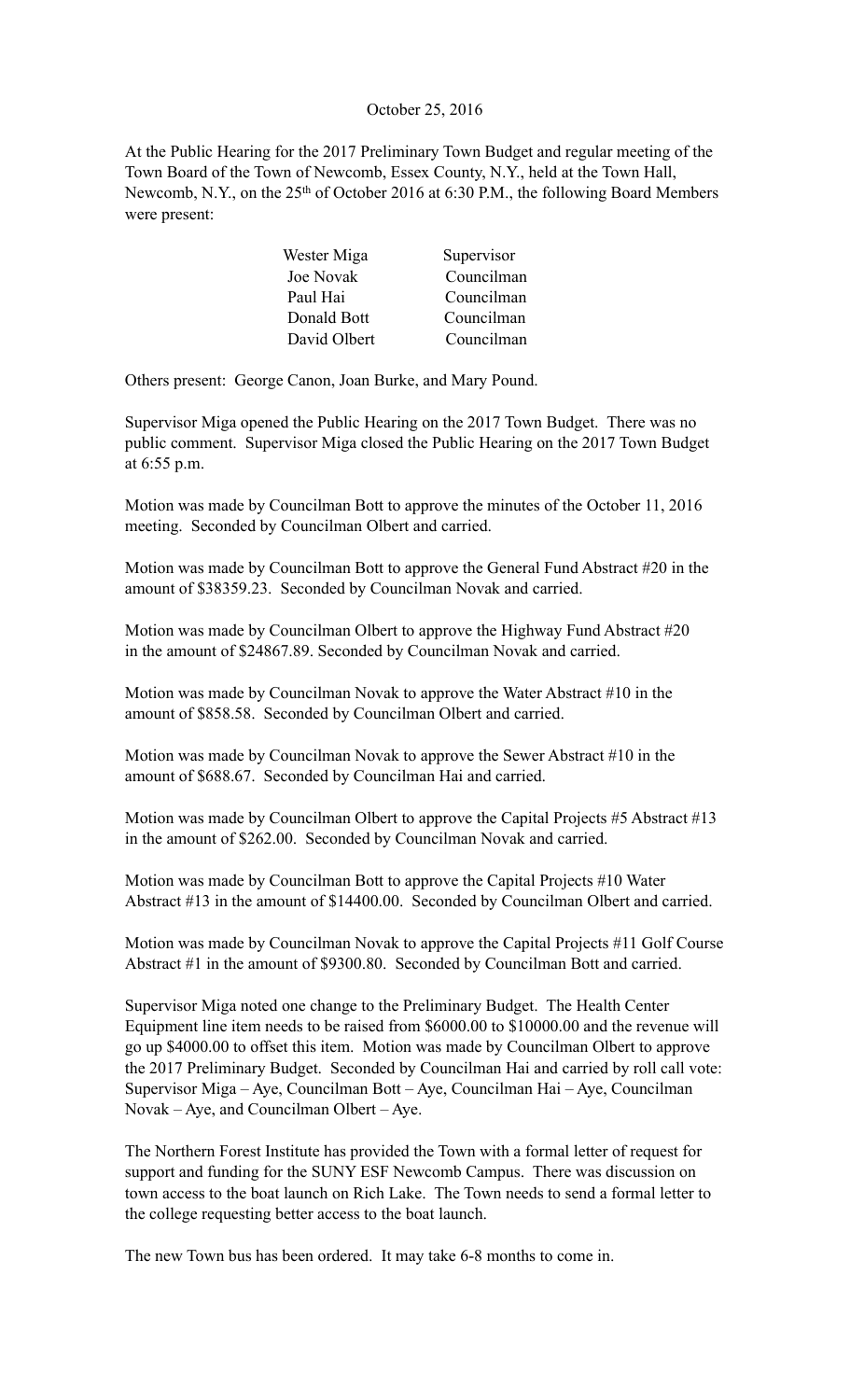The Town Board recognizes the naming of Cornell Road as a private road for the 911 address.

Town Board members need to go over the C&D policy and make any necessary additions or changes. This will be discussed at the next meeting. The effective date for the new policy will be January 1, 2017.

The upcoming APA classification hearing for the Boreas Pond land tract is November 16, 2016 in Newcomb. There are four options for the land classification. The Town encourages all residents to attend the meeting and/or send letters or emails in support of the "Wild Forest" classification. More information and details will be forthcoming in the next town newsletter.

The Town received an employment request from Raymond Bush.

The new Honda CRV's need snow tires. Supervisor Miga will talk with Mark Yandon about this.

Motion was made by Councilman Hai to adjourn. Seconded by Councilman Bott and carried at 8:00 pm.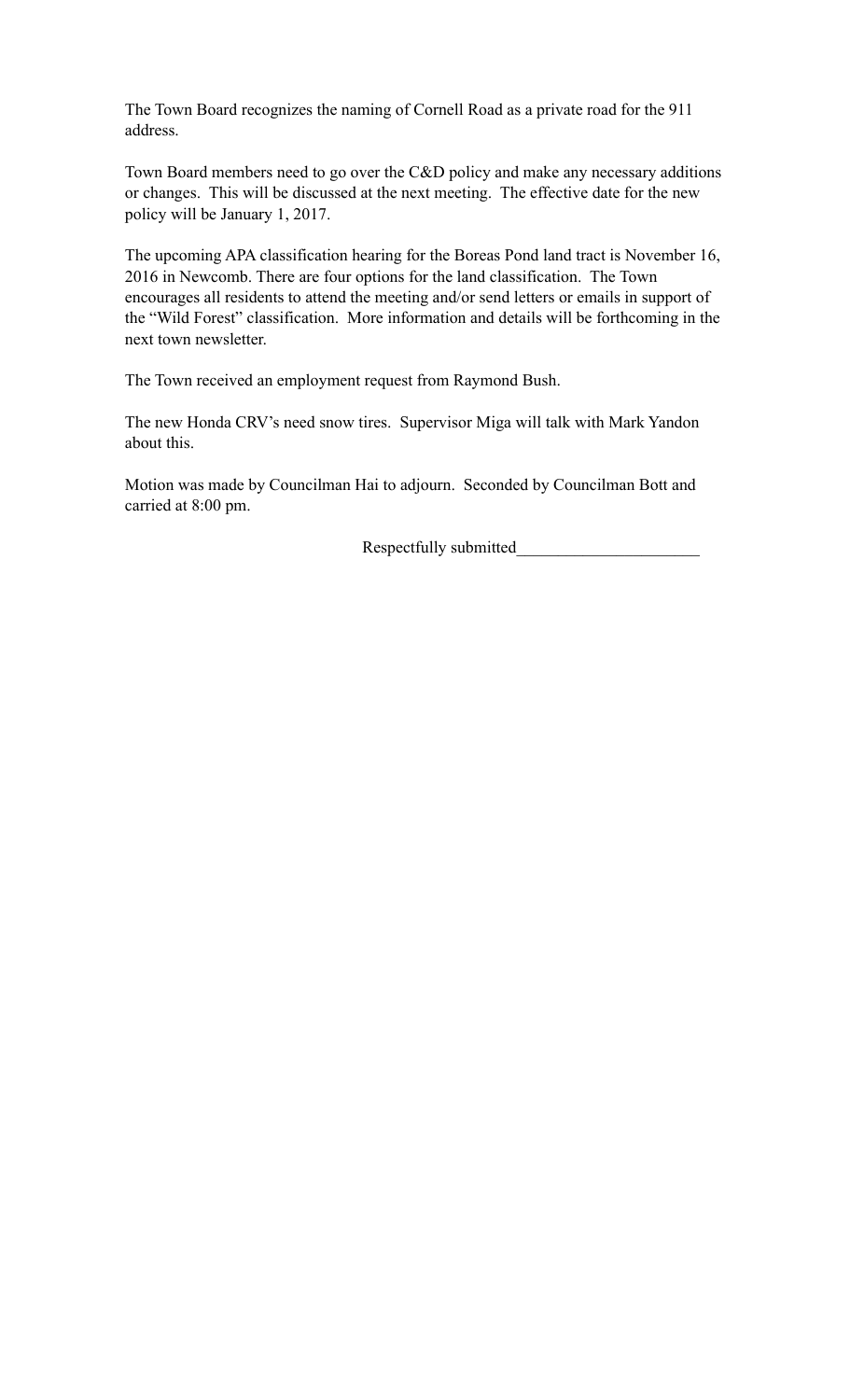# October 11, 2016

At the regular meeting of the Town Board of the Town of Newcomb, Essex County, N.Y., held at the Town Hall, Newcomb, N.Y., on the 11th of October 2016 at 7:00 P.M., the following Board Members were present:

| Wester Miga  | Supervisor |
|--------------|------------|
| Paul Hai     | Councilman |
| David Olbert | Councilman |
| Donald Bott  | Councilman |

Others present: Joan Burke, Mark Yandon, Robin Deloria and Mary Pound. Absent: Councilman Novak.

Supervisor Miga called the meeting to order at 7:00 P.M. Motion was made by Councilman Bott to approve the minutes of the September 27, 2016 meeting. Seconded by Councilman Olbert and carried.

Motion was made by Councilman Olbert to approve the General Fund Abstract #19 in the amount of \$23499.87. Seconded by Councilman Bott and carried.

Motion was made by Councilman Bott to approve the Highway Fund Abstract #19 in the amount of \$85941.73. Seconded by Councilman Hai and carried.

Motion was made by Councilman Olbert to approve the Capital Projects #5 Abstract #12 in the amount of \$1700.00. Seconded by Councilman Bott and carried.

Motion was made by Councilman Hai to approve the Capital Projects #8 Santanoni Abstract #3 in the amount of \$2100.00. Seconded by Councilman Olbert and carried.

Motion was made by Councilman Olbert to approve the Capital Projects #10 Abstract #12 in the amount of \$7599.07. Seconded by Councilman Bott and carried.

November meetings were tentatively set for November 8th and 22nd.

The Board approved the naming of Woodruff Pond Way as a private way for the 911 address.

The cost of a new truck for the maintenance department was added to the tentative budget.

Motion was made by Councilman Olbert to approve the rate increase to \$2000.00 for the lifeguard coordinator position. Also approved was the increase to \$13.00 per hour for junior lifeguards and \$15.00 per hour for senior lifeguards. Seconded by Councilman Bott and carried.

A sample of a new construction and demolition debris policy was provided by Councilman Bott. The board needs to review and this will be finalized at the next board meeting.

Motion was made by Councilman Olbert to authorize Supervisor Miga to sign the BTI contract with Bioconservation Inc. There are some grammatical errors that need to be corrected. Seconded by Councilman Hai and carried.

Motion was made by Councilman Olbert to approve the purchase of a digital cable locator for the golf course at a cost of \$1944.00. Seconded by Councilman Hai and carried.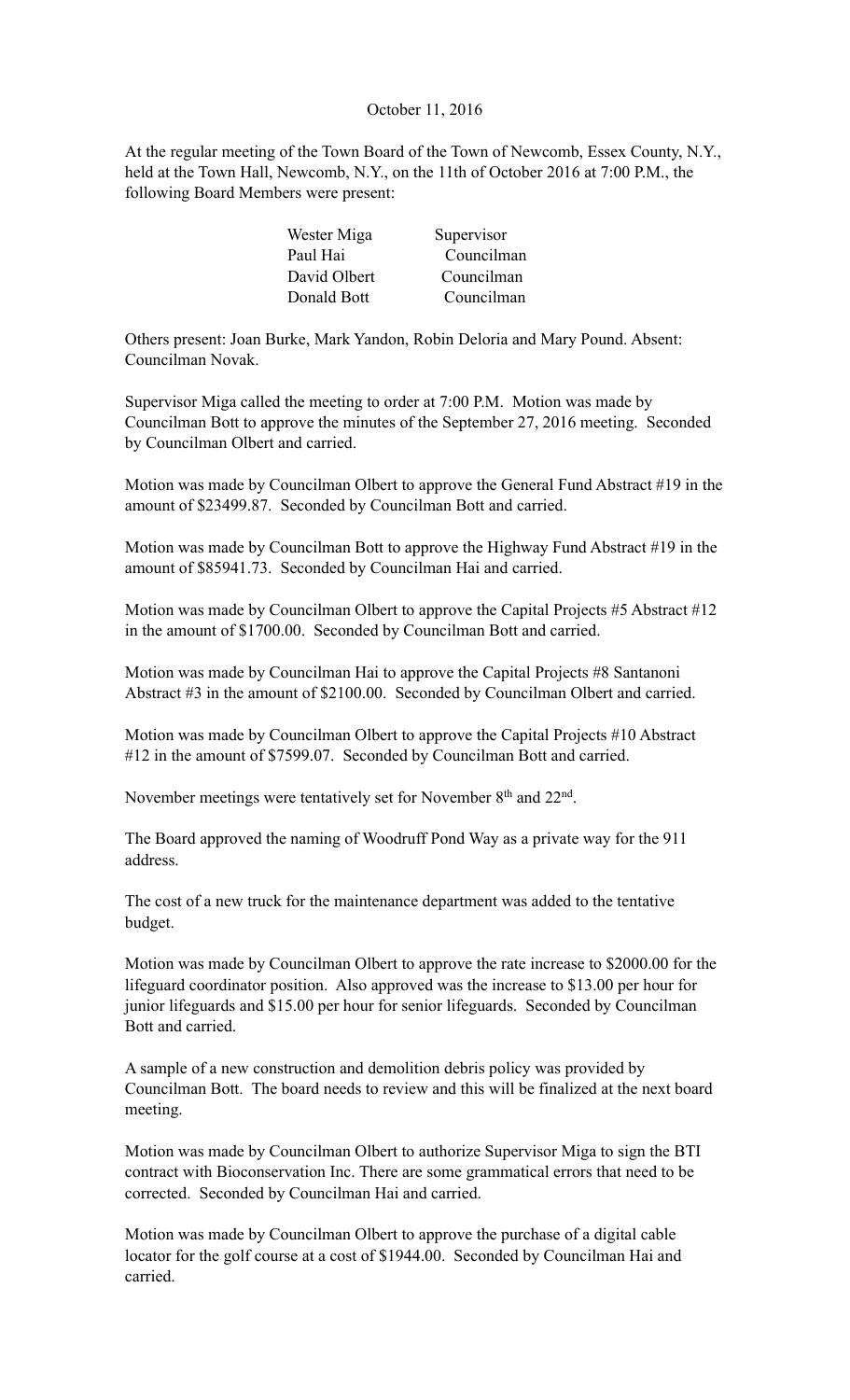The results of the traffic count will be reviewed at the next meeting.

There are several community workshops scheduled to inform the public about the trails and lodging system "Hut to Hut" project. More information on this can be found at [www.adirondacktrailsandlodging.org](http://www.adirondacktrailsandlodging.org).

Information on the 2017 Training School and Annual Meeting are available. Anyone interested in going need to respond as soon as possible.

The ADK Forty Sixers fall meeting will be held in Newcomb next year. Jules Comeau did a presentation at their last meeting that was well received.

Motion was made by Councilman Bott to adjourn. Seconded by Councilman Hai and carried at 8:30 pm.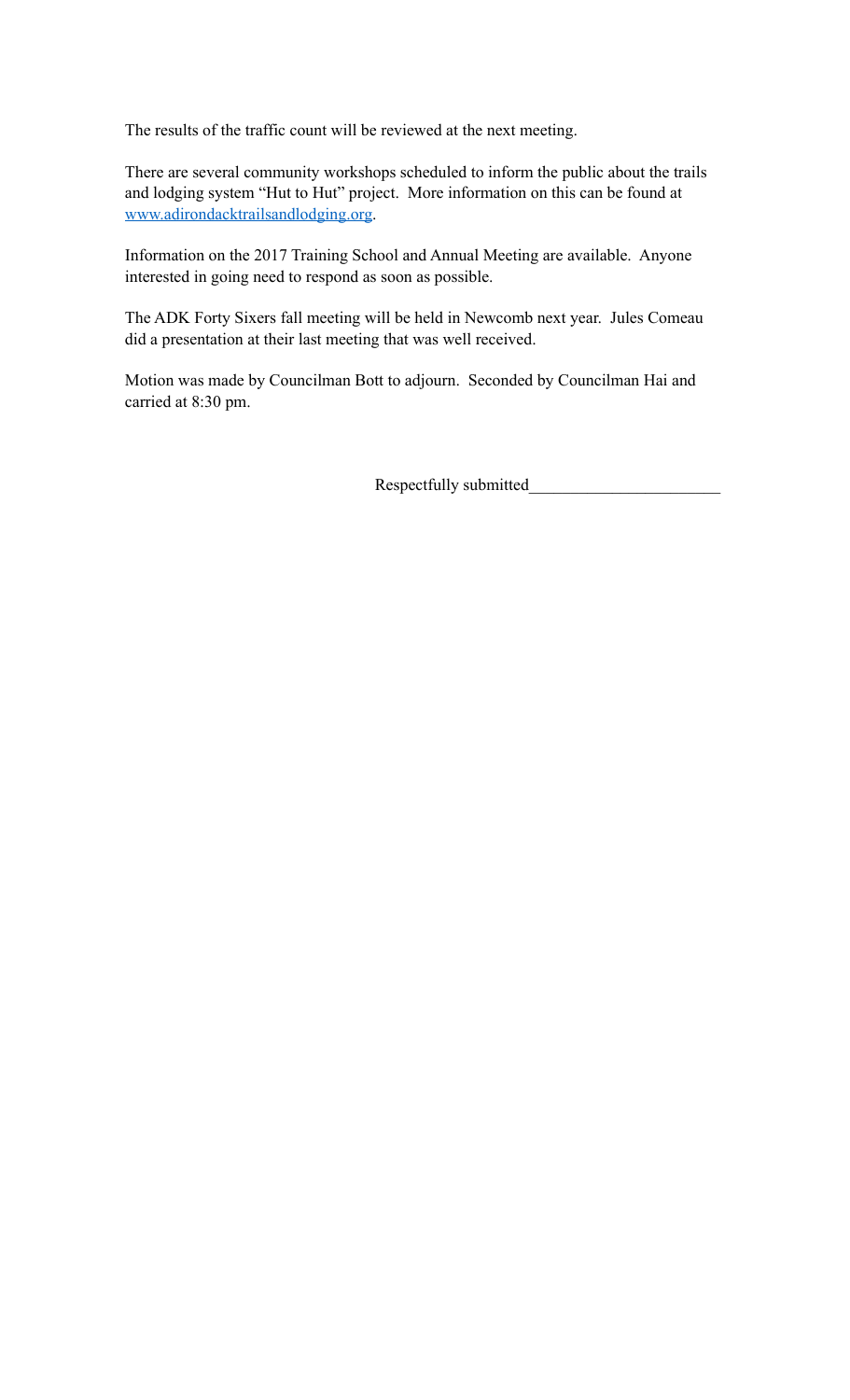# September 27, 2016

At the Public Hearing for the Local Law #2 of 2016 and regular meeting of the Town Board of the Town of Newcomb, Essex County, N.Y., held at the Town Hall, Newcomb, N.Y., on the 27<sup>th</sup> of September 2016 at 6:30 P.M., the following Board Members were present:

| Wester Miga  | Supervisor |
|--------------|------------|
| David Olbert | Councilman |
| Joe Novak    | Councilman |
| Donald Bott  | Councilman |

Others present: Mark Yandon, Joan Burke, Ruth Olbert, Maggie Alitz, Jeanne Garrand, Dorothy Columbus, George Damasevitz, Robin Deloria and Mary Pound. Absent: Paul Hai.

Supervisor Miga called the Public Hearing to order at 6:30 pm. He went over the reason for the Local Law and some of the figures of the tax cap. Some of the public had questions on the budget. One suggestion was to advertise town news in the "Sun" newspaper so that more residents would read the information.

Public Hearing was closed at 6:50 pm. The regular meeting was opened at 7:00 pm.

Motion was made by Councilman Bott to approve the minutes of the September 13, 2016 meeting. Seconded by Councilman Novak and carried.

Motion was made by Councilman Novak to approve the General Fund Abstract #18 in the amount of \$42782.11. Seconded by Councilman Bott and carried.

Motion was made by Councilman Bott to approve the Highway Fund Abstract #18 in the amount of \$24313.39. Seconded by Councilman Novak and carried.

Motion was made by Councilman Novak to approve the Capital Projects #10 Abstract #14 in the amount of \$19286.62. Seconded by Councilman Bott and carried.

Motion was made by Councilman Olbert to approve the Water Abstract #9 in the amount of \$2986.45. Seconded by Councilman Bott and carried.

Motion was made by Councilman Olbert to approve the Sewer Abstract #9 in the amount of \$7283.15.

Supervisor Miga updated the Board with one change to the tentative budget. The Historical Museum budget is up \$17000. but this will be offset with income. Motion was made by Councilman Olbert to approve the Tentative budget. Seconded by Councilman Novak and carried.

Motion was made by Councilman Olbert for a Resolution to adopt the Local Law #2 of 2016 to exceed the tax cap for the 2017 Budget. Seconded by Councilman Novak and approved by roll call vote. Supervisor Miga – Aye, Councilman Bott – Aye, Councilman Novak – Aye, and Councilman Olbert – Aye. Absent Councilman Hai.

Deputy Sup. Canon provided the Board with handouts for the new town bus. He wanted the Board to choose the options that they would like on the vehicle. When completed he will order the new bus.

The discussion on the Construction and Debris policy was postponed until the next meeting.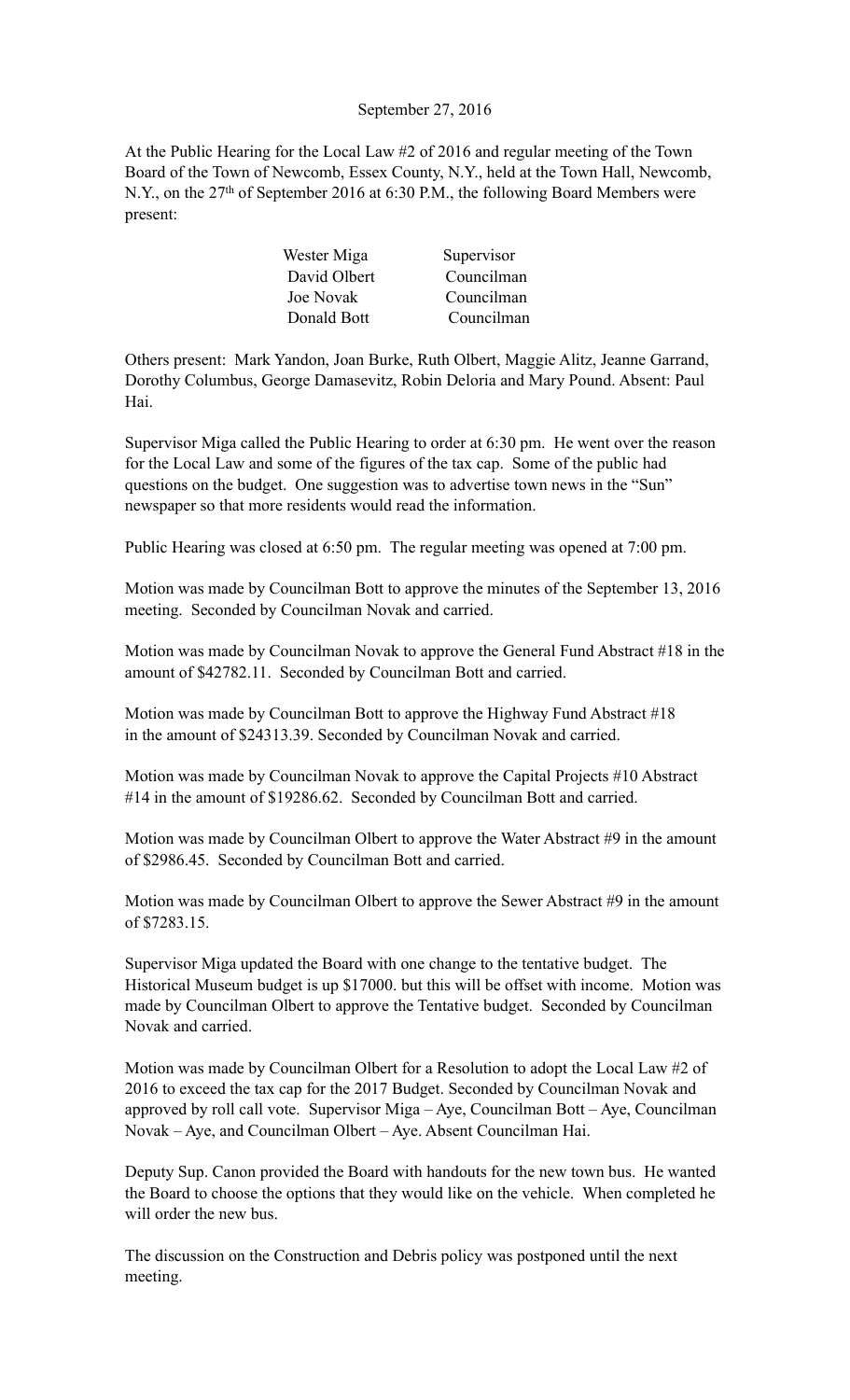The Board approved the purchase of a new building permit and inspection program for the code office at a cost of \$2140.00.

George Damasevitz updated the Board on his code enforcement training schedule. He has several modules that he has to take and this will take place going into next year. He also asked about the progress on the new water system.

Councilman Olbert spoke with the Chamber regarding the Adirondack Council meeting to be held in Newcomb in July. The Chamber would prefer that the Adirondack Council hold their meeting on a different weekend than the Summerfest. Councilman Olbert was also asking about the possibility of new signs to direct tourists to the Blast Furnace.

Motion was made by Councilman Bott to adjourn. Seconded by Councilman Novak and carried at 8:10 pm.

Respectfully submitted\_\_\_\_\_\_\_\_\_\_\_\_\_\_\_\_\_\_\_\_\_\_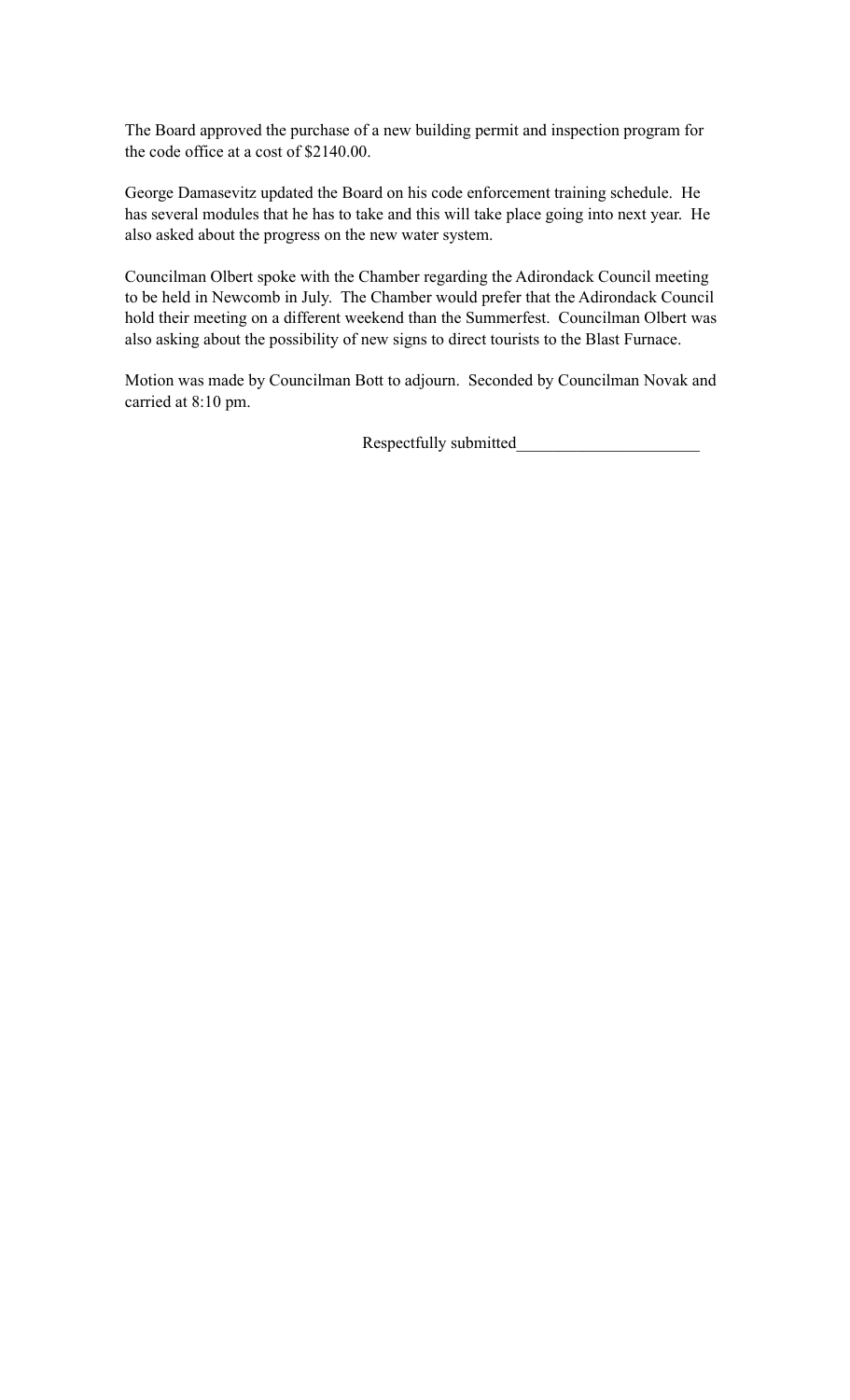#### September 13, 2016

At the regular meeting of the Town Board of the Town of Newcomb, Essex County, N.Y., held at the Town Hall, Newcomb, N.Y., on the 13th of September 2016 at 7:00 P.M., the following Board Members were present:

| Wester Miga  | Supervisor |
|--------------|------------|
| David Olbert | Councilman |
| Paul Hai     | Councilman |
| Donald Bott  | Councilman |
| Joe Novak    | Councilman |

Others present: Joan Burke, George Canon, Monica Young, Sue Paul, Willie Janeway and Mary Pound.

Supervisor Miga called the meeting to order at 7:00 pm. Motion was made by Councilman Bott to approve the minutes of the August 30, 2016 meeting. Seconded by Councilman Olbert and carried.

Motion was made by Councilman Novak to approve the General Fund Abstract #17 in the amount of \$34205.34. Seconded by Councilman Hai and carried. Abstained: Councilman Olbert.

Motion was made by Councilman Novak to approve the Highway Fund Abstract #17 in the amount of \$17062.09. Seconded by Councilman Bott and carried.

Motion was made by Councilman Novak to approve the Capital Projects #7 Abstract #2 in the amount of \$2491.26. Seconded by Councilman Hai and carried. Abstained: Councilman Olbert.

Motion was made by Councilman Novak to approve the Capital Projects #10 Water Abstract #11 in the amount of \$12000.00. Seconded by Councilman Hai and carried.

Willie Janeway from the Adirondack Council spoke to the Town Board. The Adirondack Council would like to have their annual meeting in the Town of Newcomb next summer. The tentative dates for this meeting would be July 8 or July 15. They would like to set up a tent at the overlook and need input on which would be the best day. Councilman Olbert will talk with the Chamber to get their opinion on how this would work with Summer Fest.

October meeting dates were tentatively set for October  $11<sup>th</sup>$  and  $25<sup>th</sup>$ . The Public hearing for the Local Law to override the tax cap is set for September 27, 2016 at 6:30 pm. The Public Hearing for the Budget will be held on October 25, 2016 at 6:30 pm.

The water and sewer billing for the third quarter is as follows: Water - \$10846.90 Water Penalty - \$102.30 Sewer - \$9362.50 Sewer Penalty - \$112.00 Total - \$20770.20

Town Clerk, Mary Pound presented the Town Board with the Tentative Budget for 2017. Town Board will look over the budget and come with any questions to the next meeting.

Motion was made by Councilman Hai to approve the Resolution to Introduce the Local Law #2 to override the Tax Cap. Seconded by Councilman Olbert and carried by roll call vote; Supervisor Miga – Aye, Councilman Bott – Aye, Councilman Hai – Aye, Councilman Novak – Aye, and Councilman Olbert – Aye.

George Canon is still waiting on the contact with DOT for permission to use the State Contract bid for the new town bus.

The Town Board received the 2016 Lifeguard report from Melissa Yandon. She has requested a raise for the lifeguards and for the lifeguard coordinator. Supervisor Miga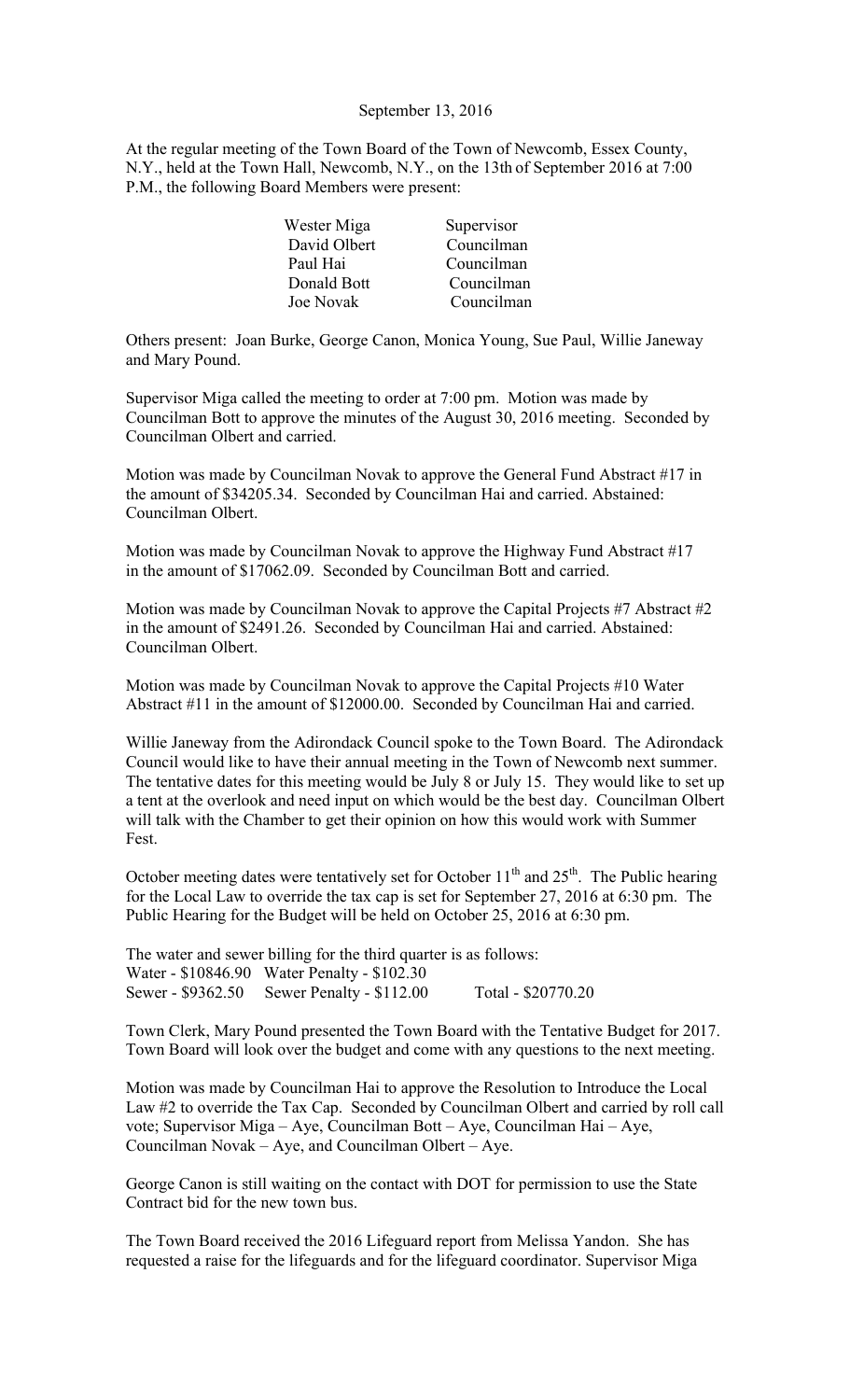will talk with her regarding the number of hours she works as coordinator and contact other towns for comparisons.

There was discussion on the current C&D policy. The Board will do some research and this will be discussed at the next meeting. Supervisor Miga will also follow up with Serkil to get pricing from them to compare with contract with Cassella.

The Town received an estimate of \$4260.00 from Adirondack Ironworks & Welding for signs for the St. John Cemetery and the Pine Hill Cemetery. The Town Board approved to go forward with this purchase.

Mac the Knife has given an estimate of \$900.00 for a sign for the Historical Museum. The Town Board approved to go forward with this purchase.

Snowgroomers.net has a cross country snow groomer for the trails at the golf course at a cost of \$900.00. The Town Board approved to go forward with this purchase.

Motion was made by Councilman Olbert to endorse the "Access Adirondack Memorandum of Understanding Among Public and Private Organizations Regarding Recreational Access to Adirondack State Land." This would form an alliance between many groups to work as one force to support initiatives. Seconded by Councilman Hai and carried. One such initiative is a petition to the state to classify the Boreas Tract of Lands recently acquired by the state as Wild Forest. Residents are encouraged to sign this petition. Petitions are located at the Town Hall.

Motion was made by Councilman Novak for a resolution to authorize Supervisor Miga to sign the contract with North Country Life Flight for the 2017 contract year. Seconded by Councilman Olbert and carried.

Tri-State Traffic Data put in the traffic counter for the Labor Day week. The Board will go over the numbers and talk about it next meeting.

Motion was made by Councilman Bott to adjourn. Seconded by Councilman Olbert and carried at 8:25 pm.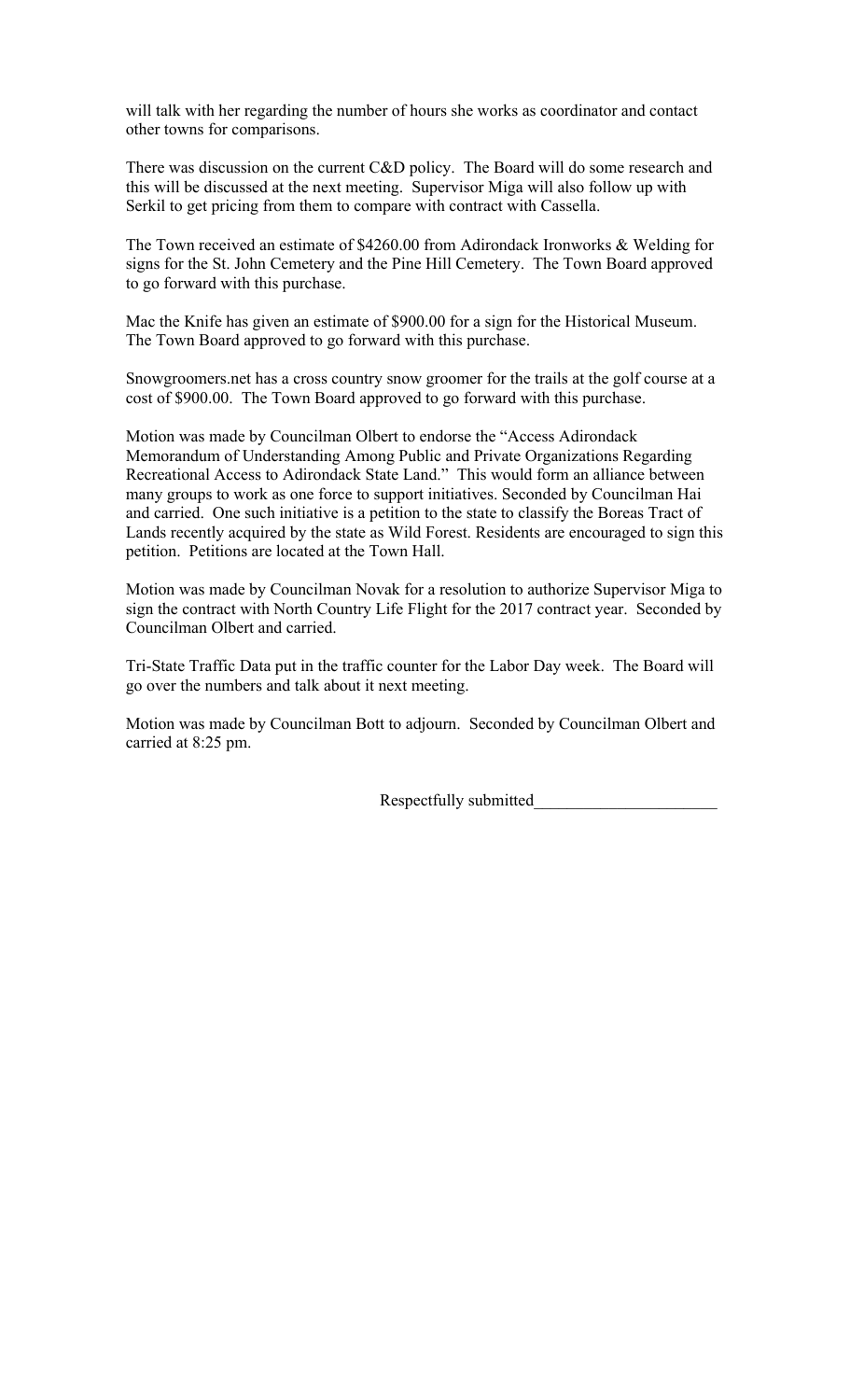### August 30, 2016

At the regular meeting of the Town Board of the Town of Newcomb, Essex County, N.Y., held at the Town Hall, Newcomb, N.Y., on the 30th of August 2016 at 7:00 P. M., the following Board Members were present:

| Wester Miga  | Supervisor |
|--------------|------------|
| Paul Hai     | Councilman |
| Donald Bott  | Councilman |
| Joe Novak    | Councilman |
| David Olbert | Councilman |

Others present: Mark Yandon, Cliff Demars, Lori Demars and Mary Pound.

Motion was made by Councilman Bott to approve the minutes of the August 16, 2016 meeting. Seconded by Councilman Hai and carried.

Motion was made by Councilman Novak to approve the General Fund Abstract #16 in the amount of \$19924.10. Seconded by Councilman Bott and carried.

Motion was made by Councilman Novak to approve the Highway Fund Abstract #16 in the amount of \$4180.73. Seconded by Councilman Olbert and carried.

Motion was made by Councilman Bott to approve the Water Fund Abstract #8 in the amount of \$4023.10. Seconded by Councilman Novak and carried.

Motion was made by Councilman Olbert to approve the Sewer Fund Abstract #8 in the amount of \$1078.24. Seconded by Councilman Novak and carried.

Motion was made by Councilman Novak to approve the Capitol Projects #10 Water Abstract #10 in the amount of \$333.00. Seconded by Councilman Olbert and carried.

Motion was made by Councilman Hai to approve the Capital Projects #8 Abstract #2 in the amount of \$6055.00. Seconded by Councilman Novak and carried.

The Water District loan of \$77,178.64 has been repaid to the General Fund.

Motion was made by Councilman Bott for a Resolution to authorize the Town Attorney to prepare a document for the Snowmobile Club to establish an annual lease agreement with a property owner to resolve the trail matter. Seconded by Councilman Novak and carried.

Motion was made by Councilman Novak to authorize Supervisor Miga to enter into a snowmobile trail lease agreement if the Snowmobile Club lease agreement does not work out. Seconded by Councilman Bott and carried.

The Town received three applications for the Code Enforcement job, John Williams, George Damesevitz and Harry Buxton. The Board agreed to appoint John Williams as the Code Enforcement officer and George Damesevitz as the trainee. Supervisor Miga will contact the applicants.

The NYS Dept. of Health did an inspection of the town water supply. Supervisor Miga will speak with them on Thursday and go over the report.

Clifford Demars talked with the Board on the possibility of getting a vendor permit and having food carts at the overlook. The Town Board approves of this and would like to recognize a site preference for Mr. Demars so that he can reserve a specific location.

The Town is researching some alternative health insurance plans. The new plan has higher deductibles, but the Town would pay for these.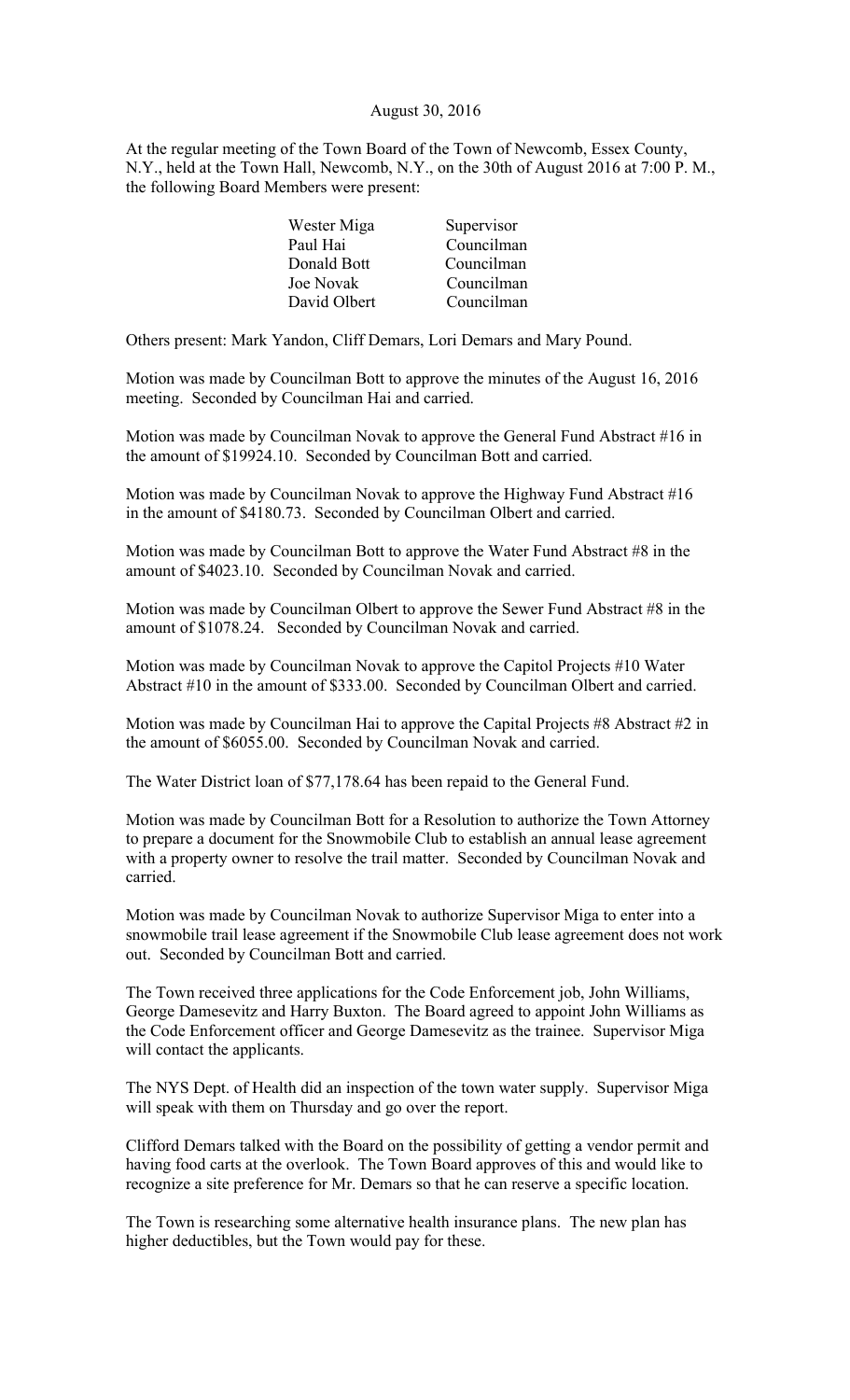Willie Janeway from the Adirondack Council will be at the September 13, Town Board meeting.

The Public Hearing for the Tax Cap will be September 27, 2016 at 6:30 pm.

Motion was made by Councilman Bott to adjourn. Seconded by Councilman Novak and carried at 7:55 pm.

Respectfully submitted\_\_\_\_\_\_\_\_\_\_\_\_\_\_\_\_\_\_\_\_\_\_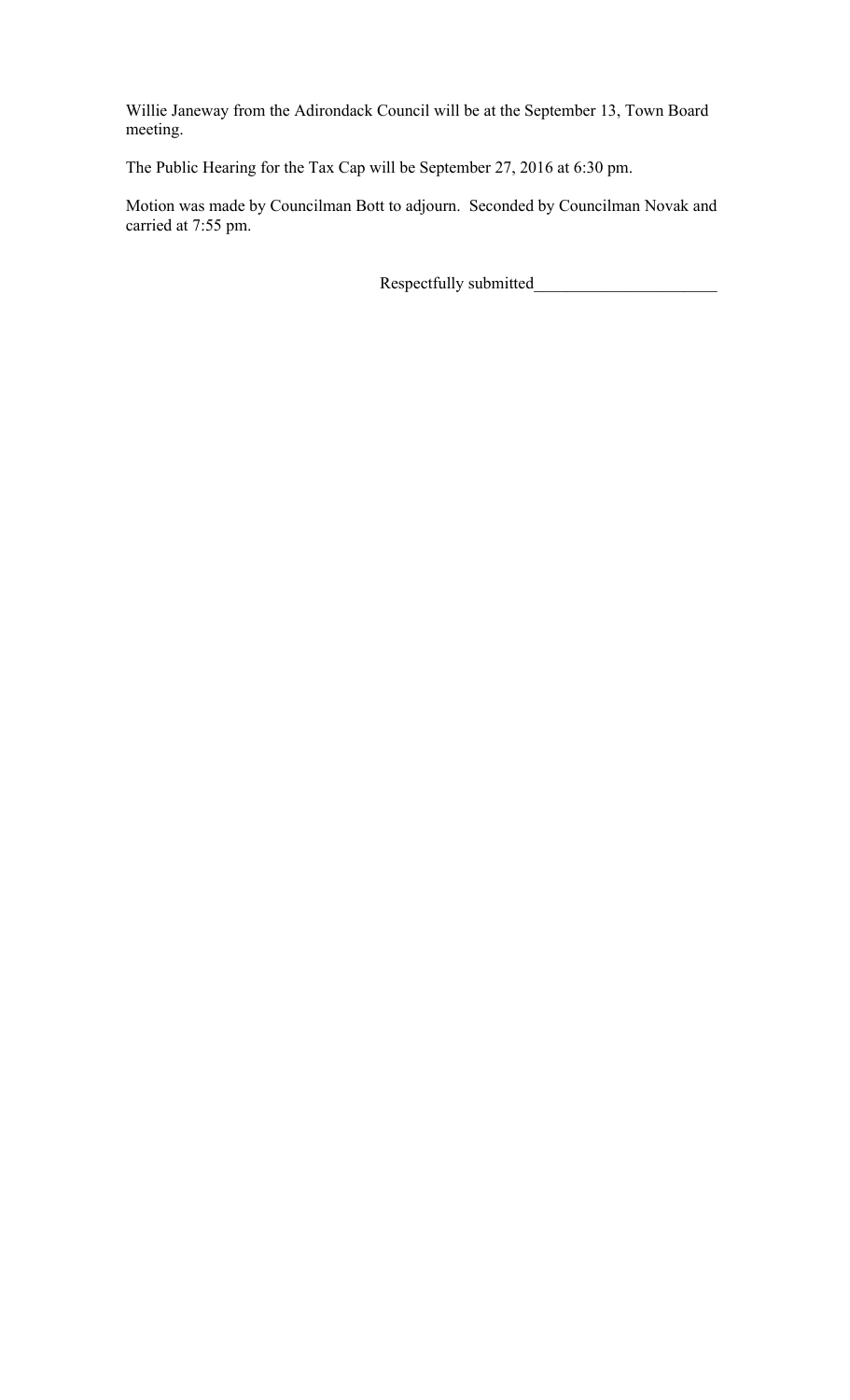# August 16, 2016

At the regular meeting of the Town Board of the Town of Newcomb, Essex County, N.Y., held at the Town Hall, Newcomb, N.Y., on the 16th of August 2016 at 7:00 P. M., the following Board Members were present:

| Wester Miga  | Supervisor |
|--------------|------------|
| Paul Hai     | Councilman |
| Donald Bott  | Councilman |
| Joe Novak    | Councilman |
| David Olbert | Councilman |

Others present: Mark Yandon, and Mary Pound.

Motion was made by Councilman Novak to approve the minutes of the July 26, 2016 meeting. Seconded by Councilman Hai and carried.

Motion was made by Councilman Olbert to approve the General Fund Abstract #15 in the amount of \$45678.57. Seconded by Councilman Novak and carried.

Motion was made by Councilman Novak to approve the Highway Fund Abstract #15 in the amount of \$28943.80. Seconded by Councilman Olbert and carried.

Motion was made by Councilman Hai to approve the Capital Projects #5 Abstract #11 in the amount of \$5600.00. Seconded by Councilman Novak and carried.

Motion was made by Councilman Novak to approve the Capital Projects #10 Water Abstract #8 in the amount of \$105199.39. Seconded by Councilman Olbert and carried.

The Town received one bid for the excavator from Abele Tractor. The bid was \$125990.00. Motion was made by Councilman Hai to approve the bid by Abele Tractor. Seconded by Councilman Novak and carried.

Motion was made by Councilman Bott for a Resolution to approve the Base Percentages, Current Percentages, and Current and Adjusted Base Percentages set forth for the assessment roll for the 2017 year. Seconded by Councilman Novak and carried by roll call vote. Supervisor Miga – Aye, Councilman Bott – Aye, Councilman Hai – Aye, Councilman Novak – Aye, and Councilman Olbert – Aye.

September meeting dates were tentatively set for September 13<sup>th</sup> and 27<sup>th</sup>. Motion was made by Councilman Bott for a Resolution to hold the Public Hearing for the Tax Cap on September 27, 2016 at 6:30 pm. Seconded by Councilman Hai and carried by roll call vote. Supervisor Miga – Aye, Councilman Bott – Aye, Councilman Hai – Aye, Councilman Novak – Aye and Councilman Olbert – Aye.

The General Fund loaned CP #10, \$77184.64 to pay the well driller. We are waiting for reimbursement from the State for this payment.

The Town received a letter from Scott Bell regarding the Allen Rd. and the snowmobile trail. There is no individual tax map number for the road. Mr. Bell feels the trail goes across his property. There was much discussion on this issue and the town will need to do more research and contact the town attorney. The Board also discussed the possibility of making an alternative route.

Motion was made by Councilman Novak to approve the quote from Tri-State Traffic Data for the traffic survey from 8/31/2016-9/6/2016 at a cost of \$375. Seconded by Councilman Hai and carried.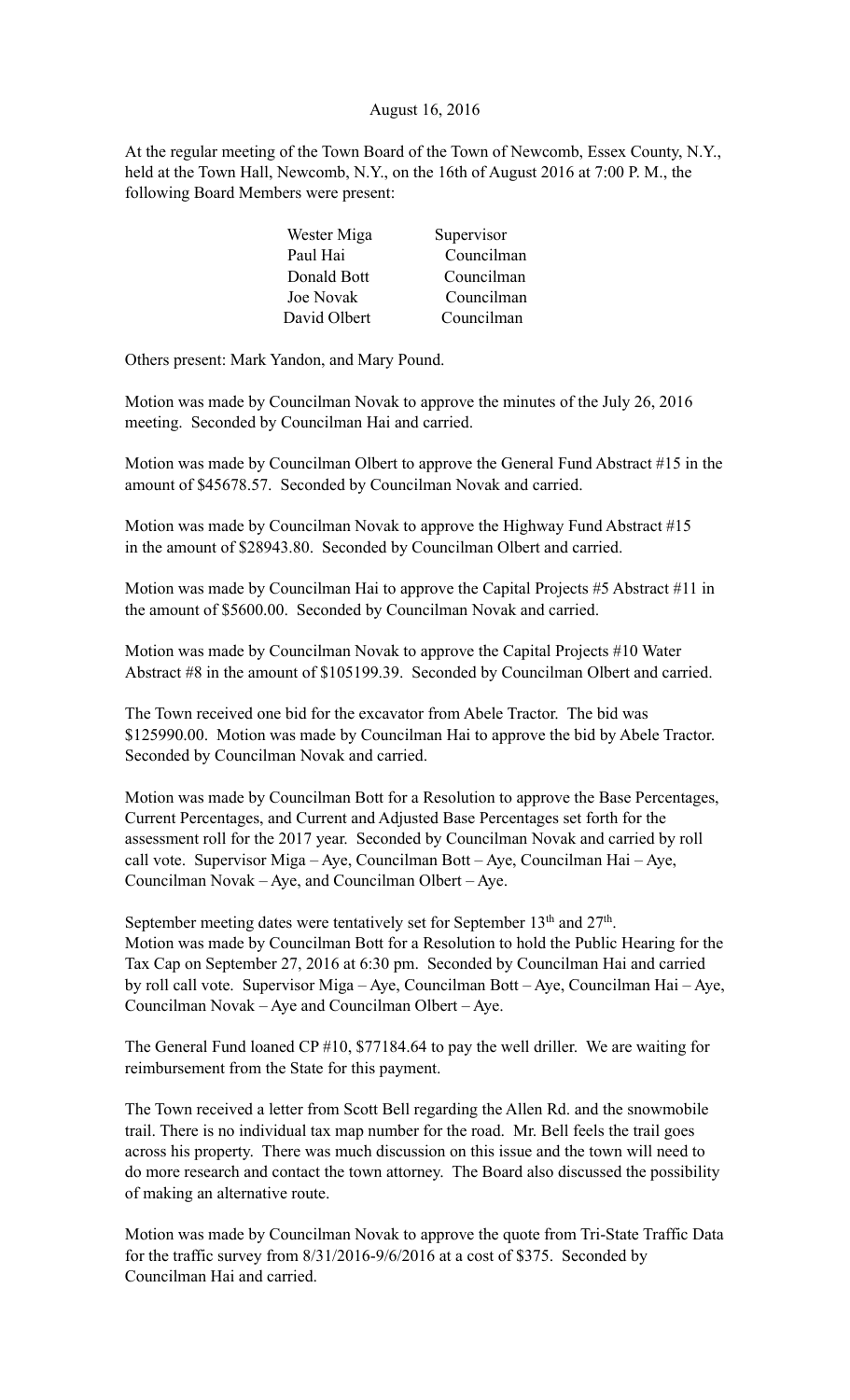Councilman Bott and Eugene Bush looked into the power issues at the overlook. They will run portable receptacles and move the vendor location down both sides of the path by the restrooms. This should take care of the breaker problem.

Councilman Hai talked with Mark Miller, maintenance director at SUNY ESF about the Rich Lake boat access road repair. He would be glad to do it but the college does not allow their dump truck to go on the road so he has no way to move the stone. Highway Supt. Mark Yandon will talk with Mr. Miller.

The Board received another letter from Sue Mills regarding the cat situation on her road. Supervisor Miga is working on it.

Councilman Olbert attended the annual meeting of The Natures Conservancy on behalf of the Town of Newcomb. He thanked them for the grants that were provided to businesses in Newcomb.

Councilman Hai reported that permits are no longer needed for camping in the Chain Lakes.

Councilman Bott continues to work on the recycling location at the landfill. More signs will need to be ordered for labeling and directions.

Medical car drivers need to be reminded that they are responsible for cleaning out the cars after all trips.

Motion was made by Councilman Novak to adjourn. Seconded by Councilman Bott and carried at 8:20 pm.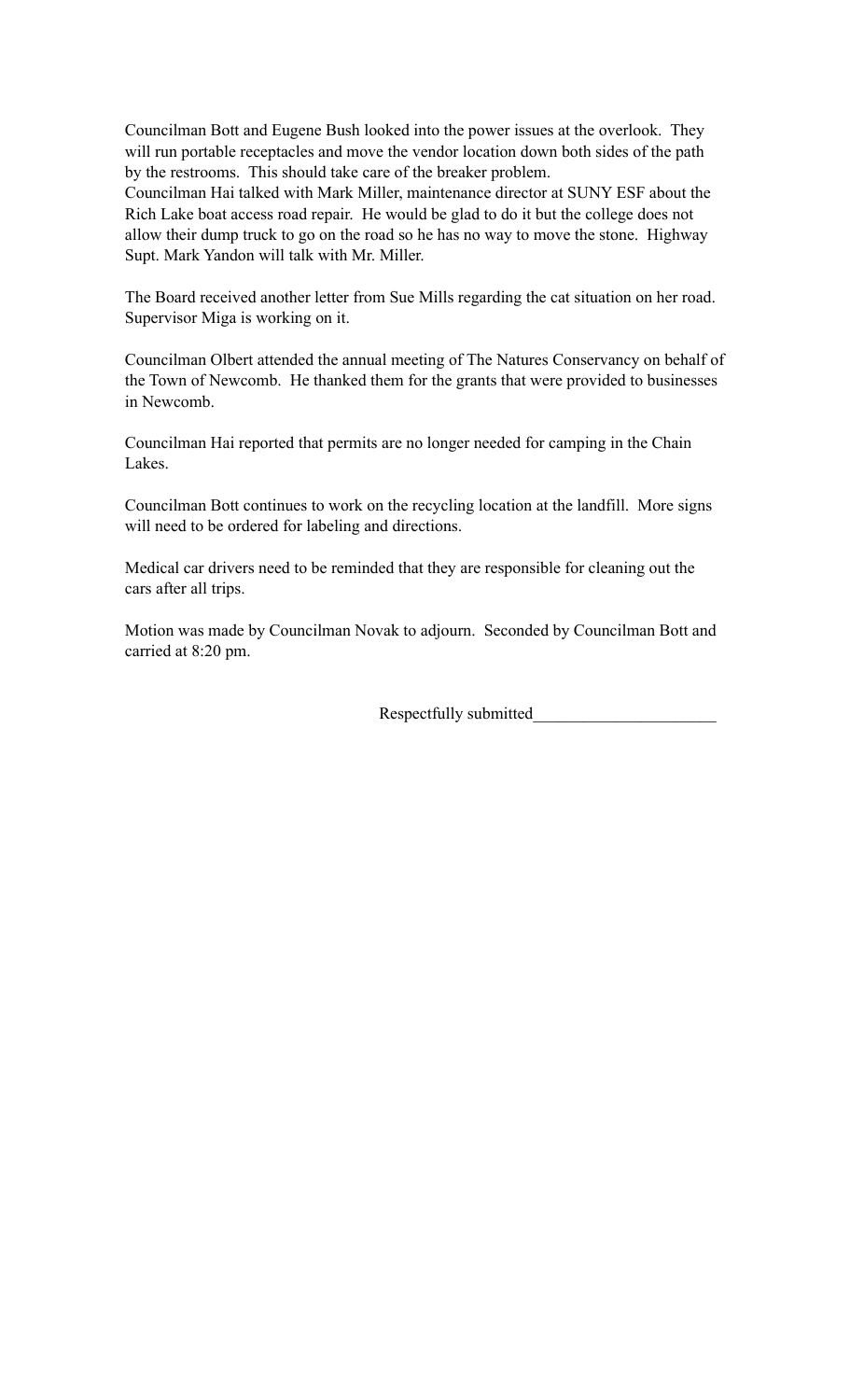# July 26, 2016

At the regular meeting of the Town Board of the Town of Newcomb, Essex County, N.Y., held at the Town Hall, Newcomb, N.Y., on the 26th of July 2016 at 7:00 P.M., the following Board Members were present:

| Wester Miga  | Supervisor |
|--------------|------------|
| Paul Hai     | Councilman |
| Joe Novak    | Councilman |
| David Olbert | Councilman |
| Donald Bott  | Councilman |

Others present: George Canon, Monica Young, Mark Yandon, Mary Bartow, Kelly Audino, Nancy Tracy, Beth Stalker, Mary Monahan and Mary Pound.

Supervisor Miga called the meeting to order at 7:00 P.M. Motion was made by Councilman Bott to approve the minutes of the July 12, 2016 meeting. Seconded by Councilman Novak and carried.

Motion was made by Councilman Olbert to approve the General Fund Abstract #14 in the amount of \$49789.63. Seconded by Councilman Novak and carried.

Motion was made by Councilman Novak to approve the Highway Fund Abstract #14 in the amount of \$21041.05. Seconded by Councilman Olbert and carried.

Motion was made by Councilman Bott to approve the Water Abstract #7 in the amount of \$1415.09. Seconded by Councilman Olbert and carried.

Motion was made by Councilman Novak to approve the Sewer Abstract #7 in the amount of \$568.12. Seconded by Councilman Olbert and carried.

Motion was made by Councilman Novak to approve the Capital Projects #5 Abstract #10 in the amount of \$12398.83. Seconded by Councilman Olbert and carried.

The Board is still working on the right away issues on the Allen Rd. for the snowmobile trail. The road is deeded to Lana Fennessy and she own the road. The Town is waiting for a copy of the deed.

Motion was made by Councilman Bott to approve the plan for the Cyclical Reassessments from the New York State Department of Taxation and Finance. Seconded by Councilman Olbert and carried.

The floor at the Medical Center is in need of refinishing. We are still waiting on a second estimate before we go forward.

Deputy Supervisor Canon is authorized to go forward with ordering the new 12 passenger bus with options at a cost of up to \$57000. The base price is \$50749 and the board would like to add options for spare tire, reverse camera, and three camera seon system.

The marketing committee updated the Board on some of the events they have been working on. They are trying to promote the town farther south and are hoping to keep adding more events. Summerfest and the garage sales seemed to be a great success. They did experience some electrical problems at the overlook and kept tripping the breakers. Maintenance will look into adding more service. The new "Bands on the Beach" event starts next week.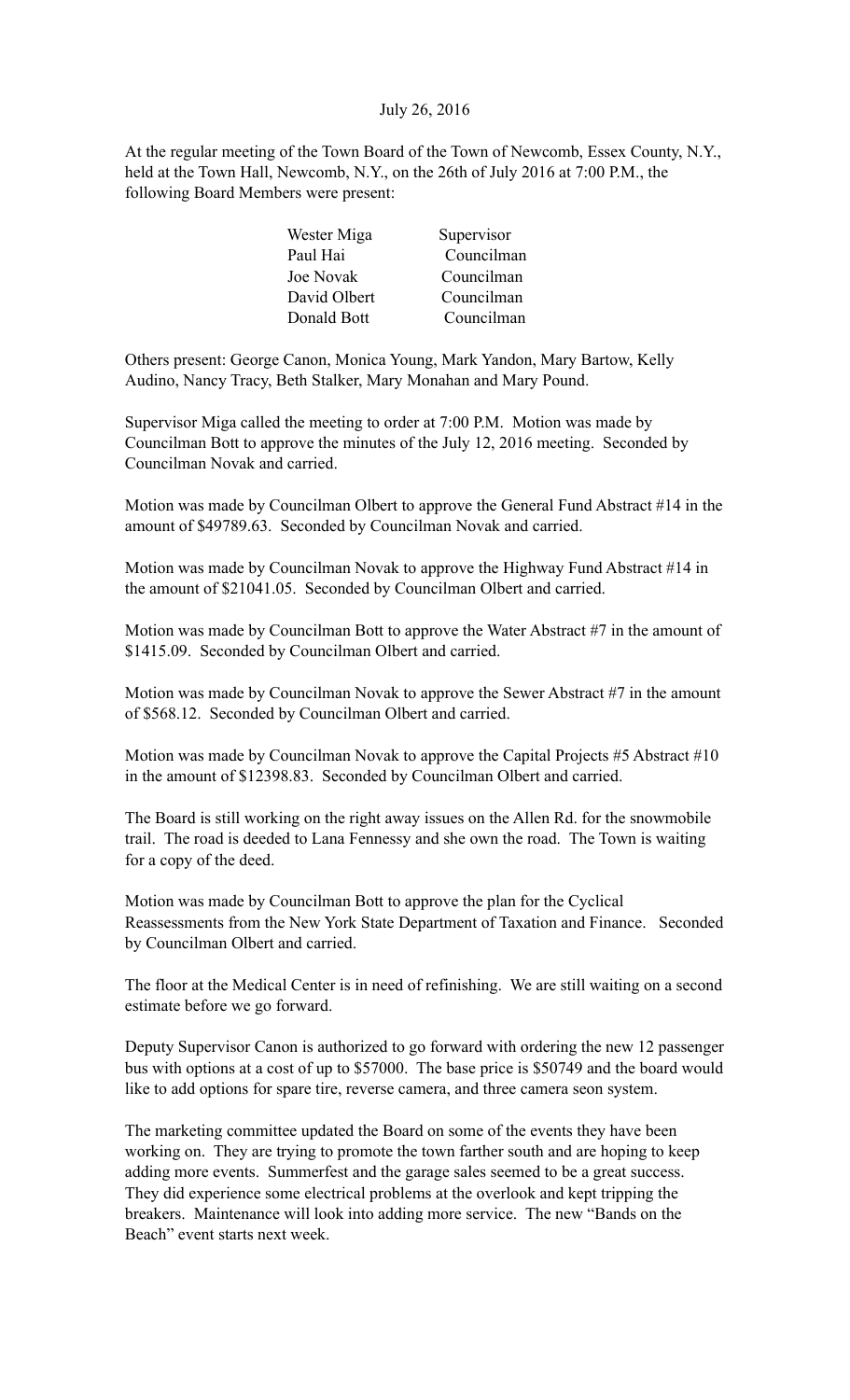The repair on the sidewalk by the school is completed. A big thank you to the Highway crew.

The senior dinner cruise is set for August 23, 2016.

Motion was made by Councilman Olbert to approve the "Think Differently" Resolution. Seconded by Councilman Novak and carried.

The County will be adding another area code to the 518 area. They have run out of numbers.

There will be an APA meeting on August 19, 2016 at 10 am regarding the Equestrian Facility permit.

Mary Bartow from Goodnow Flow was asking the Board if there was anything that the town could do to get the spring running. It was suggested that she could get her water from the town beach or the faucet near the Rescue Building.

It was recommended that the town rent a porta john for use during the town fireworks.

Motion was made by Councilman Bott to adjourn. Seconded by Councilman Olbert and carried at 8:10 p.m.

Respectfully submitted\_\_\_\_\_\_\_\_\_\_\_\_\_\_\_\_\_\_\_\_\_\_\_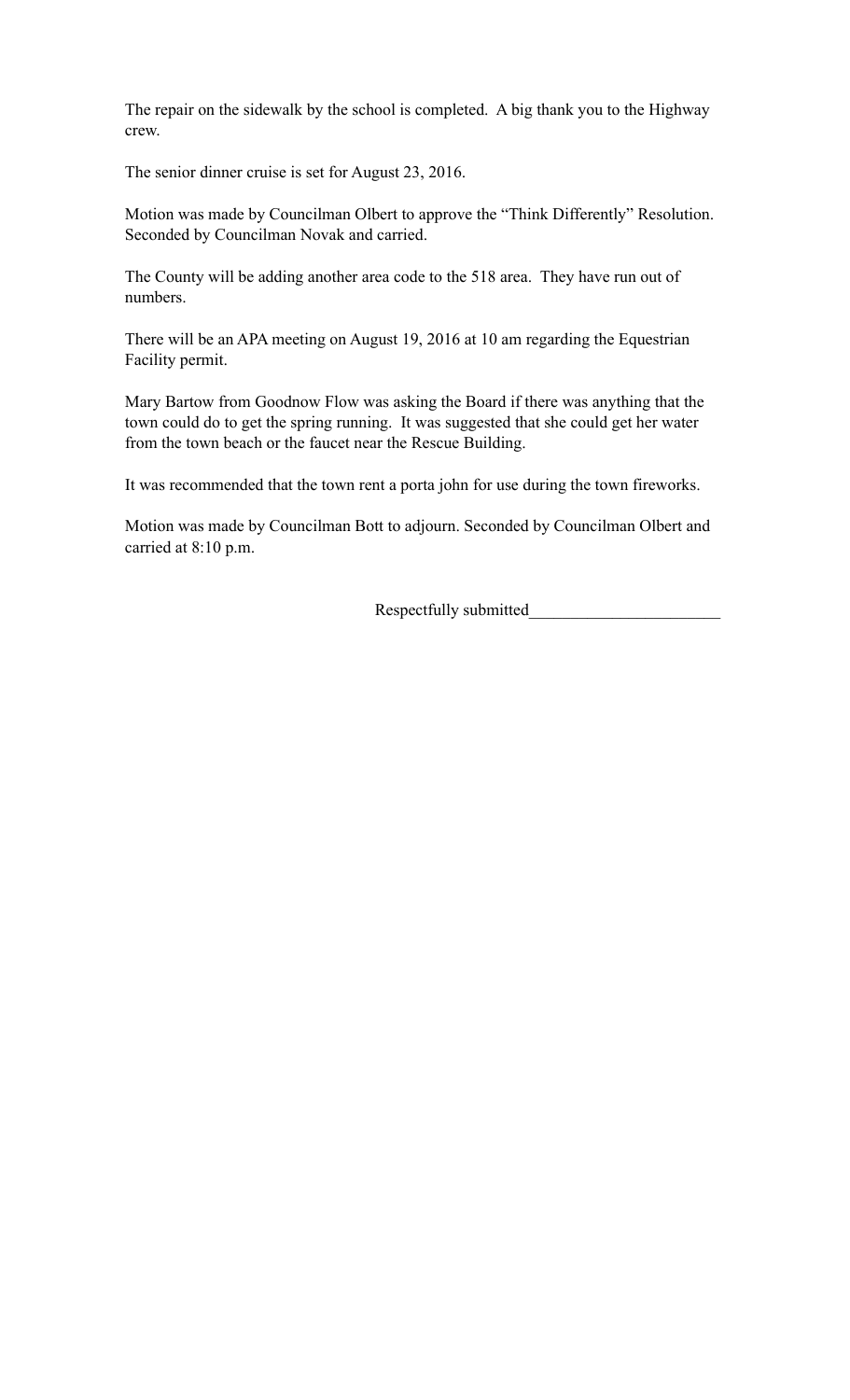# July 12, 2016

At the regular meeting of the Town Board of the Town of Newcomb, Essex County, N.Y., held at the Town Hall, Newcomb, N.Y., on the 12th of July 2016 at 7:00 P. M., the following Board Members were present:

| Wester Miga  | Supervisor |
|--------------|------------|
| Donald Bott  | Councilman |
| Joe Novak    | Councilman |
| David Olbert | Councilman |
| Paul Hai     | Councilman |

Others present: Monica Young, George Canon, Mark Yandon, and Mary Pound.

Motion was made by Councilman Bott to approve the minutes of the June 28, 2016 meeting. Seconded by Councilman Hai and carried.

Motion was made by Councilman Novak to approve the General Fund Abstract #13 in the amount of \$78067.56. Seconded by Councilman Olbert and carried.

Motion was made by Councilman Novak to approve the Highway Fund Abstract #13 in the amount of \$143824.15. Seconded by Councilman Hai and carried.

Motion was made by Councilman Olbert to approve the Capitol Projects #5 Abstract #8 in the amount of \$2508.65. Seconded by Councilman Novak and carried.

Motion was made by Councilman Novak to approve the Capital Projects #10 Water Abstract #6 in the amount of \$24164.39. Seconded by Councilman Bott and carried.

August meeting dates were tentatively set for August 16<sup>th</sup> and 30<sup>th</sup>.

There was discussion on Donna Draper's request for her water sewer bill at the old Winebrook market property. There is no building there at this time due to a fire and she has asked the Town if she still needs to pay this bill as she obviously has no service at this time. The Board felt that there has been a precedence set and all others continue to pay for the service even when they are not present at the property.

The Board reviewed the job description for the Code Enforcement Officer position. A few changes were made and a job posting will be sent out soon.

There is a request to have the wood floors refinished at the Medical Center residence. A quote has been received from Dave Ameden Floor Care. Councilman Bott and Councilman Novak would like to take at look at the floors before a decision is made.

Deputy Supervisor Canon has been working on the replacement of the town bus. Any vehicle that carries 15 passengers or more requires the driver to hold a CDL license. The air conditioner on the bus will make the vehicle too high for the garage. We will need to check with maintenance supervisor to see if there is a fix for this. Motion was made by Councilman Bott to approve the purchase of bus if Mr. Bush is able to work out something with the door. Seconded by Councilman Novak and carried.

The sidewalk by the school is in horrible shape. Highway Supt. Mark Yandon will look at the area tomorrow and determine what they can do to repair it. It may be possible to tear it up and replace it with shoulder stone.

DOT has not gotten back to the town regarding the traffic survey. Councilman Hai has talked with Rob Fitch and he said he would try to move up the date to help with the cost.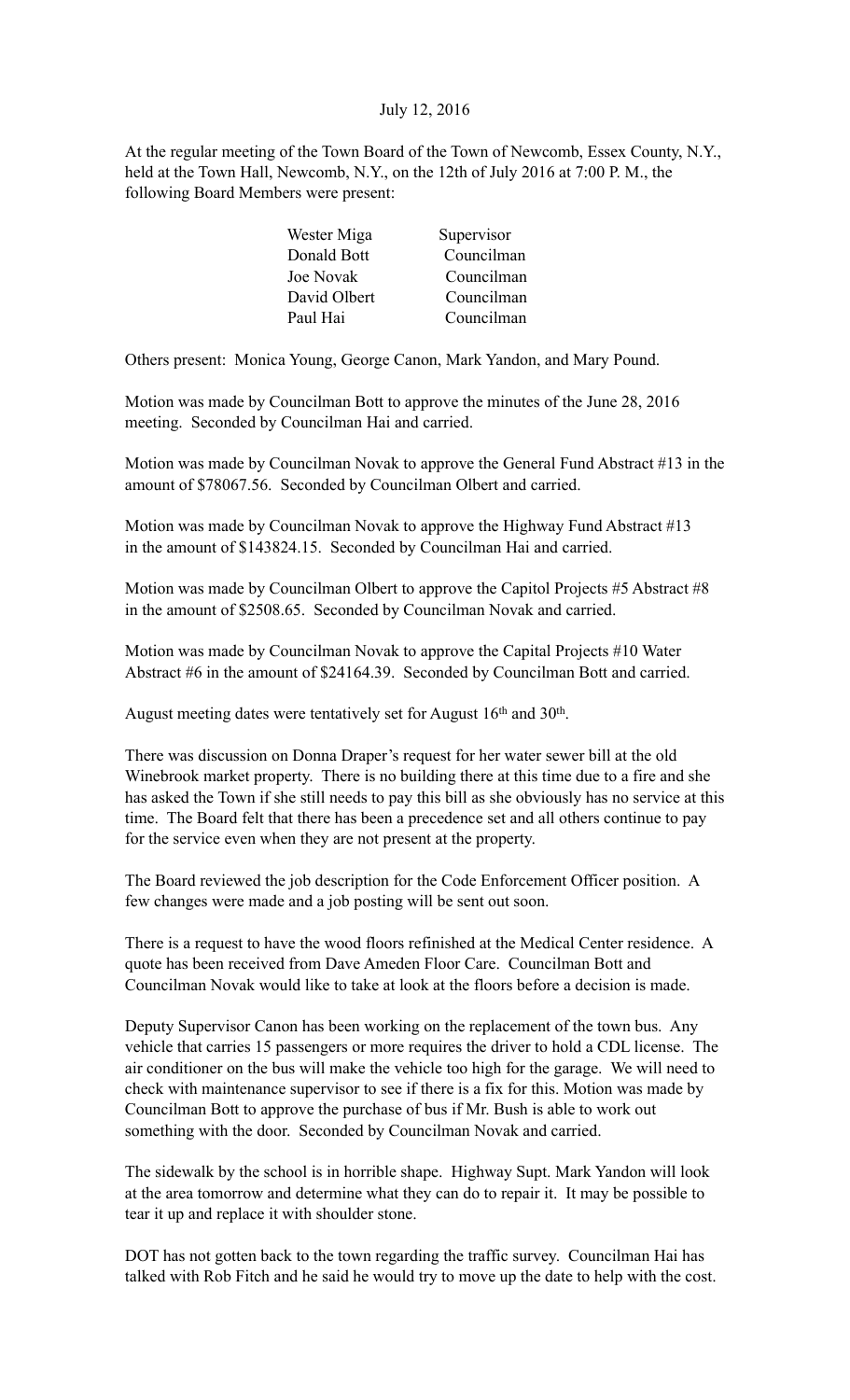The Board reviewed several of the concerns presented by Jeanne Garrand.

Supervisor Miga presented the Board with a draft resolution for a local law regulating outdoor restraint of dogs for the County of Essex. He has requested that the Board review and be ready to discuss at the next meeting.

Motion was made by Councilman Bott to approve the purchase of a replacement motor for the pump at the water plant, not to exceed \$3000. Seconded by Councilman Hai and carried.

Councilman Olbert has requested that the front lobby be left open and the inner door locked so that residents and tourists can access the brochure rack. We will check with maintenance to see if a key is available.

Motion was made by Councilman Bott to adjourn. Seconded by Councilman Novak and carried at 8:00 pm.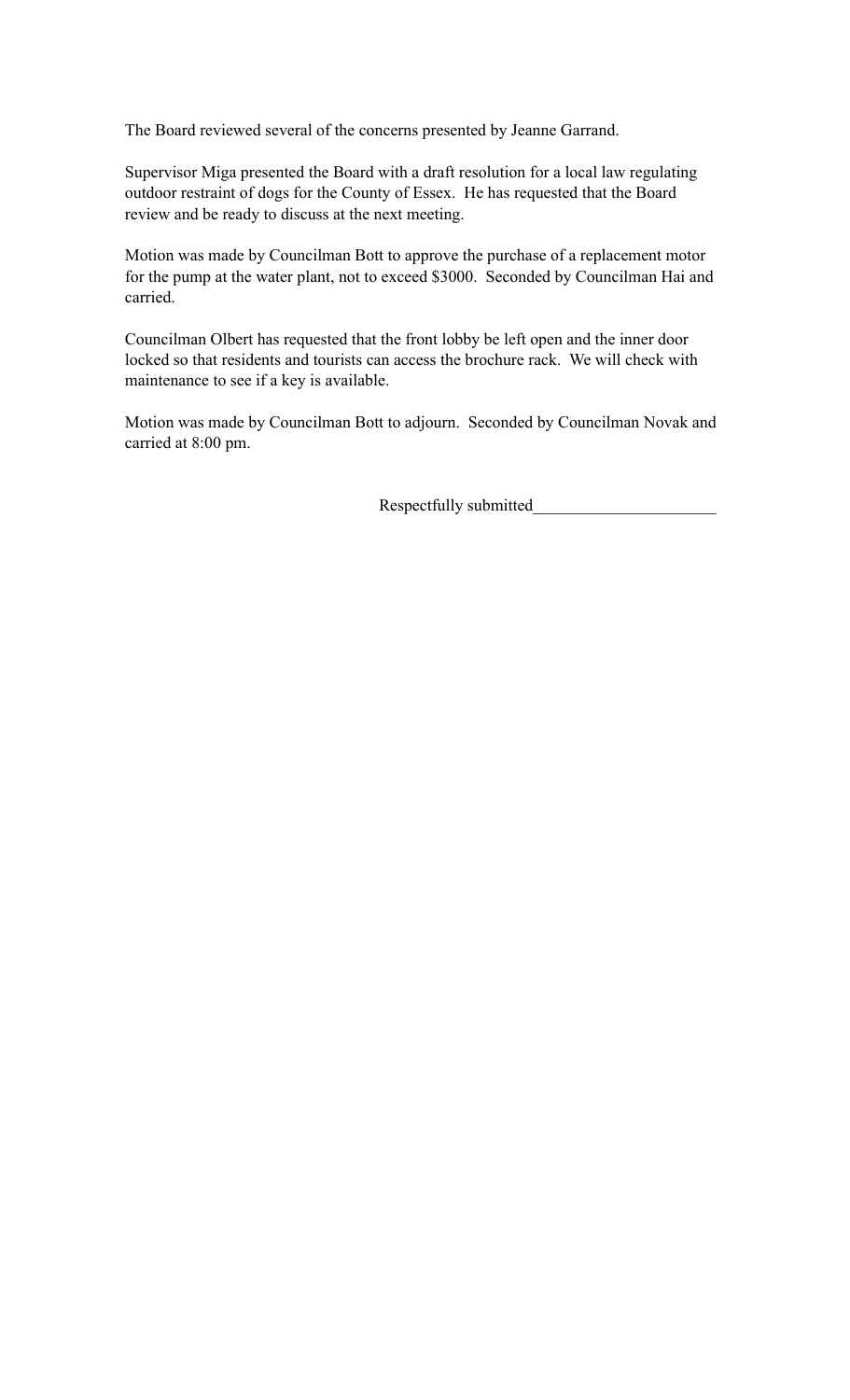# June 28, 2016

At the regular meeting of the Town Board of the Town of Newcomb, Essex County, N.Y., held at the Town Hall, Newcomb, N.Y., on the 28<sup>th</sup> of June 2016 at 7:00 P.M., the following Board Members were present:

| Supervisor |
|------------|
| Councilman |
| Councilman |
| Councilman |
| Councilman |
|            |

Others present: Mark Yandon, Eugene Bush, George Canon, Monica Young, Joan Burke, Donna Draper and Mary Pound.

Supervisor Miga called the meeting to order at 7:00 pm. Motion was made by Councilman Bott to approve the minutes of the June 14, 2016 meeting. Seconded by Councilman Novak and carried.

Motion was made by Councilman Bott to approve the General Fund Abstract #12 in the amount of \$37006.81. Seconded by Councilman Olbert and carried.

Motion was made by Councilman Novak to approve the Highway Fund Abstract #12 in the amount of \$24125.48. Seconded by Councilman Hai and carried.

Motion was made by Councilman Bott to approve the Water Abstract #6 in the amount of \$4550.18. Seconded by Councilman Olbert and carried.

Motion was made by Councilman Olbert to approve the Sewer Abstract #6 in the amount of \$1425.83. Seconded by Councilman Hai and carried.

Motion was made by Councilman Novak to approve the Capitol Projects #6 Abstract #2 in the amount of \$1504.24. Seconded by Councilman Olbert and carried.

Brandi Fifield, cleaner for the Town Hall and Medical Center has acquired a new job and her last day with the town will be July 8. Supervisor Miga will check with the other applicants for the job to see if there is any interest.

The recommendation for the Notice of Bid award is not to award the bid to anyone. There will be a conference call Wednesday June 29, at 10 am to discuss how to go forward with the water building.

Motion was made by Councilman Novak for a Resolution to approve the purchase of land from Norma Taylor for a water buffer zone for the well site at a cost of \$11000 plus expenses. Seconded by Councilman Hai and carried. The money for this purchase will come from the EFC contingency fund.

Kelly Audino has requested to use the senior center kitchen for her catering license. She is in need of a kitchen that is approved by the NYS Health Department for this catering operation. The Town will need to do some research to find out about insurance, liability and other concerns. Supervisor Miga will call Susan Kennedy from the Health Dept. for some more information.

There was discussion on the code enforcement trainee position. A job description will need to be written up and the job will be advertised.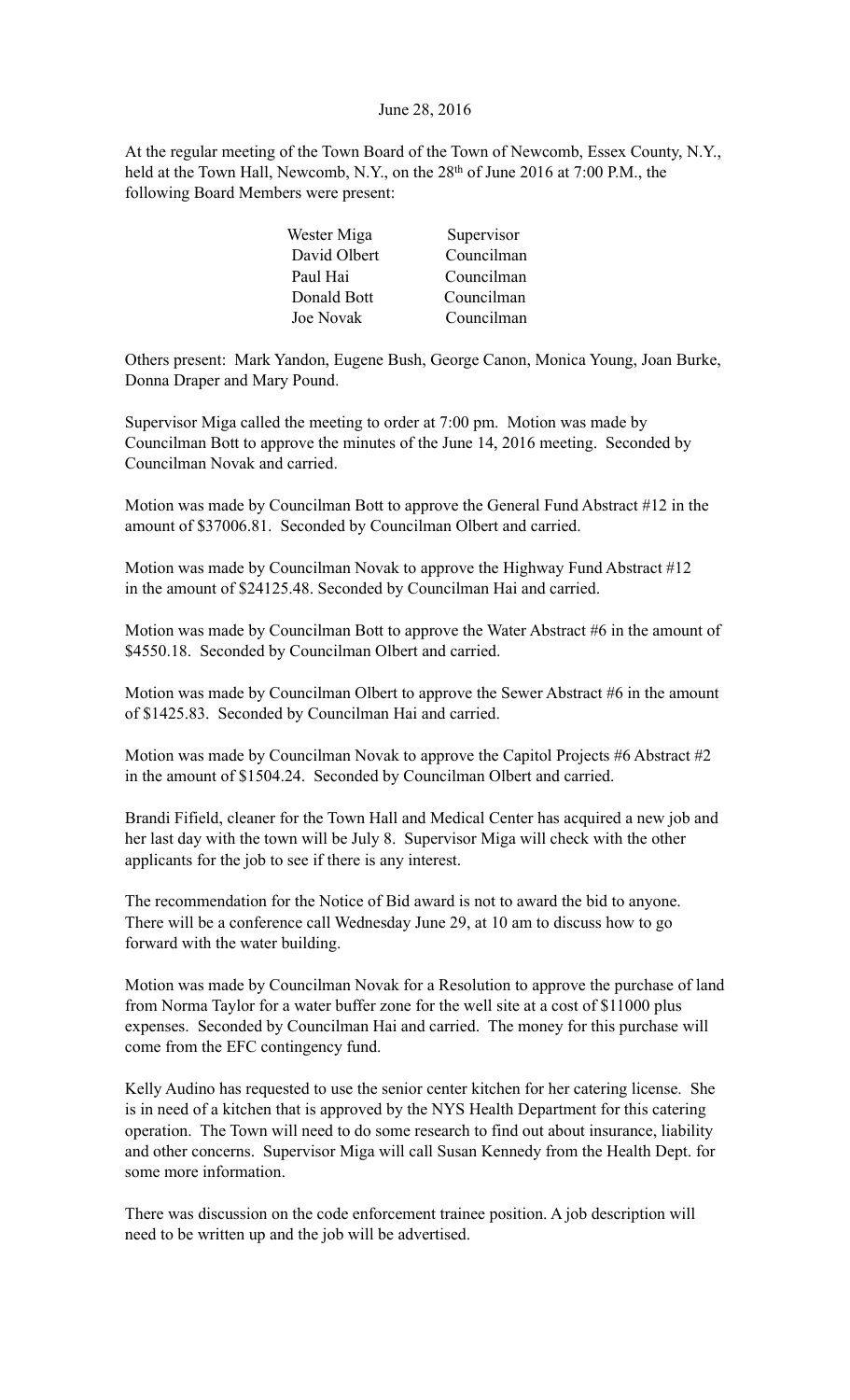Highway Supt. Yandon got some pricing for crushing the dirt and material on the land across from the salt shed. The estimate is \$7.70 per cubic yard for a cost of about \$15000 - \$16000.

Motion was made by Councilman Novak to authorize the purchase of two new Honda CRV's to replace the Chevy Impalas for medical transport, at a cost of \$24995.00 each. Seconded by Councilman Hai and carried. We are still waiting on specs and information for the new town bus.

Motion was made by Councilman Novak to approve the Newcomb Central School request for \$300.00 to help finance the Summer Movie Nights. Seconded by Councilman Hai and carried.

Motion was made by Councilman Olbert for a Resolution of support from the Newcomb Town Board of Resolution #2 of the Upper Hudson Recreation Hub. Seconded by Councilman Hai and carried.

The sidewalks by the school are in need of repair or replacement. The Town will need to do some research on how this can be done.

Members of the Golf Course Committee have been suggested as George Canon, Lynn Stalker, Lowell Stringer and Jeanne Garrand.

The Special Projects committee has recommended that "Newcomb Welcome Center" be the official name for the welcome center project.

The town property listing project will be on the agenda for the next meeting.

Motion was made by Councilman Novak to move into executive session at 8:20 pm. Seconded by Councilman Bott. The meeting was resumed at 8:40 pm. Motion was made by Councilman Novak to adjourn. Seconded by Councilman Hai and carried at 8:41 pm.

Respectfully submitted\_\_\_\_\_\_\_\_\_\_\_\_\_\_\_\_\_\_\_\_\_\_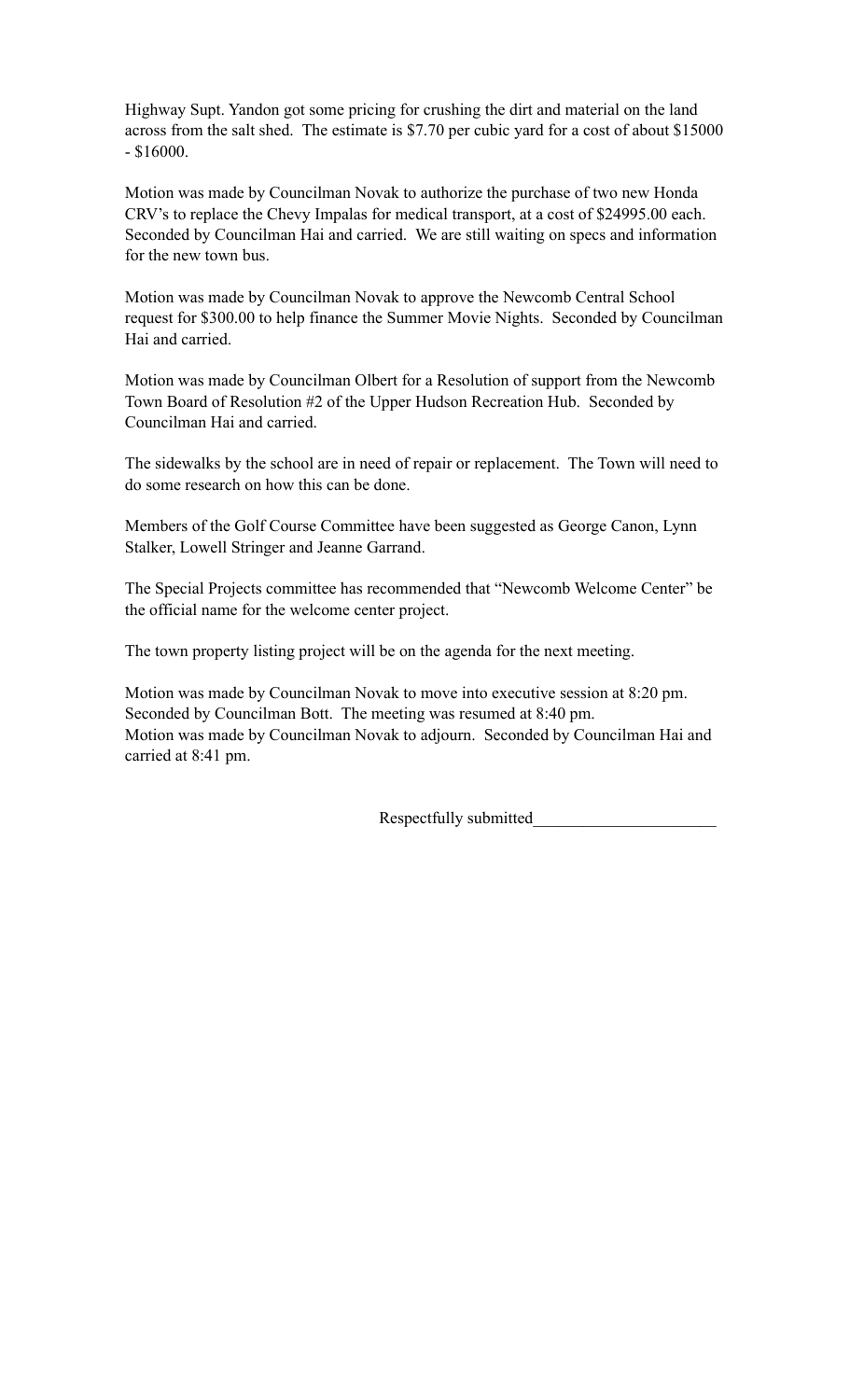### June 14, 2016

At the regular meeting of the Town Board of the Town of Newcomb, Essex County, N.Y., held at the Town Hall, Newcomb, N.Y., on the 14th of June 2016 at 7:00 P.M., the following Board Members were present:

| Wester Miga  | Supervisor |
|--------------|------------|
| Paul Hai     | Councilman |
| Joe Novak    | Councilman |
| David Olbert | Councilman |
| Donald Bott  | Councilman |

Others present: Monica Young, Joan Burke, George Canon, Ruth Olbert and Mary Pound.

Supervisor Miga called the meeting to order at 7:00 P.M. Motion was made by Councilman Bott to approve the minutes of the May 24, 2016 meeting. Seconded by Councilman Hai and carried.

Motion was made by Councilman Novak to approve the General Fund Abstract #11 in the amount of \$33805.98. Seconded by Councilman Olbert and carried.

Motion was made by Councilman Olbert to approve the Highway Fund Abstract #11 in the amount of \$7272.53. Seconded by Councilman Novak and carried.

Motion was made by Councilman Bott to approve the Capital Projects #6 Abstract #1 in the amount of \$1042.26. Seconded by Councilman Novak and carried.

Motion was made by Councilman Novak to approve the Capital Projects #8 Santanoni Abstract #1 in the amount of \$840.00. Seconded by Councilman Olbert and carried.

Motion was made by Councilman Novak to approve the Capital Projects #10 Water Abstract #5 in the amount of \$93876.04. Seconded by Councilman Olbert and carried.

July meeting dates were tentatively set for July 12<sup>th</sup> and 26<sup>th</sup>.

Supervisor Miga and Councilman Bott will represent the town board and negotiate the Highway contract.

Supervisor Miga researched the possibility of appointing two town justices. It is not possible to appoint someone to a position that does not exist.

Councilman Hai provided handouts on job descriptions for the code enforcement job. The Board will review and discuss at the next board meeting.

The Board received an employment application from George Sarkisian to be considered for substitute driver.

George Canon provided maps showing the potential routes for the connection of the North Hudson and Minerva snowmobile trails with Newcomb. There are some issues with the river trail and setbacks. The Nature Conservancy will do an appraisal and there will be discussion on either the State of New York or the Town of Newcomb purchasing the property.

George Canon provided information on State contract pricing for vehicle replacement. The Honda CRV price is \$25000.00 and is negotiable with options. The bus for 13 passengers is \$56000.00 with lift gate included. The Town will need to get permission from OGS to use state bids.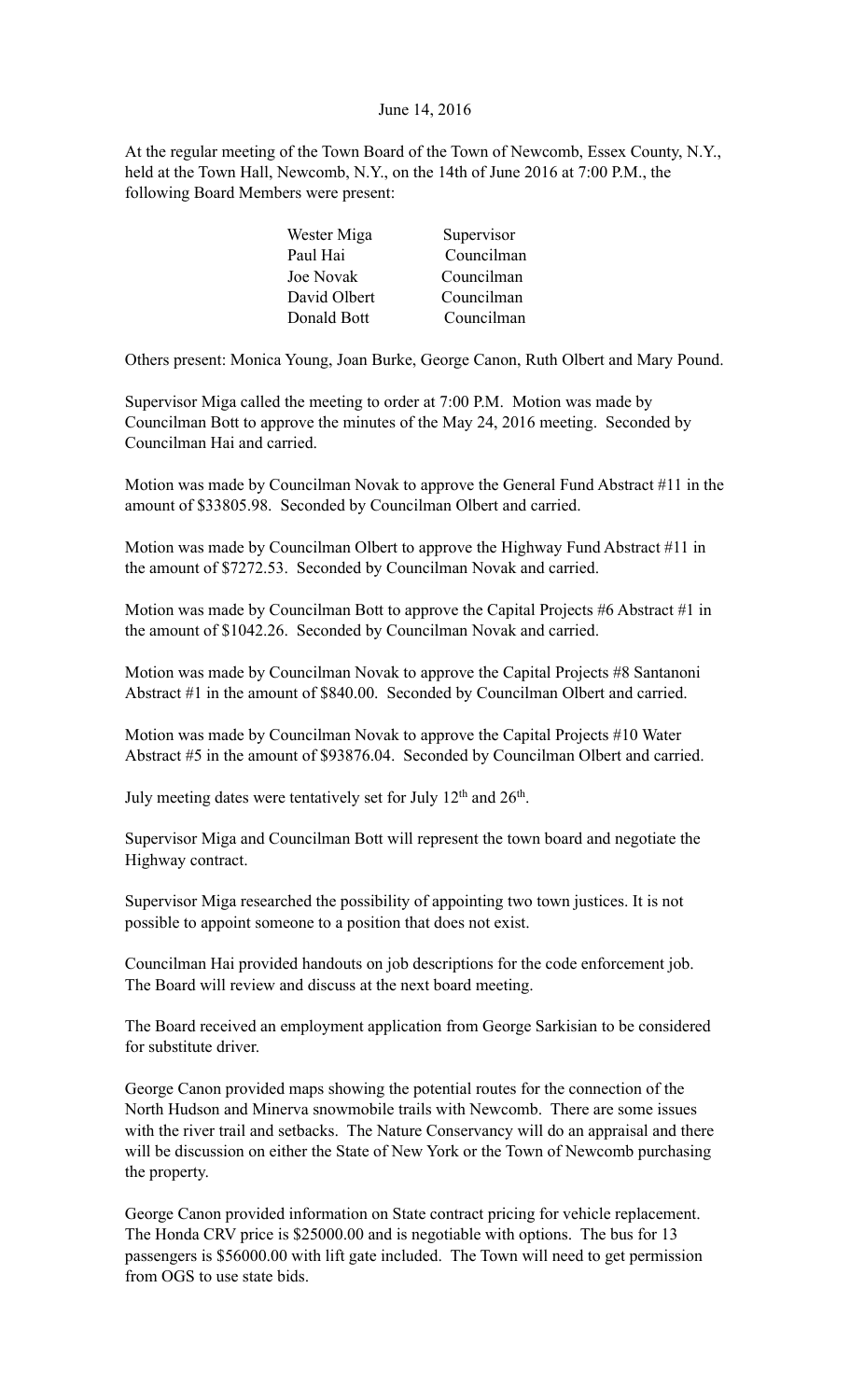The second quarter water and sewer billing for 2016 is as follows: Water - \$10152.00 Penalty - \$74.40 Sewer - \$9012.50 Penalty - \$84.00 Total - \$20110.90

There was discussion on a traffic survey for 28N. Supervisor will check with the Dept. of Transportation and get more information.

There was discussion on a golf course committee of four people to talk about ideas to attract more customers. A sign up will be put at the golf course to see who would be interested in being on the committee.

Supervisor Miga, Don Bott and Dave Olbert did a tour of the town owned properties. There was discussion on selecting the top properties for possible sale and begin the process of selling the land.

There will be a water bid opening at 10 am on June 15, 2016.

The Common Ground Alliance meeting is July 19, 2016 at the View in Old Forge from 8:30 am to 3:30 pm.

Joan Burke had a sample of the Historical Museum sign. We will get a quote from Mac the Knife.

There was discussion on repair of the town sidewalks.

There was discussion on the Town doing something to honor our veterans. We need to come up with some ideas and bring it to the next meeting.

Supervisor Miga made the motion to adjourn and move into executive session. Seconded by Councilman Novak and carried at 8:05 pm. Executive session closed at 8:12 pm. No decisions were made in Executive Session.

Motion made by Councilman Novak to adjourn. Seconded by Councilman Hai and carried at 8:15 pm.

Respectfully submitted\_\_\_\_\_\_\_\_\_\_\_\_\_\_\_\_\_\_\_\_\_\_\_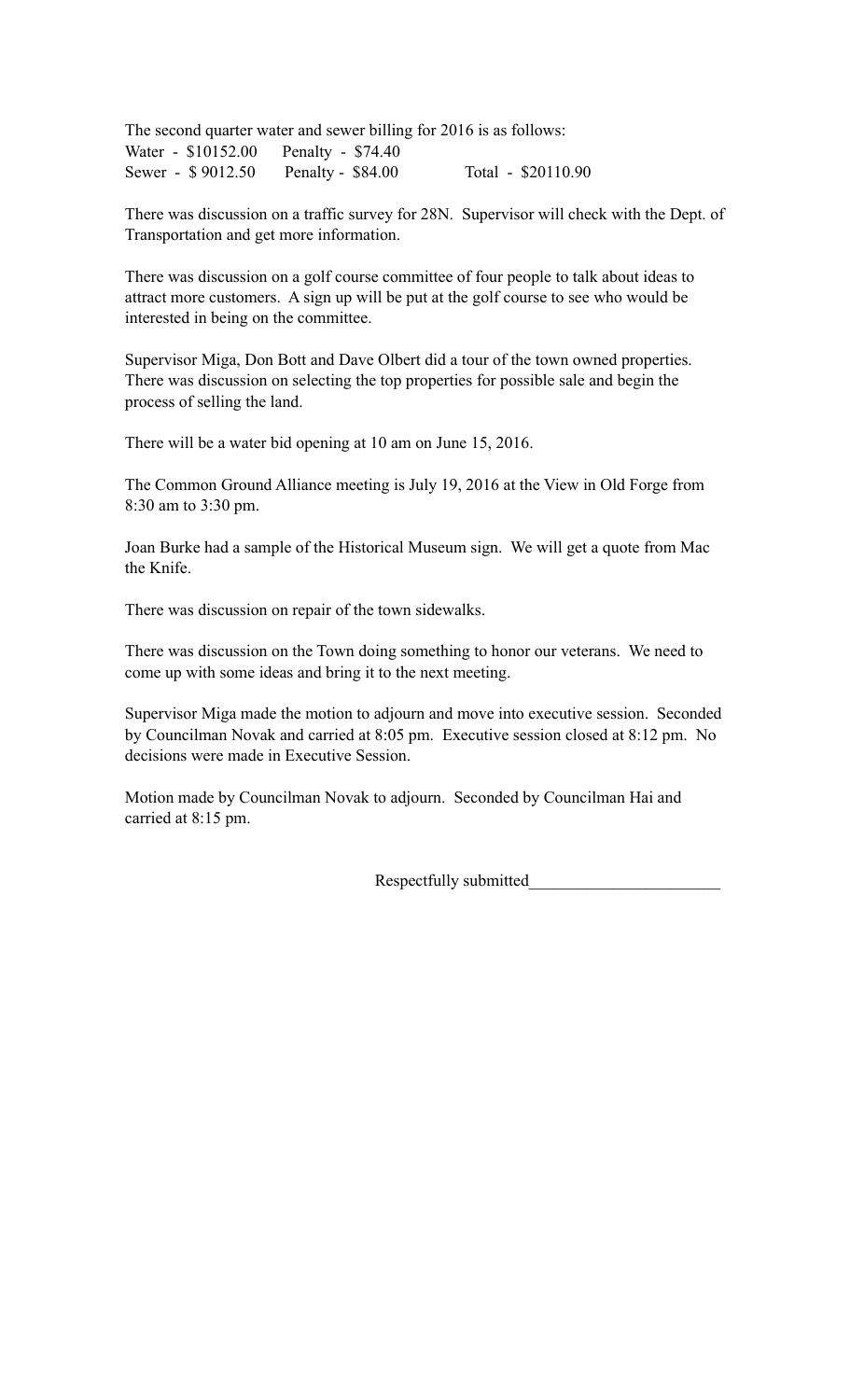# May 24, 2016

At the regular meeting of the Town Board of the Town of Newcomb, Essex County, N.Y., held at the Town Hall, Newcomb, N.Y., on the 24th of May 2016 at 7:00 P. M., the following Board Members were present:

| Wester Miga  | Supervisor |
|--------------|------------|
| Paul Hai     | Councilman |
| Donald Bott  | Councilman |
| Joe Novak    | Councilman |
| David Olbert | Councilman |

Others present: Mark Yandon, Andrew Stengrevics and Mary Pound.

Supervisor Miga called the meeting to order at 7:00 pm. Motion was made by Councilman Bott to approve the minutes of the May 10, 2016 meeting. Seconded by Councilman Novak and carried.

Motion was made by Councilman Novak to approve the General Fund Abstract #10 in the amount of \$39084.25. Seconded by Councilman Hai and carried.

Motion was made by Councilman Olbert to approve the Highway Fund Abstract #10 in the amount of \$37120.27. Seconded by Councilman Novak and carried.

Motion was made by Councilman Novak to approve the Water Fund Abstract #5 in the amount of \$704.43. Seconded by Councilman Olbert and carried.

Motion was made by Councilman Novak to approve the Sewer Fund Abstract #5 in the amount of \$928.31. Seconded by Councilman Olbert and carried.

Motion was made by Councilman Hai to approve the Capitol Projects #10 Water Abstract # 5 in the amount of \$101.70. Seconded by Councilman Bott and carried.

The Newcomb Landfill is up and running to accept glass recycling.

Supervisor Miga has had ongoing contact with Irene Fissette regarding the cat issues. They have contacted the SPCA and there are vouchers available for spaying and neutering but this will not cover all costs.

The Town Board accepted the resignation of Andrew Stengrevics as Town Justice effective May 24, 2016. The Town Board has appointed Andrew Stengrevics to act as Justice until December 31, 2016. There was discussion on the possibility of having two town justices beginning in 2017. This will have to be researched.

George Canon has contacted Mike Mascarenas regarding specs for new town vehicles.

The Board has received and approved a work list from Michael Frenette for summer work at Camp Santanoni.

Councilman Hai has been working to get a job description for the code enforcement job. He has not received the information yet.

The Board received a job application from Suzanne Paul.

The Board needs to set a time to get together to tour some of the Town properties. A date of June 14, 2016 at 8 am has been set.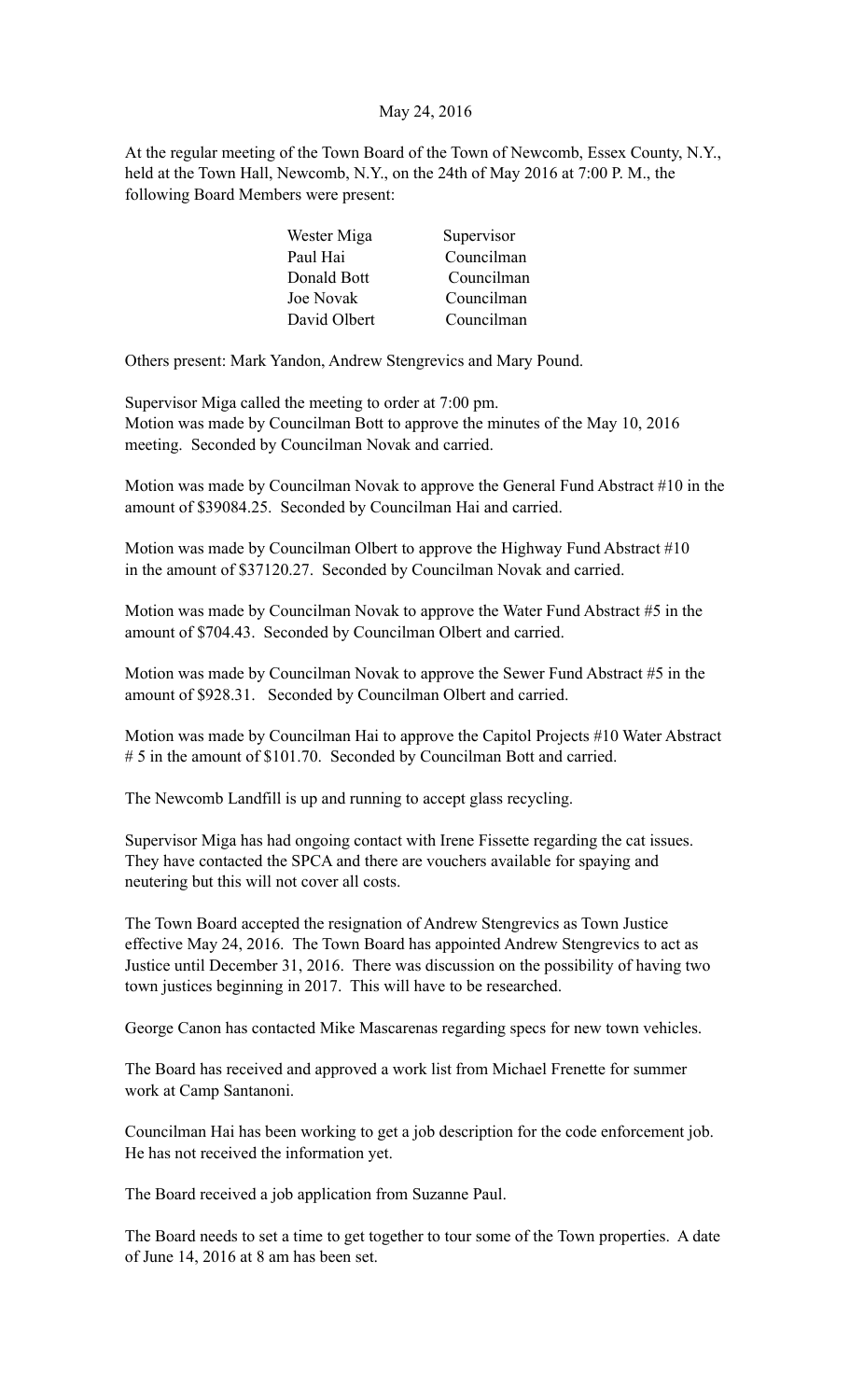Adirondack Association of Towns and Villages meeting is June 5-6 at the Adirondack Hotel in Long Lake.

There has not been interest in the Solar Exemption Local Law. This will be tabled at this time.

Highway Supt. Mark Yandon is waiting on estimates for processing the dirt and material at the triangle.

There will be a pre-bid meeting for the water building on May 25, 2016 at 10 am at the town hall.

There will be a meeting with Burnham Financial on town benefits on June 9, 2016 at 9:30 am.

A meeting for Common Ground Alliance is set for July 19, 2016 from 8:30 am – 3:30 pm at the View in Old Forge.

Motion was made by Councilman Novak to adjourn. Seconded by Councilman Hai and carried at 8:20 pm.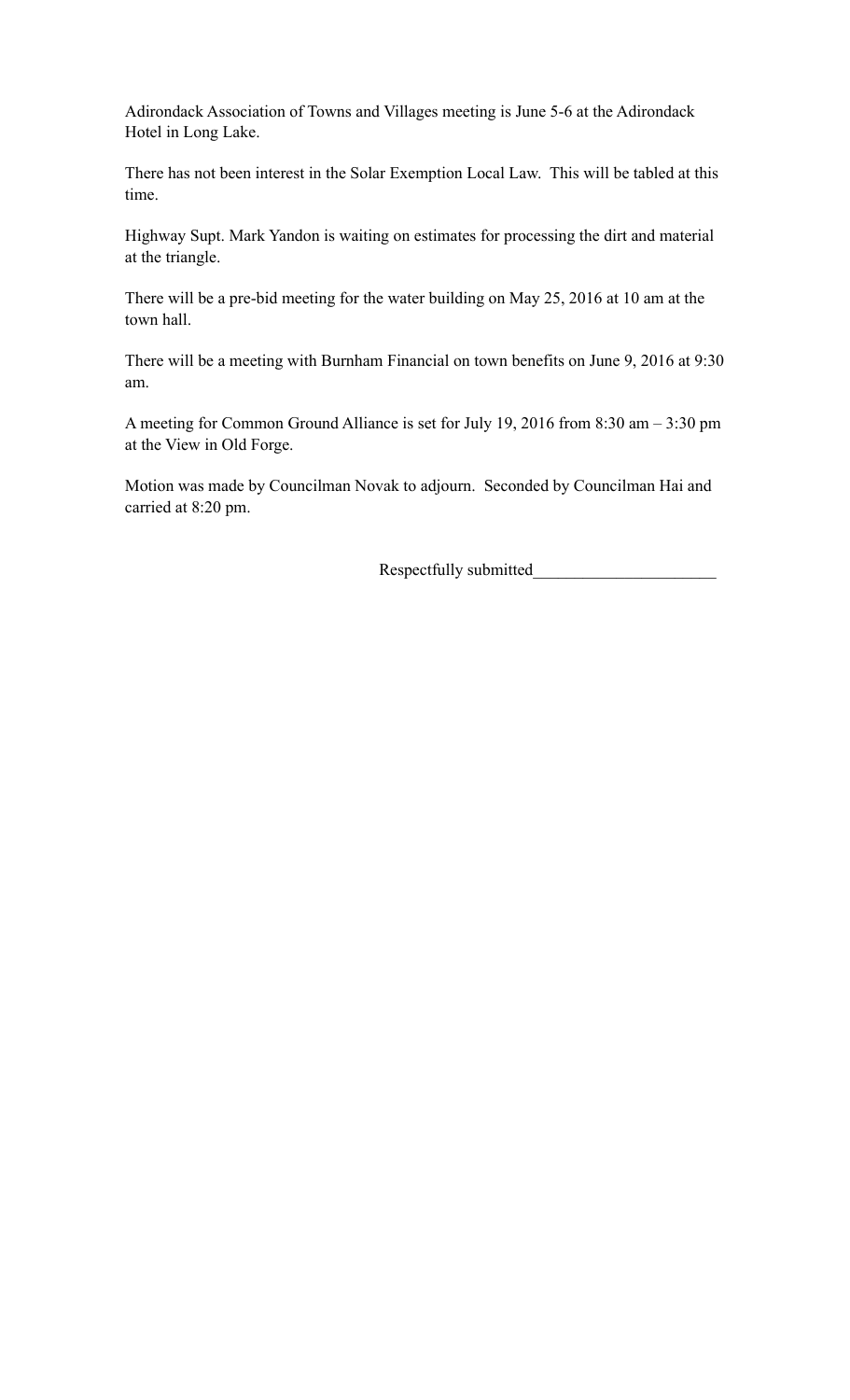### May 10, 2016

At the regular meeting of the Town Board of the Town of Newcomb, Essex County, N.Y., held at the Town Hall, Newcomb, N.Y., on the 10th of May 2016 at 7:00 P.M., the following Board Members were present:

| Wester Miga  | Supervisor |
|--------------|------------|
| David Olbert | Councilman |
| Paul Hai     | Councilman |
| Donald Bott  | Councilman |
| Joe Novak    | Councilman |

Others present: George Canon, Monica Young, Mark Yandon, Andy Stengrevics, Joan Burke and Marsha Chase.

Supervisor Miga called the meeting to order at 7:00 pm. Motion was made by Councilman Novak to approve the minutes of the April 26, 2016 meeting. Seconded by Councilman Bott and carried.

Motion was made by Councilman Olbert to approve the General Fund Abstract #9 in the amount of \$22317.81. Seconded by Councilman Hai and carried.

Motion was made by Councilman Novak to approve the Highway Fund Abstract #9 in the amount of \$4905.24. Seconded by Councilman Hai and carried.

Motion was made by Councilman Olbert to approve the Capital Projects #5 Abstract #8 in the amount of \$275.00. Seconded by Councilman Hai and carried.

Motion was made by Councilman Novak to approve the Capital Projects #10 Water Abstract # 3 in the amount of \$1805.34. Seconded by Councilman Bott and carried.

June meetings were tentatively set for June 14<sup>th</sup> and 28th.

The transfer station is ready to go forward with glass recycling. The Highway crew is finished preparing the area and we can order the separate container.

Supervisor Miga has responded to Sue Mills regarding the cat problem in her neighborhood. He has also contacted Irene Fissette and "Cats Limited" and progress is being made in taking care of the problem.

Motion was made by Councilman Hai to authorize Supervisor Miga to sign the agreement with AES. Seconded by Councilman Novak and carried.

AARCH has provided a description of work that Michael Frenette proposes to do at Camp Santanoni this summer.

The Town has received one estimate for the concrete work for the kiosk. Northwoods Concrete gave an estimate of \$5600. The Board would like to get one more estimate.

Ruth Obert talked with Minerva regarding the use of their cook shack at the Town Beach. They require Workers Comp. Ins. and liability from their renters. The Board thinks that the NYS Health requirements for cook shack rental and use may be quite costly. A date of September 1 has been set to talk with the health department to see what needs to be done in order for our cook shack to be rented out.

Supervisor Miga has a list of Town properties. The Board will be getting together on May 17, at 1 pm to go over the list and identify which lands could be sold.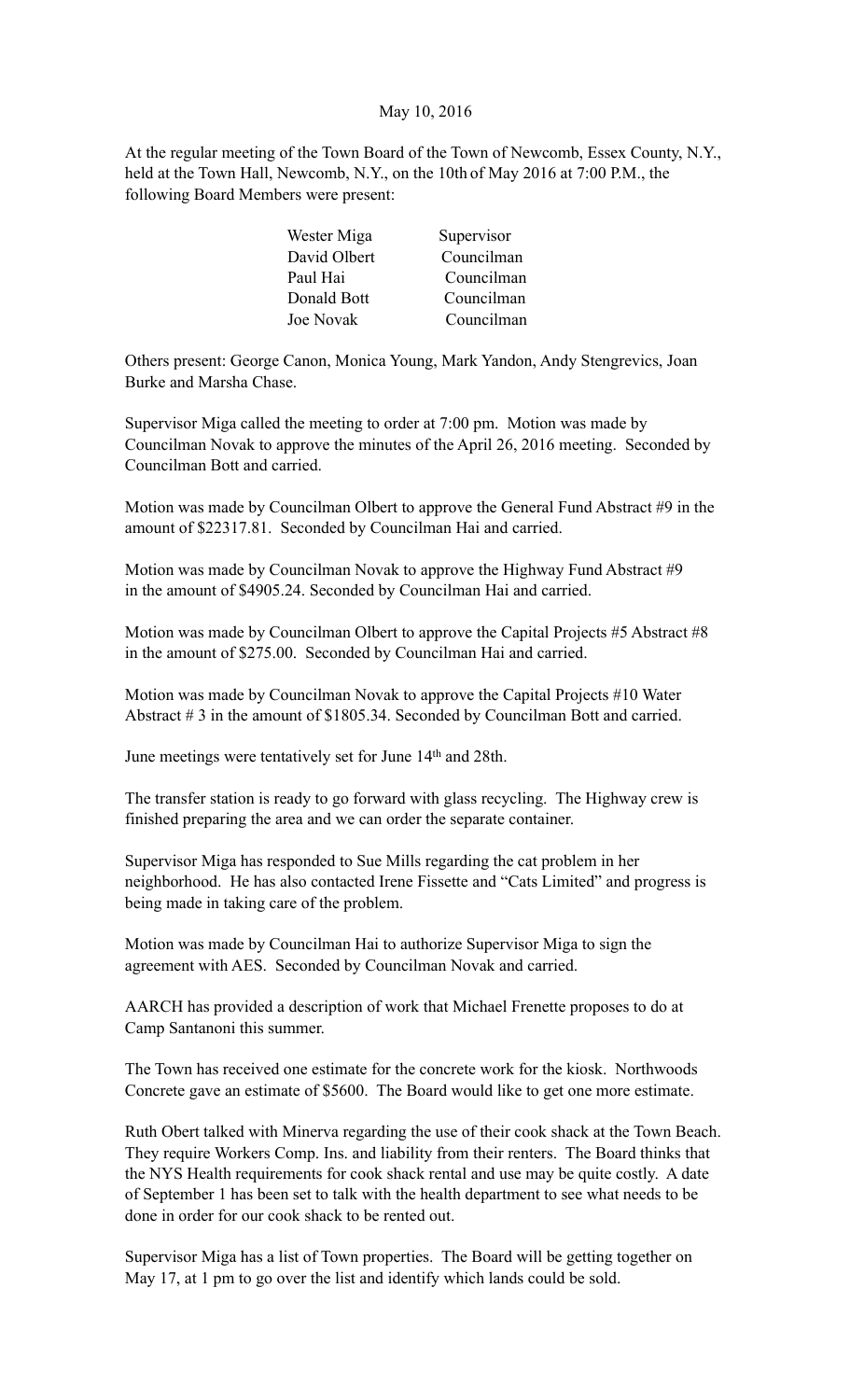Supervisor Miga received some new information regarding the solar property exemption. Each taxing authority, school and town must choose whether to opt out. The Town would have to pass a local law for this exemption.

Joan Burke provided the Board with two examples for a new sign at the Historical Building. Motion was made by Councilman Novak to approve. Seconded by Councilman Olbert and carried. Joan also informed the board that all the final requirements for the 501- 3C, have been completed.

The Board received employment requests from Katelynn Geiger, Alex Ruzbecki, and Aaron Deloria for the summer maintenance crew. They also received an employment request from Astrid Poulton for work at the health center.

There was a water meeting this morning with the Town, AES, DOH and JD Pumping.

The Board received a letter of resignation from Town Justice, Andrew Stengrevics effective December 31, 2016.

 Motion was made by Councilman Bott to adjourn. Seconded by Councilman Novak and carried at 8:15 pm.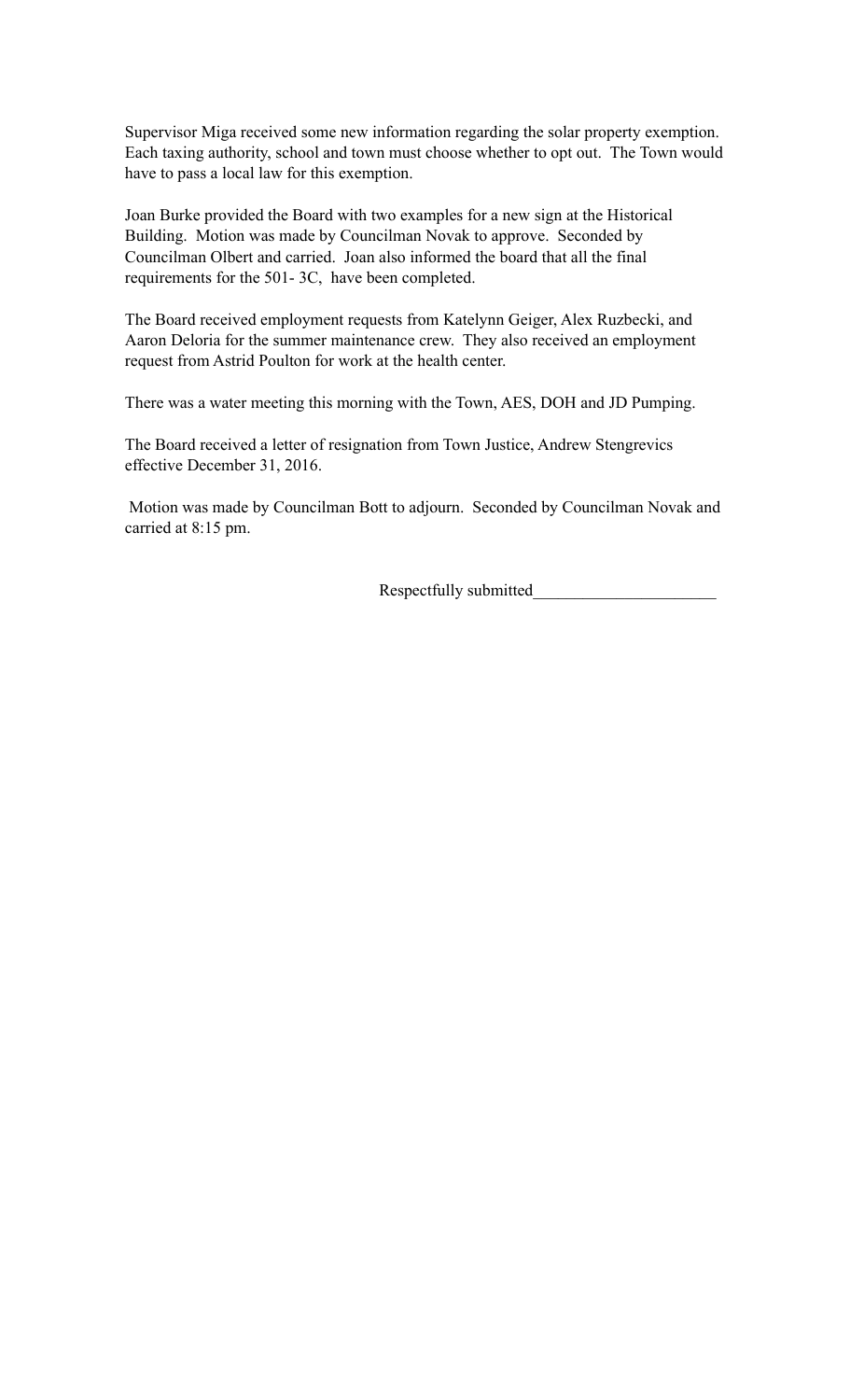# April 26, 2016

At the regular meeting of the Town Board of the Town of Newcomb, Essex County, N.Y., held at the Town Hall, Newcomb, N.Y., on the 26th of April 2016 at 7:00 P.M., the following Board Members were present:

| Wester Miga  | Supervisor |
|--------------|------------|
| David Olbert | Councilman |
| Paul Hai     | Councilman |
| Donald Bott  | Councilman |

Others present: Joan Burke, Pat Bean, Ruth Olbert and Mary Pound. Absent: Joe Novak.

Motion was made by Councilman Bott to approve the minutes of the April 12, 2016 meeting. Seconded by Councilman Hai and carried.

Motion was made by Councilman Hai to approve the General Fund Abstract #8 in the amount of \$29612.75. Seconded by Councilman Olbert and carried.

Motion was made by Councilman Bott to approve the Highway Fund Abstract #8 in the amount of \$49269.97. Seconded by Councilman Hai and carried.

Motion was made by Councilman Bott to approve the Water Abstract #4 in the amount of \$1175.93. Seconded by Councilman Hai and carried.

Motion was made by Councilman Olbert to approve the Sewer Abstract #4 in the amount of \$861.58. Seconded by Councilman Hai and carried.

Motion was made by Councilman Olbert to approve the Capitol Projects #5 Abstract #7 in the amount of \$19383.20. Seconded by Councilman Bott and carried.

Motion was made by Councilman Hai to approve the Capitol Projects #7 Abstract #1 in the amount of \$3740.00. Seconded by Councilman Bott and carried.

Motion as made by Councilman Bott to approve Local Law #1 to protect the water district well. Seconded by Councilman Hai and approved by roll call vote: Councilman Bott – Aye, Councilman Hai – Aye, Councilman Olbert – Aye, and Supervisor Miga – Aye.

We hope to have glass recycling at the landfill soon. The grading for the new container is done but the area needs to dry out more for the work to be completed.

John Williams, code enforcement officer from Minerva is willing to put in more hours here in Newcomb to help out. The Town will advertise for a trainee for the code office.

Motion was made by Councilman Olbert to authorize Superviser Miga to sign the contract with Hydrosource for the water project. Seconded by Councilman Bott and carried.

The Board received an employment application from Emily Marra for summer employment.

The Town has received several complaints on ATV use on trails in Newcomb. Several locations will need signs to prevent ATV use. They need to be two sided. These will be ordered from the county.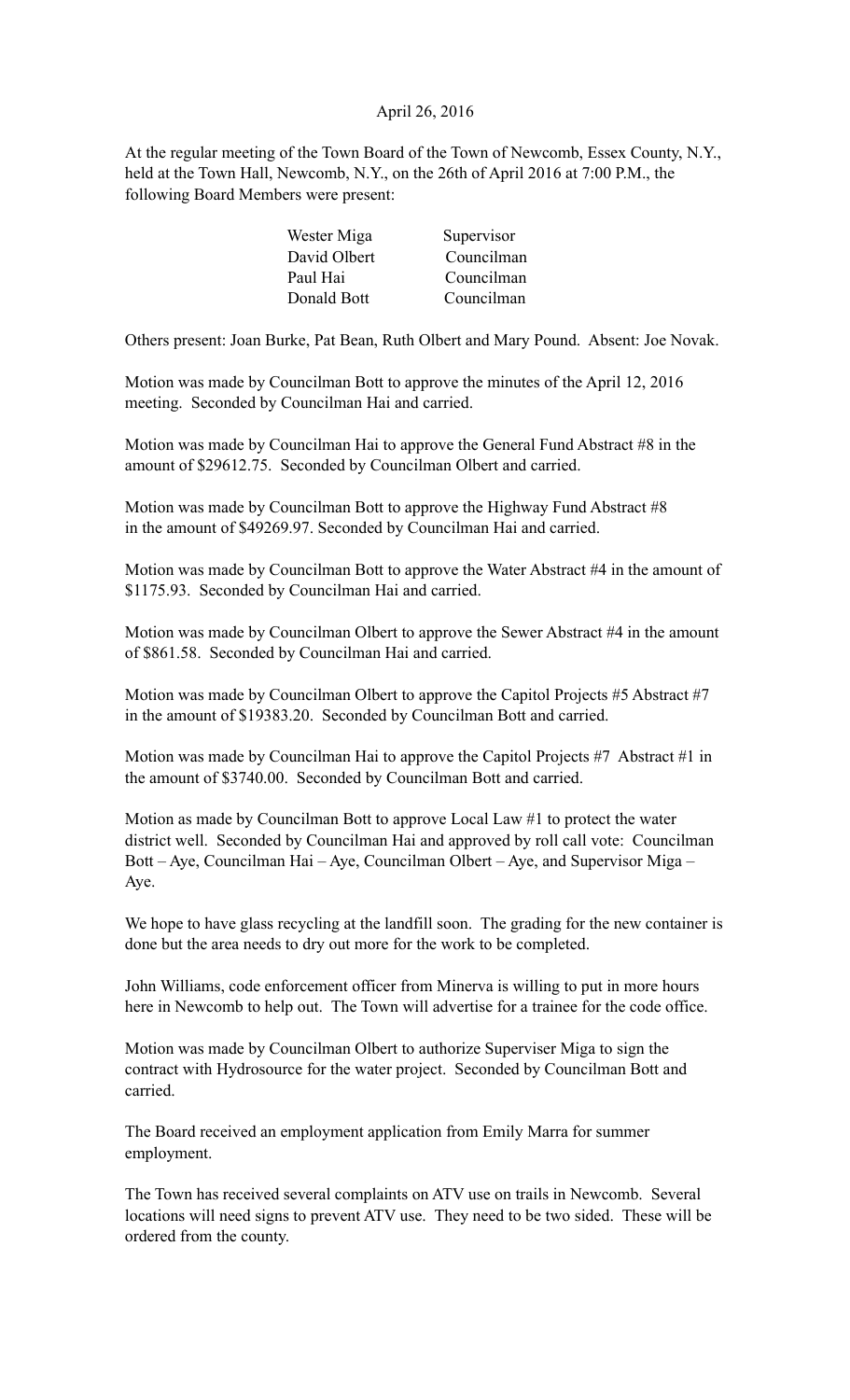Motion was made by Councilman Hai to approve attendance of Karen Darrah to the Tax Receivers conference on June 12-16. Seconded by Councilman Olbert and carried.

The Historical Museum property has also had problems with ATV use. A fence will be erected to establish a perimeter. Also designs are being worked on for a new sign.

Motion was made by Councilman Bott to adjourn. Seconded by Councilman Hai and carried at 8:15 pm.

Respectfully Submitted\_\_\_\_\_\_\_\_\_\_\_\_\_\_\_\_\_\_\_\_\_\_\_\_\_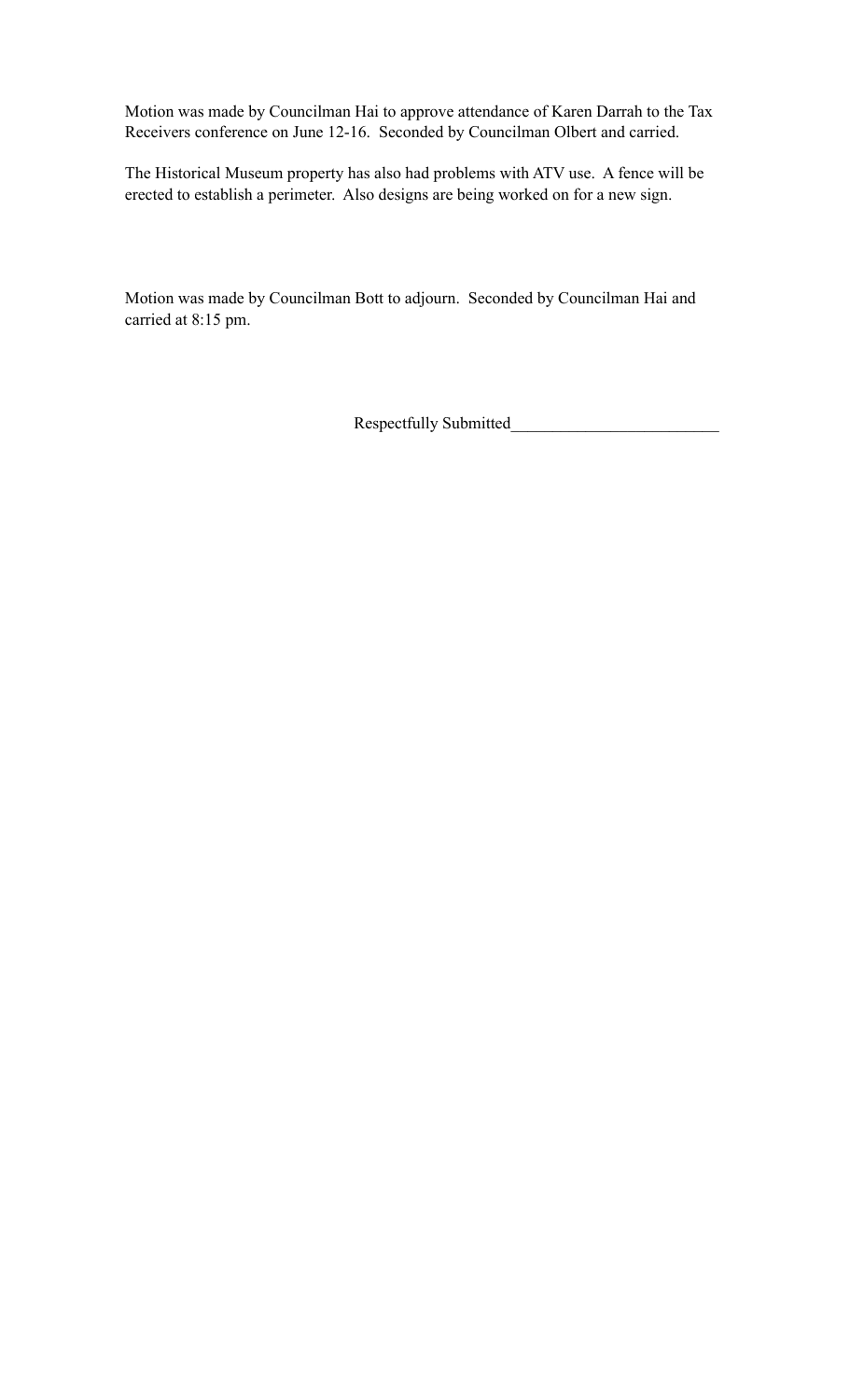# April 12, 2016

At the regular meeting of the Town Board of the Town of Newcomb, Essex County, N.Y., held at the Town Hall, Newcomb, N.Y., on the 12th of April 2016 at 7:00 P.M., the following Board Members were present:

| Wester Miga  | Supervisor |
|--------------|------------|
| Paul Hai     | Councilman |
| Donald Bott  | Councilman |
| Joe Novak    | Councilman |
| David Olbert | Councilman |

Others present: Mark Yandon, George Canon, Monica Young, Joan Burke, Ruth Olbert and Mary Pound.

Motion was made by Councilman Novak to approve the minutes of the March 22, 2016 meeting. Seconded by Councilman Bott and carried.

Motion was made by Councilman Hai to approve the General Fund Abstract #7 in the amount of \$33488.56. Seconded by Councilman Novak and carried.

Motion was made by Councilman Olbert to approve the Highway Fund Abstract #7 in the amount of \$7401.20. Seconded by Councilman Hai and carried.

Motion was made by Councilman Novak to approve the Capitol Projects #5 Abstract #6 in the amount of \$36300.00. Seconded by Councilman Hai and carried.

Motion was made by Councilman Bott to approve the Capitol Projects #10 Water Abstract #2 in the amount of \$42572.86. Seconded by Councilman Olbert and carried.

As a result of the bid opening on April 1, 2016, regarding the test well drilling project, AES has recommended that the Town award the bid to JD's Pump and Installation Service for \$81014.00. Motion was made by Councilman Bott to award the bid to JD's Pump and Installation Service. Seconded by Councilman Novak and carried.

The Public Hearing for the proposed Local Law to protect the Winebrook Hills water district well has been set for April 26, 2016 at 6:30 pm.

Motion was made by Councilman Novak for approval to go to bid for the Well Field Control Building Project. Seconded by Councilman Hai and carried.

Motion was made by Councilman Novak for approval to borrow \$50000.00 from the General fund to the Capital Projects fund. Seconded by Councilman Olbert and carried.

The Town will be getting a separate container for glass recycling. Councilman Bott and Councilman Novak would like this container to be located on the bank behind the current recycling containers. Highway Supt. Yandon would like to wait until the ground dries out before he begins the project.

May meeting dates were tentatively set for May 10<sup>th</sup> and 24<sup>th</sup>.

Motion was made by Councilman Novak to approve \$600.00 petty cash for the golf course. Seconded by Councilman Olbert and carried.

The next meeting for the water project is set for May 10, 2016.

The tentative date for the golf course opening is May  $16<sup>th</sup>$ .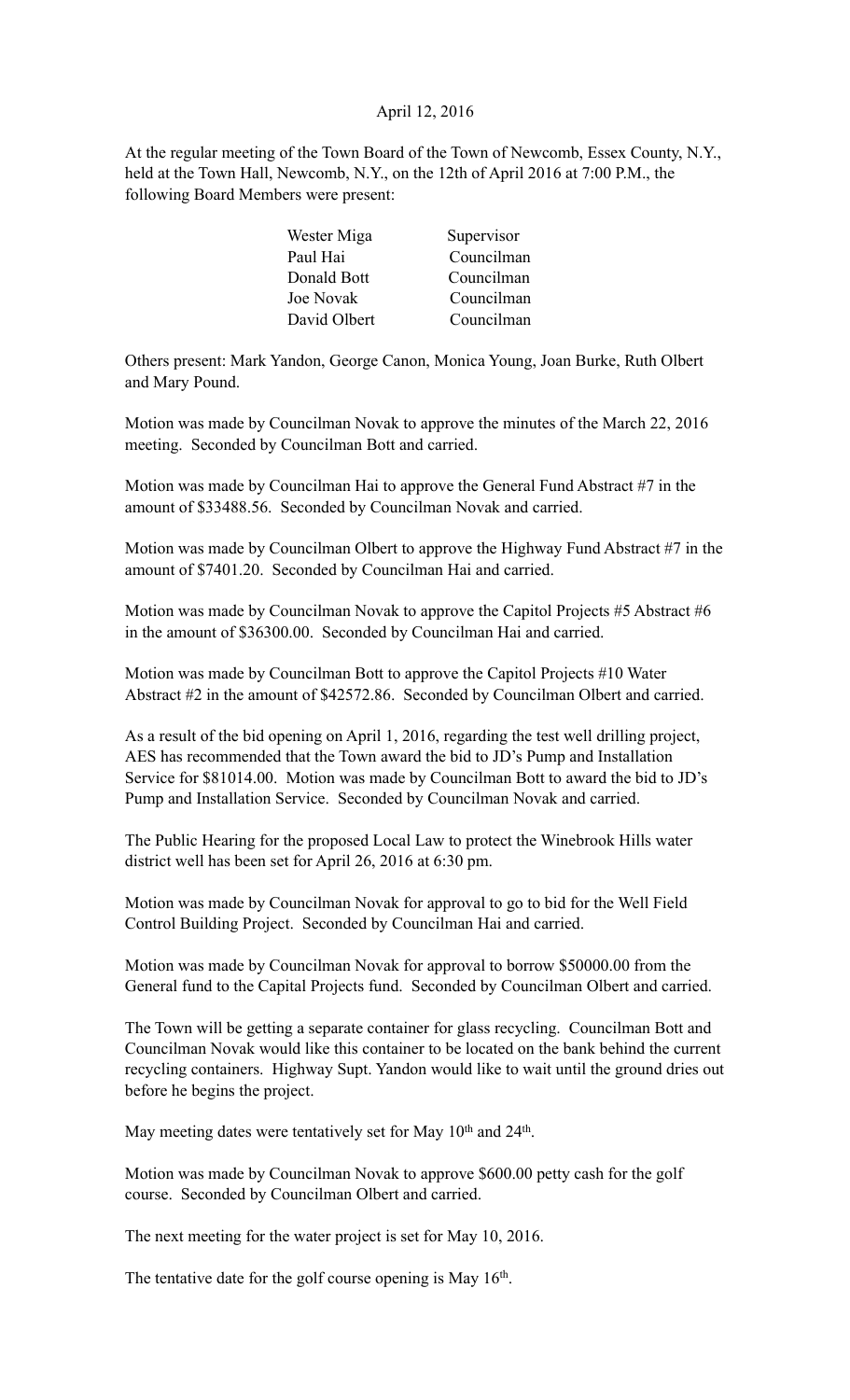The Town Board received a summer employment request from Caitlyn Yandon.

Supervisor Miga has a meeting set up with Tech Quest for computer upgrade on April 19, 2016 at 9 am.

Councilman Hai is trying to set up a public meeting with Adirondack North Country Ass. for an energy program. They are trying to decide what venue would be best to attract the most audience. There will be continued discussion on this.

Mac the Knife is working on a new sign for the overlook park sign.

There will be a meeting with the Santanoni Partners on April 19, 2016 at 1:00 pm. at the Town Hall.

Motion was made by Councilman Novak to adjourn. Seconded by Councilman Hai and carried at 7:55 pm.

Respectfully Submitted\_\_\_\_\_\_\_\_\_\_\_\_\_\_\_\_\_\_\_\_\_\_\_\_\_\_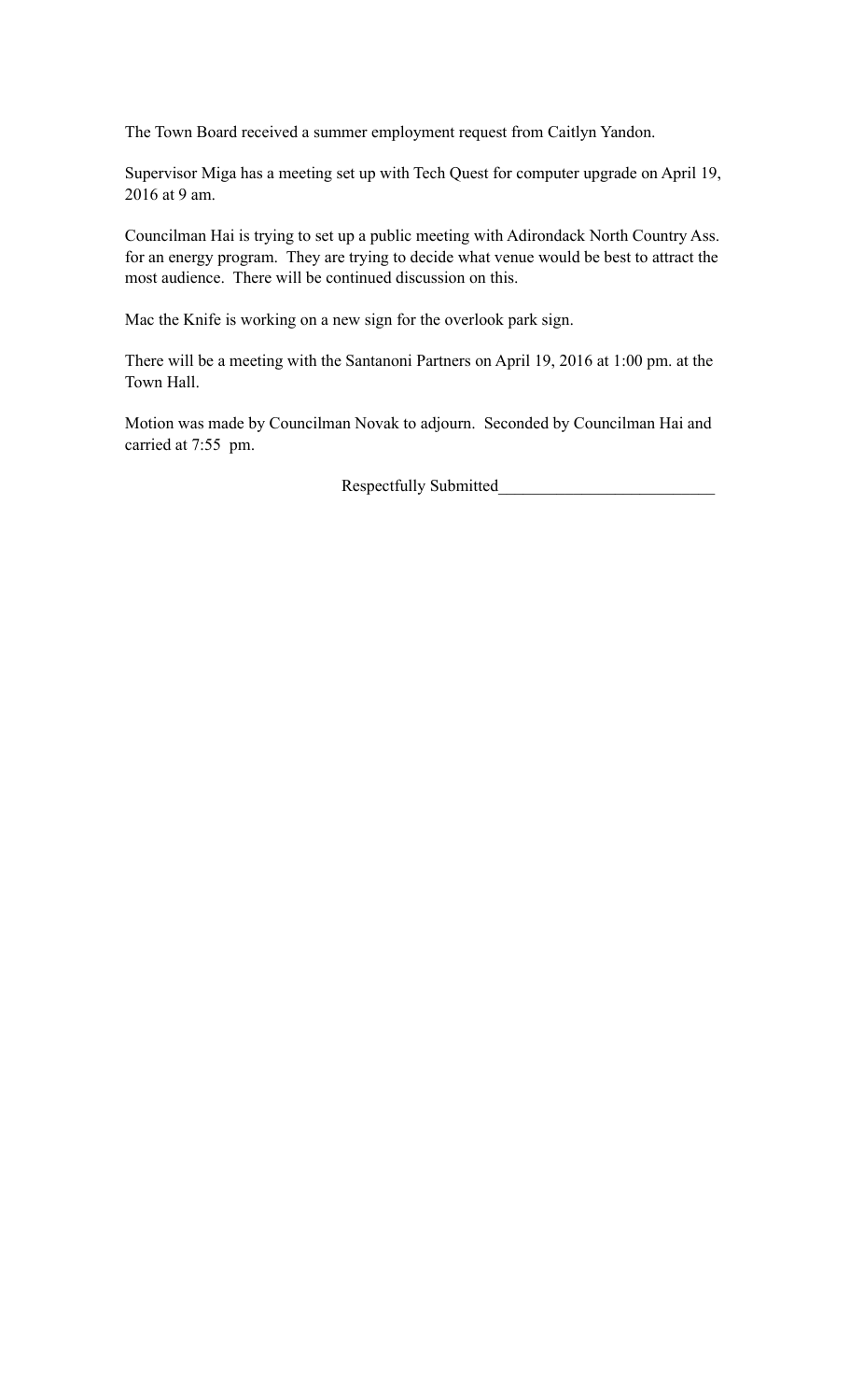### March 22, 2016

At the regular meeting of the Town Board of the Town of Newcomb, Essex County, N.Y., held at the Town Hall, Newcomb, N.Y., on the 22nd of March 2016 at 7:00 P.M., the following Board Members were present:

| Wester Miga  | Supervisor |
|--------------|------------|
| David Olbert | Councilman |
| Paul Hai     | Councilman |
| Donald Bott  | Councilman |
| Joe Novak    | Councilman |

Others present: Mark Yandon, Hwy Supt., George Canon, Monica Young, Robin Deloria, Ruth Olbert, Joan Burke, David O'Donnell, Ann Marie O'Donnell and Mary Pound.

Supervisor Miga called the meeting to order at 7:00 pm. Motion was made by Councilman Bott to approve the minutes of the March 8, 2016 meeting. Seconded by Councilman Olbert and carried.

Motion was made by Councilman Olbert to approve the General Fund Abstract #6 in the amount of \$41399.20. Seconded by Councilman Bott and carried.

Motion was made by Councilman Novak to approve the Highway Fund Abstract #6 in the amount of \$69105.32. Seconded by Councilman Bott and carried.

Motion was made by Councilman Novak to approve the Water Abstract #3 in the amount of \$1199.30. Seconded by Councilman Olbert and carried.

Motion was made by Councilman Olbert to approve the Sewer Abstract #3 in the amount of \$3035.92. Seconded by Councilman Hai and carried.

Motion was made by Councilman Olbert to approve the Capital Projects #5 Abstract #6 in the amount of \$1751.25. Seconded by Councilman Novak and carried.

Motion was made by Councilman Novak to approve the Capital Projects #10 Water Abstract #1 in the amount of \$223.74. Seconded by Councilman Hai and carried.

The Town Board received a letter from David and Ann Marie O'Donnell regarding the Plan B Business. They feel that they did not follow proper procedures when opening and would like the Code Enforcement officer to review it. The Board reviewed the Zoning Law and discussed some of the changes that need to be done to the current laws. Councilman Hai would like more research done and get input from the Planning Board and determine the next steps in the process.

The Town will need to pass a new Local Law to provide legally enforceable controls over land use activities surrounding the Winebrook Hills Water District water supply well. The Board should go over it and come back to the next meeting with input and any questions.

Motion was made by Councilman Bott to authorize Supervisor Miga to sign the contract with Adirondack Landfill Services at a cost of \$4056.00. Seconded by Councilman Novak and carried.

There was discussion on glass recycling at the landfill. There will need to be a separate container for the glass and we need to determine a location for it.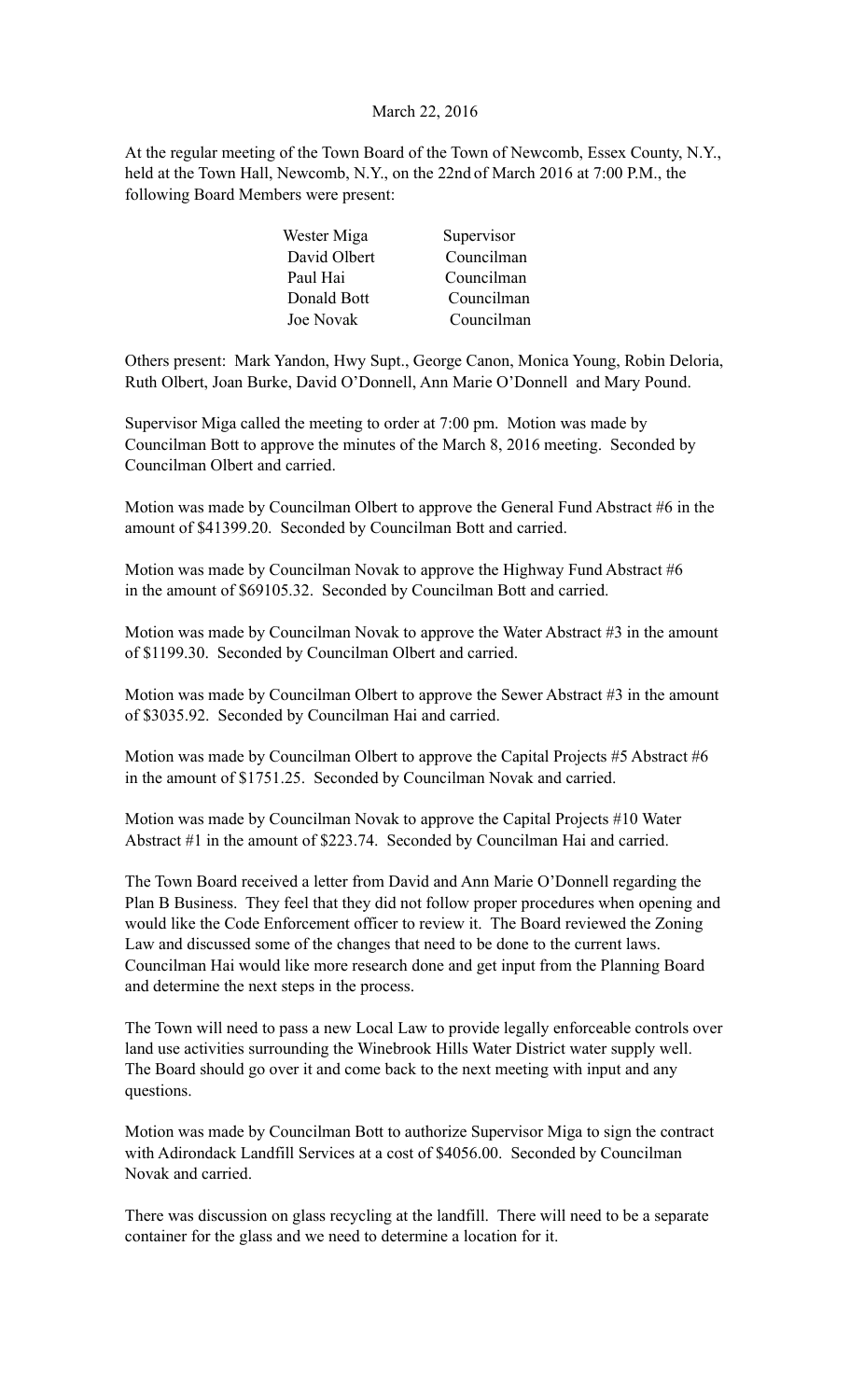Trampoline provided a quote on the brochure design, distribution cost, and levels of production. Motion was made by Councilman Novak to go with the \$60000.00 cost. Seconded by Councilman Olbert and carried.

The final copy of the Kiosk design was provided to the Board. Motion was made by Councilman Olbert to approve the design from Izone Imaging at a cost of \$2442.15. Seconded by Councilman Novak and carried.

Motion was made by Councilman Olbert to approve the contract winner of the RFP, Argus Architecture at a cost of \$8500.00. Seconded by Councilman Novak and carried.

NYCERDA has energy programs and will provide free home assessments to provide ways to save energy. They have low interest loans available.

There will be a meeting on the water system on April 12, 2016 at 10 am in the Town Hall.

The Volunteer dinner is April 30, 2016. There was discussion on choosing the Volunteer of the Year.

Supervisor Miga and Mary Pound interviewed three highly qualified individuals for the Administrative Assistant position. Marsha Chase was appointed to the position.

The Newcomb Fire Dept. has requested to use the town car to go to Schroon Lake for Firefighter 1 training classes. Motion was made by Councilman Novak to approve the use. Seconded by Councilman Olbert and carried.

Robin Deloria provided the Town Board with a housing occupancy survey results that was done in 2008. He is willing to update the information and redo it.

The opening date for the High Peaks Golf Course is tentatively set for May 2, weather permitting.

Eugene Bush, Maintenance Supervisor is working on getting the sign fixed at the overlook. Mac the Knife will be providing some graphics for approval.

Motion was made by Councilman Novak to adjourn. Seconded by Supervisor Miga and carried at 8:30 pm.

Respectfully submitted\_\_\_\_\_\_\_\_\_\_\_\_\_\_\_\_\_\_\_\_\_\_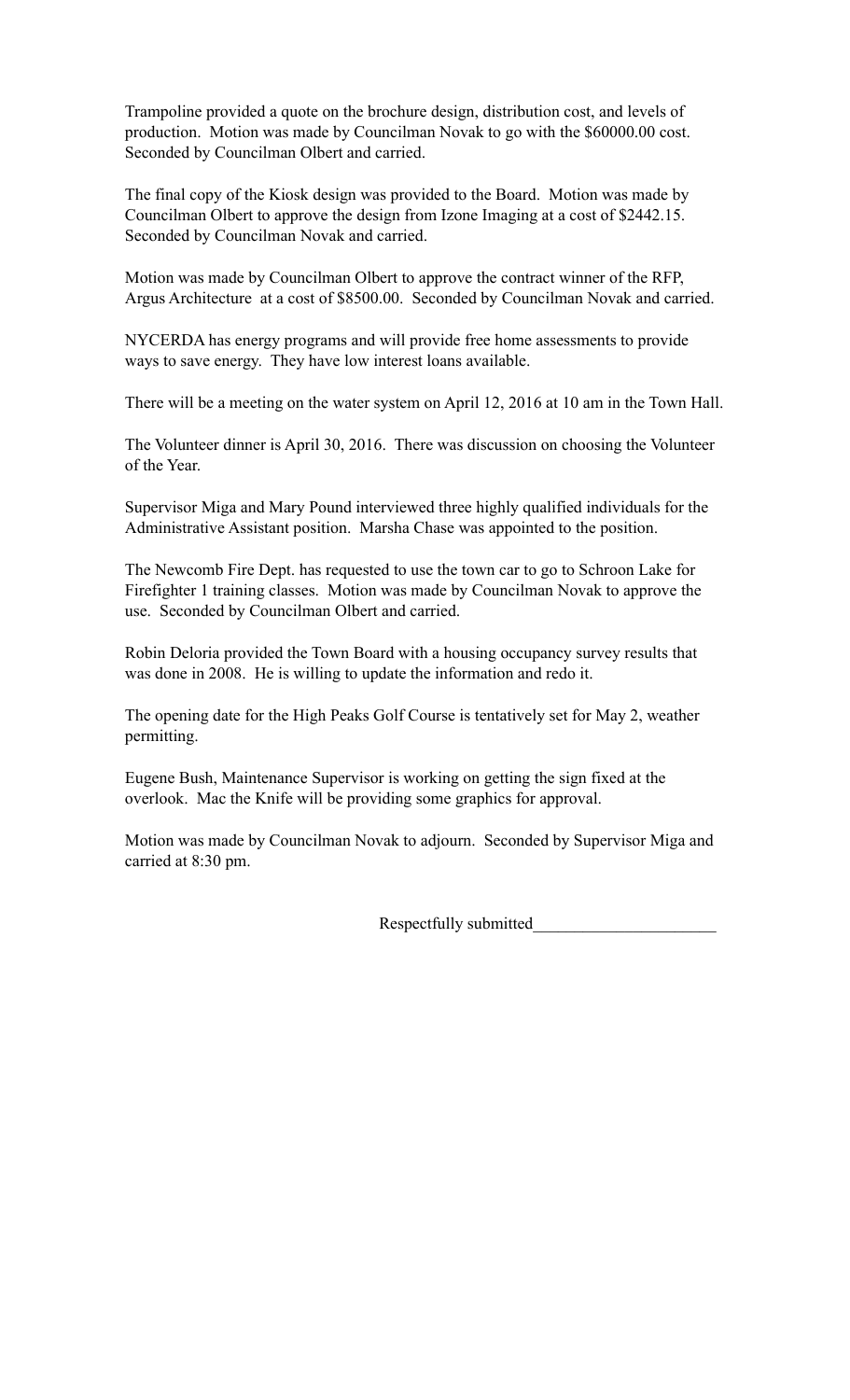### March 8, 2016

At the regular meeting of the Town Board of the Town of Newcomb, Essex County, N.Y., held at the Town Hall, Newcomb, N.Y., on the 8th of March 2016 at 7:00 P.M., the following Board Members were present:

| Wester Miga      | Supervisor |
|------------------|------------|
| Donald Bott      | Councilman |
| Paul Hai         | Councilman |
| David Olbert     | Councilman |
| <b>Joe Novak</b> | Councilman |

Others present: Mark Yandon, Monica Young, Ruth Olbert, Joan Burke, Nancy Tracy, Maggie Alitz, Robin Deloria, Kelly Audino, Ken Helms, Judy Morris and Mary Pound.

Supervisor Miga called the meeting to order at 7:00 P.M. Motion was made by Councilman Novak to approve the minutes of the February 23, 2016 meeting. Seconded by Councilman Bott and carried.

Motion was made by Councilman Novak to approve the General Fund Abstract #5 in the amount of \$94561.56. Seconded by Councilman Hai and carried.

Motion was made by Councilman Olbert to approve the Highway Fund Abstract #5 in the amount of \$2516.47. Seconded by Councilman Hai and carried.

Motion was made by Councilman Hai to approve the Capitol Projects #5 Abstract #4 in the amount of \$792.00. Seconded by Councilman Novak and carried.

Robin Deloria presented the Town Board with a proposal to amend the Town's zoning law, specifically to amend the definition of Home Occupation. This amendment would more closely define the home occupations as they exist currently in Newcomb. The Board tabled this discussion until the next meeting so that they have time to go over the proposal.

Kelly Audino and Nancy Tracy presented the Town Board with a proposal for five Wednesdays in the summer to have "Bands on the Beach." The bands would be playing at the beach along with other venues like a farmers market, winery, etc. The Board agreed to go forward with this proposal.

The April meeting dates were tentatively set for April 12 and 26.

The Board had a discussion on glass recycling at the landfill. Serkil has given permission to recycle glass. We need to put it in a separate container and they will cart it away. We need to determine any safety issues involved in this and talk with Serkil about a specific container.

 Councilman Novak discussed the possibility of making the area down near the beach that had all the blow down into a temporary parking lot for the beach. Highway Supt. Yandon will check out the area and the Board will discuss further.

Motion was made by Councilman Novak to approve the payment of four interns to work at Santanoni this summer. Seconded by Councilman Hai and carried. Supervisor Miga abstained.

Motion was made by Councilman Bott to approve the request by the Newcomb Mountain Quilters to pay Peggy Lynne to perform at the opening ceremony of the Biennial Quilt Show at the AIC on Friday September 9. Seconded by Councilman Novak and carried.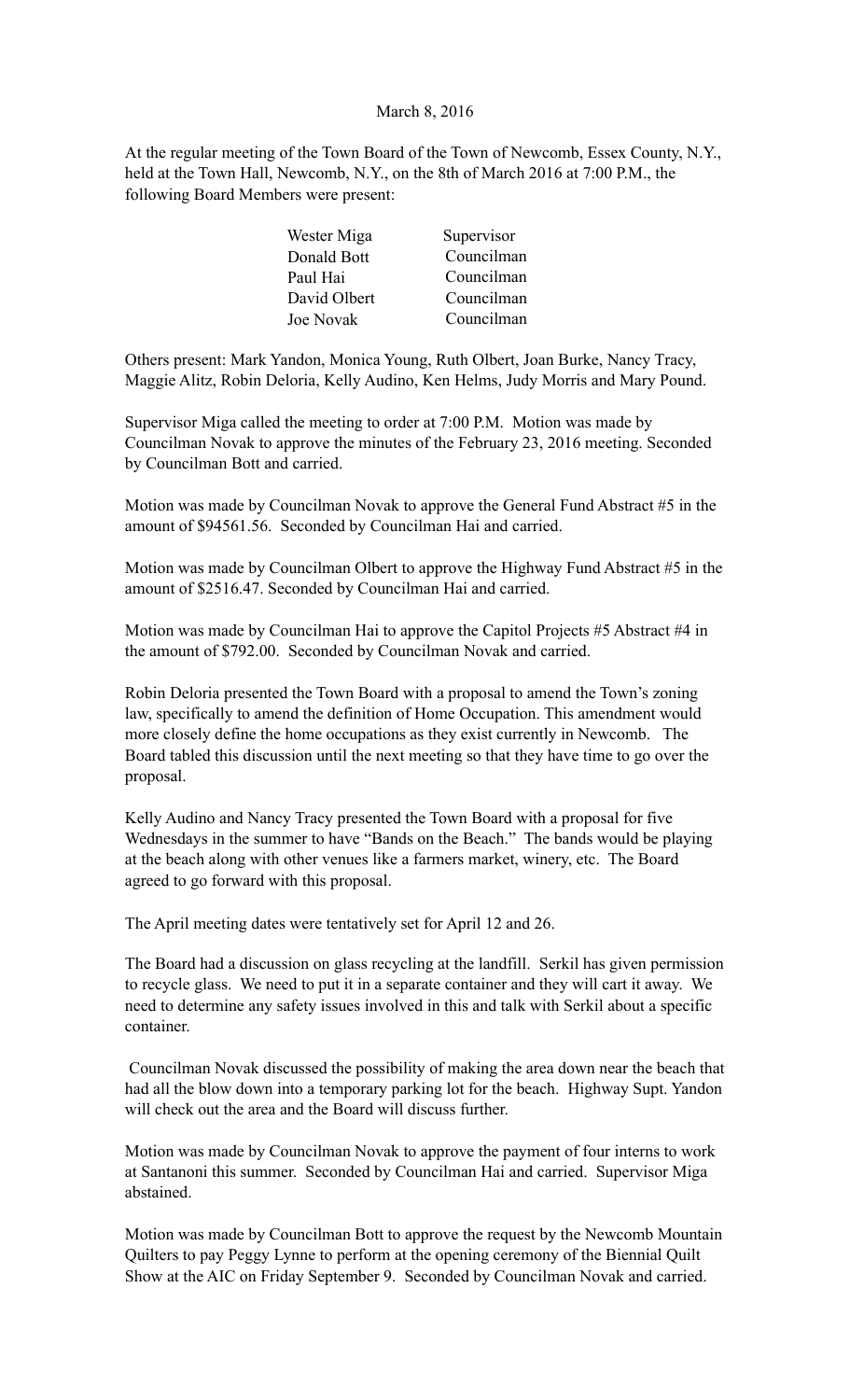The first quarter billing for the Water and Sewer is as follows: Water - \$29760. 00 Water penalty - \$49.60 Sewer - \$12950.00 Sewer penalty - \$56.00 Total - \$42815.60

The Board received a memo from Essex County on the "Return the FAVOR" program. This program is designed to recognize and thank local veterans for their sacrifices and service to the country by providing special discounts at local businesses.

Motion was made by Councilman Hai for a Resolution in support of the Newcomb Central School Veterans Tax Exemption. Seconded by Councilman Olbert and carried.

There is a handout from the Special Projects Committee on the "Newcomb Revitalization Action Plan. A lot of work went into this handout. It shows what they have done so far and the vision for the next few years.

There will be a presentation at the Newcomb Firehouse on Thursday March 10, at 6pm by ROOST and ANCA.

The annual volunteer dinner will be on April 30, 2016. The Board needs to be thinking about nominations for the Volunteer of the Year. They should bring suggestions to the next Board meeting.

Bids for the second well in Winebrook will be due and opened on April 1, 2016.

Ruth Olbert reported that the Trade Show in Saratoga was a huge success. The Town of Newcomb Booth was well attended.

 Motion was made by Councilman Bott to adjourn the meeting. Seconded by Councilman Novak and carried at 8:25 p.m.

Respectfully submitted\_\_\_\_\_\_\_\_\_\_\_\_\_\_\_\_\_\_\_\_\_\_\_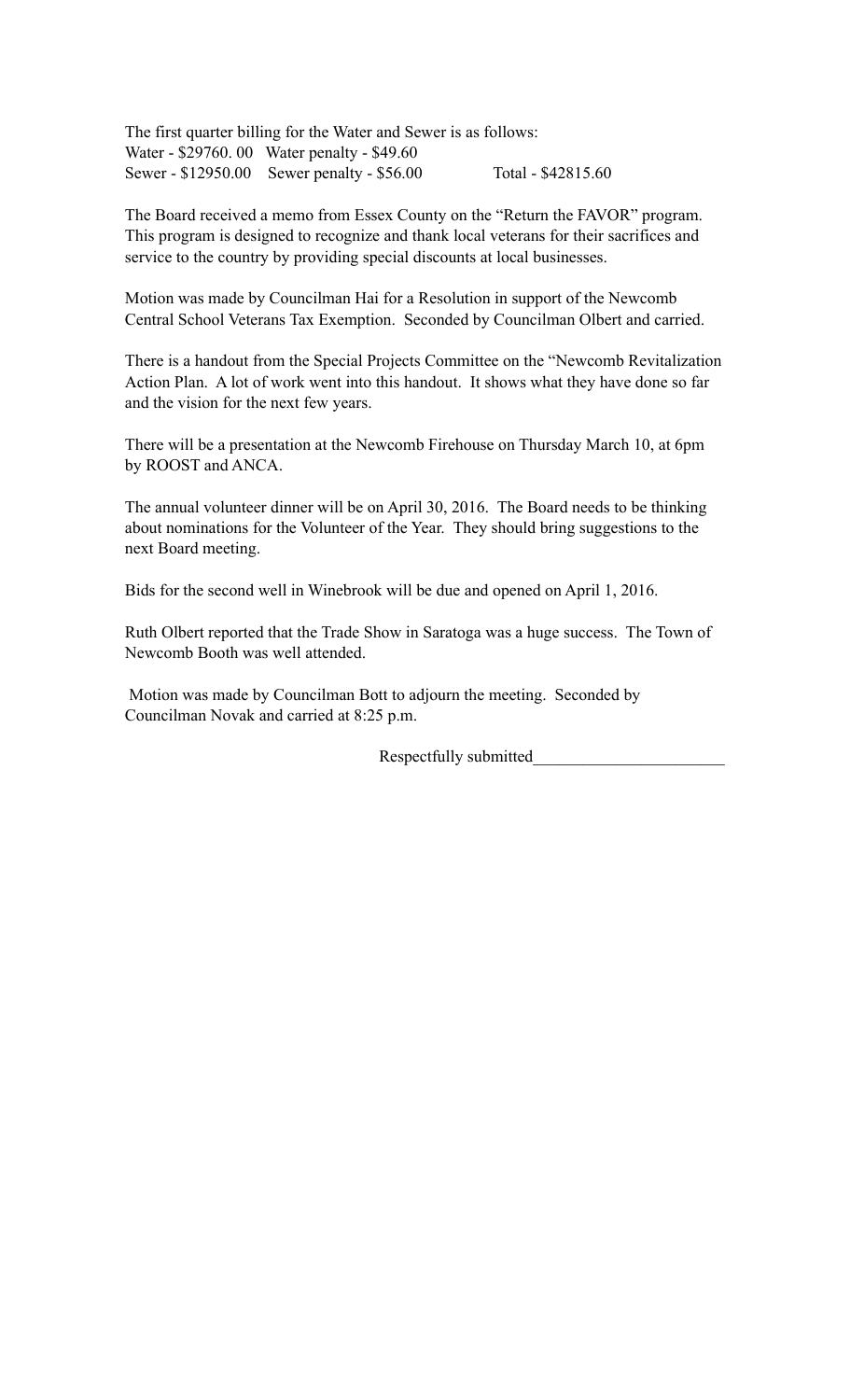# February 23, 2016

At the regular meeting of the Town Board of the Town of Newcomb, Essex County, N.Y., held at the Town Hall, Newcomb, N.Y., on the 23th of February 2016 at 7:00 P. M., the following Board Members were present:

| Wester Miga  | Supervisor |
|--------------|------------|
| Donald Bott  | Councilman |
| Joe Novak    | Councilman |
| David Olbert | Councilman |
| Paul Hai     | Councilman |

Others present: Monica Young, George Canon, Mark Yandon, Joan Burke and Mary Pound.

Motion was made by Councilman Bott to approve the minutes of the February 9, 2016 meeting. Seconded by Councilman Novak and carried.

Motion was made by Councilman Olbert to approve the General Fund Abstract #4 in the amount of \$30499.86. Seconded by Councilman Novak and carried.

Motion was made by Councilman Novak to approve the Highway Fund Abstract #4 in the amount of \$80978.52. Seconded by Councilman Hai and carried.

Motion was made by Councilman Novak to approve the Capitol Projects #5 Abstract #3 in the amount of \$12000.00. Seconded by Councilman Bott and carried.

Motion was made by Councilman Bott to approve the Water Abstract #2 in the amount of \$3275.55. Seconded by Councilman Hai and carried.

Motion was made by Councilman Novak to approve the Sewer Abstract #2 in the amount of \$192.13. Seconded by Councilman Hai and carried.

Motion was made by Councilman Hai for a Resolution to accept Gravel Pit and Access Easements on the tract of land identified as the Boreas Ponds Tract which is part of the former Finch Property now owned by the Nature Conservancy, Inc. Councilman Hai would also like to note that the Town of Newcomb supports the Wild Forest Classification of these lands. Seconded by Councilman Olbert and approved by roll call vote. Bott – Aye, Hai – Aye, Miga – Aye, Novak – Aye and Olbert – Aye.

Motion was made by Councilman Novak to approve a budget amendment to move \$1000. from Contingency #1990.4 to Workers Comp. #9040.8. Seconded by Councilman Olbert and carried.

The Sewer plant generator needs servicing. Motion was made by Councilman Novak to approve the cost of ultraviolet lamps and sleeves from USA Bluebook of \$907.40. Seconded by Councilman Hai and carried.

There was discussion on the problems with the Town Hall heating system. Eugene Bush will get some pricing on a new system.

There will be a Water meeting on March 1, 2016 at 10:00 am at the Town Hall.

There will be a presentation from ROOST/ANCA at the Newcomb Fire Hall on March 10, 2016 from 6-8 pm.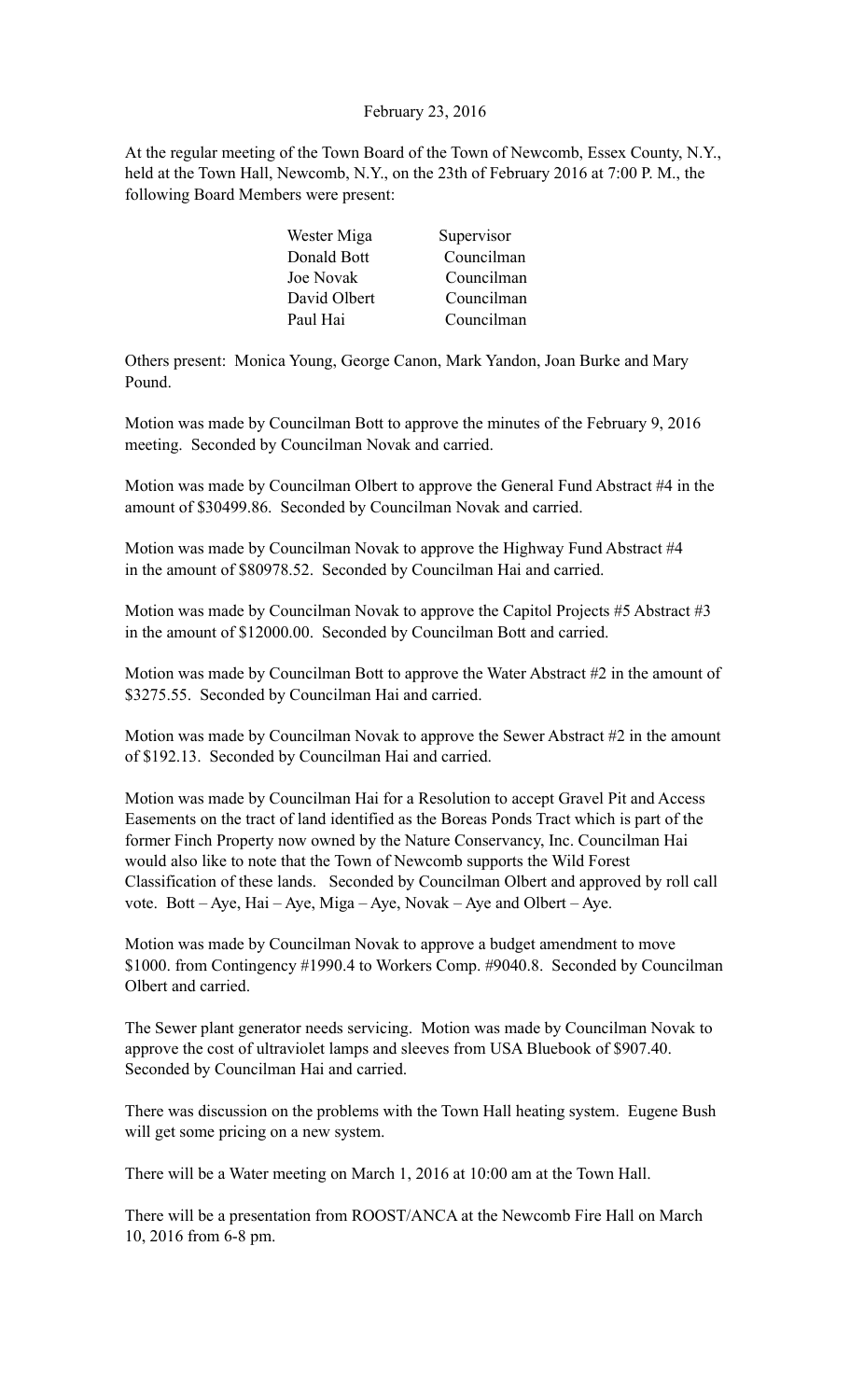There will be an Employee Benefits meeting on March 3, at 10:30 am in the Senior Center.

The Board needs to start thinking about the Volunteer Dinner. Supervisor Miga will check with the Long Lake Diner on available dates.

Councilman Bott spoke with NYSEG regarding the recent long outage that we had. They said that there were several problems that attributed to the outage.

George Canon relayed some information that he received at the Association of Towns. In order for the Town to sell any land the Board has to declare any land for sale as surplus. On any land over 100 acres the Town has to do a Type 2 SEQRA to determine any environmental impact. Councilman Novak will check with the Assessors to get a list of all Town property.

Motion was made by Councilman Novak to adjourn. Seconded by Councilman Olbert and carried at 7:50 pm.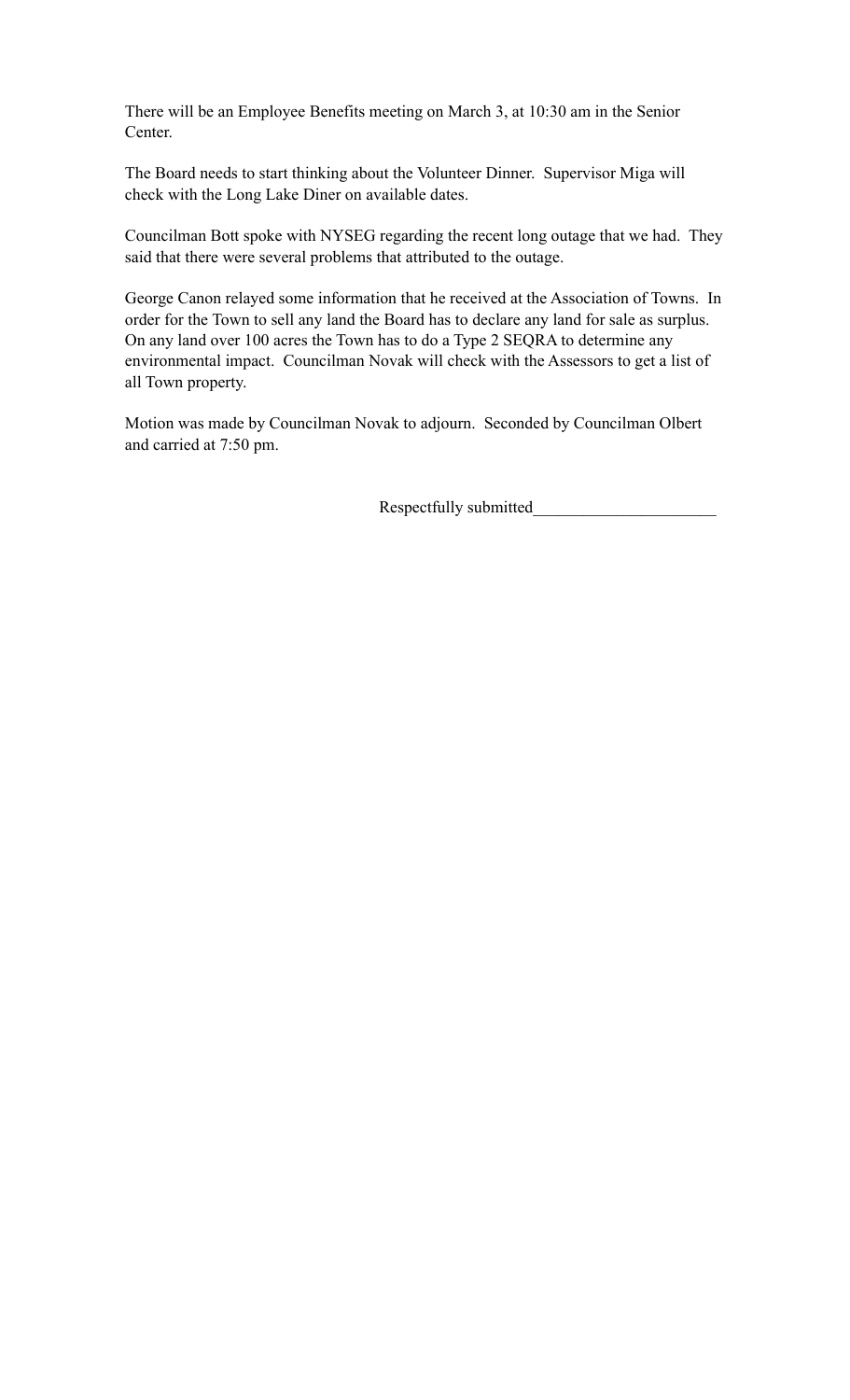# February 9, 2016

At the regular meeting of the Town Board of the Town of Newcomb, Essex County, N.Y., held at the Town Hall, Newcomb, N.Y., on the 9th of February 2016 at 7:00 P. M., the following Board Members were present:

| Wester Miga  | Supervisor |
|--------------|------------|
| Paul Hai     | Councilman |
| Donald Bott  | Councilman |
| Joe Novak    | Councilman |
| David Olbert | Councilman |

Others present: Monica Young, Ruth Olbert, Joan Burke, George Canon, Mark Yandon and Mary Pound.

Meeting was called to order by Supervisor Miga at 7:00 pm. Motion was made by Councilman Novak to approve the minutes of the January 26, 2016 meeting. Seconded by Councilman Bott and carried.

Motion was made by Councilman Novak to approve the General Fund Abstract #3 in the amount of \$30523.86. Seconded by Councilman Hai and carried.

Motion was made by Councilman Novak to approve the Highway Fund Abstract #3 in the amount of \$6654.98. Seconded by Councilman Bott and carried.

Motion was made by Councilman Novak to approve the Capital Projects #4 Highway Equipment Abstract #1 in the amount of \$33748.91. Seconded by Councilman Hai and carried.

Motion was made by Councilman Hai to approve the Capital Projects #5 Abstract #2 in the amount of \$1121.14. Seconded by Councilman Olbert and carried.

The Board went over the handouts for the local marketing, ROOST/ANCA presentation. There was discussion on using Trampoline or Laurinda Minke for advertising and photography. The Board agreed to spend \$40000.00 with Trampoline and the remainder with Laurinda Minke. Motion was made by Councilman Hai to authorize Supervisor Miga to sign the contract with Trampoline for \$40000.00. Seconded by Councilman Olbert and carried.

The March meeting dates were tentatively set for March 8<sup>th</sup> and 22.

The Nature Conservancy has agreed to send out a letter concerning the deadline of removal of hunting camps on their property and the acceptance of demolition material at the Town landfill. This letter should also be sent out to Town residents.

The Winebrook Water District has received another violation notice from the NYS Dept. of Health. Notices will be going out with the next billing. The survey has been completed on the Taylor property. The Planning Board will be having a meeting on March 3

The 19th Annual Adirondack Park Local Government Day Conference is April 13-14. The deadline for registration is March 18.

There will be an employee meeting with Burnham Financial to discuss benefits on March 3, 2016 at 10:30 am in the Nutrition Site.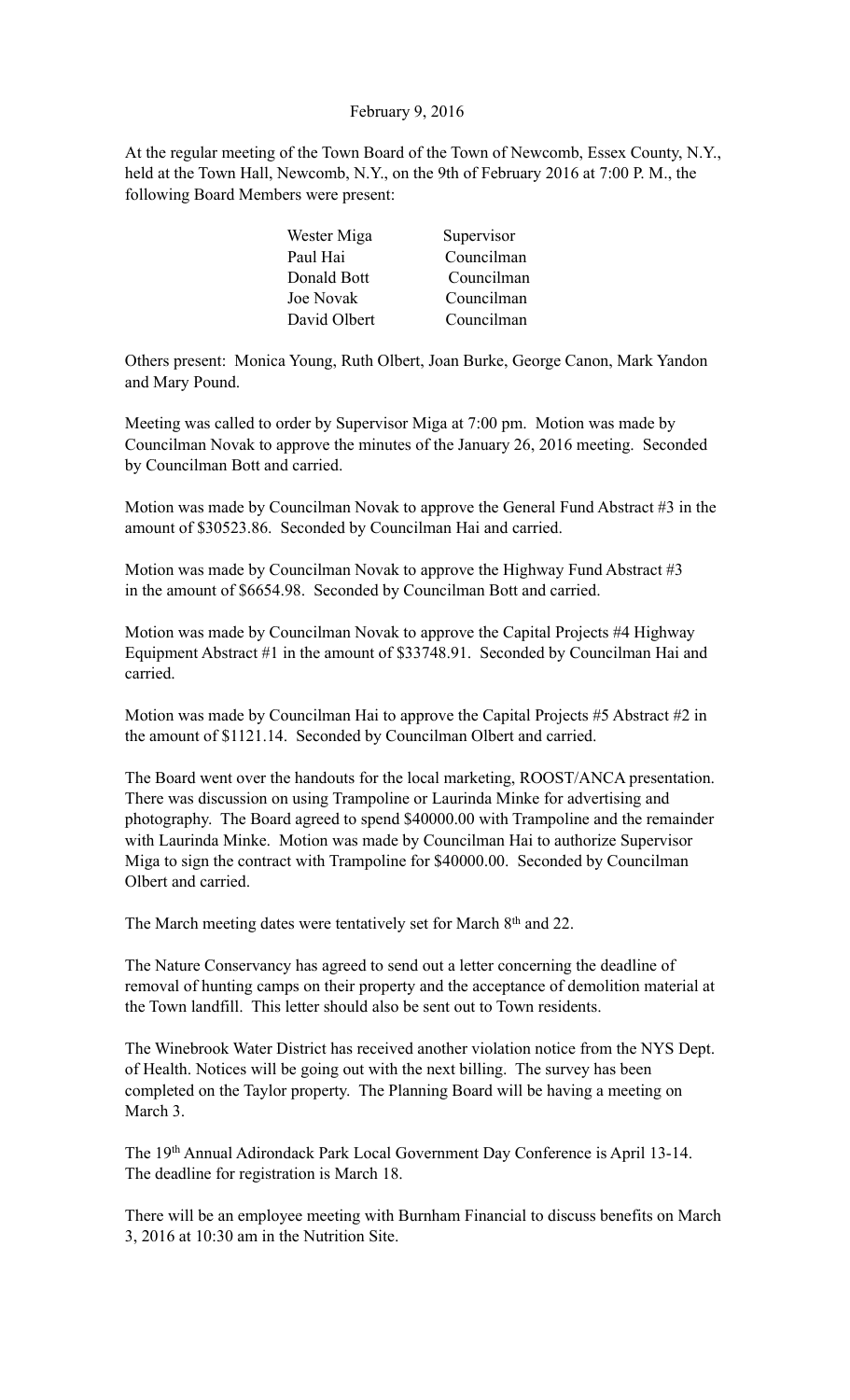The Board received an employment application from Lorinda Marconi for work at the Golf Course.

The Special Projects Committee has recommended that the Board approve a new location for the kiosk originally set for the Blue Ridge Rd. location. There may be a problem with vandalism so far out of Town. They recommend that we set it up at the overlook. Motion was made by Councilman Novak to approve the design work from Adirondack Drafting Services not to exceed \$900. Seconded by Councilman Olbert and carried.

Motion was made by Councilman Hai to approve the use of the Historical Society checking account to help with the cost of the 501-c status application. Seconded by Councilman Novak and carried.

Motion was made by Councilman Bott to adjourn. Seconded by Councilman Novak and carried at 8:10 pm.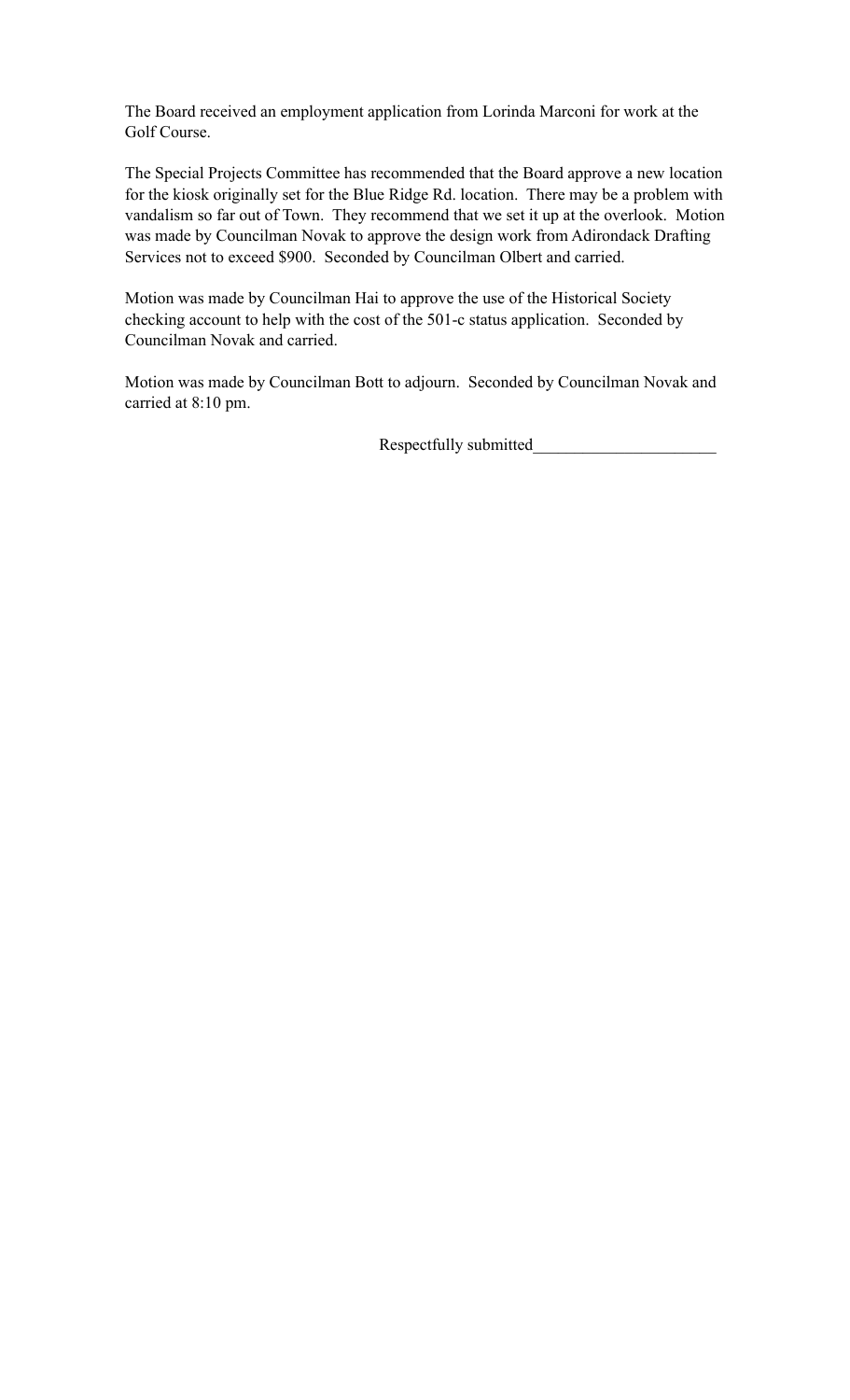### January 26, 2016

At the regular meeting of the Town Board of the Town of Newcomb, Essex County, N.Y., held at the Town Hall, Newcomb, N.Y., on the 26<sup>th</sup> of January 2016 at 7:00 P.M., the following Board Members were present:

| Wester Miga  | Supervisor |
|--------------|------------|
| Paul Hai     | Councilman |
| Donald Bott  | Councilman |
| Joe Novak    | Councilman |
| David Olbert | Councilman |

Others present: Mark Yandon, George Canon, Monica Young, Ruth Olbert, Katie Patronis, Nancy Tracy, Laurinda Minke, Joan Burke, Beth Stalker, Kelly Audino and Mary Pound.

Motion was made by Councilman Bott to approve the minutes of the January 12, 2016 meeting. Seconded by Councilman Novak and carried.

Motion was made by Councilman Bott to approve the General Fund Abstract #2 in the amount of \$61188.31. Seconded by Councilman Olbert and carried.

Motion was made by Councilman Novak to approve the Highway Fund Abstract #2 in the amount of \$41079.27. Seconded by Councilman Bott and carried.

Motion was made by Councilman Novak to approve the Water Fund Abstract #1 in the amount of \$269.93. Seconded by Councilman Bott and carried.

Motion was made by Councilman Olbert to approve the Sewer Fund Abstract #1 in the amount of \$160.50. Seconded by Councilman Novak and carried.

Motion was made by Councilman Novak to approve the Capital Projects #5 Abstract #1 in the amount of \$1052.00. Seconded by Councilman Olbert and carried.

 Katie Patronis from Open Space Institute spoke with the Board about the OSI ownership of the village of Adirondac. In 2003 they purchased approximately 10,000 acres from National Lead. They subdivided the historical structures and did repairs to the MacNaughton House and the Blast Furnace but there are still more repairs needed. Many of the buildings have collapsed and DEC has required that they be demolished. OSI was inquiring to see if the Town of Newcomb is willing to help with the demolition. Mark Yandon, Highway Supt. has agreed to help them.

Laurinda Minke provided the Town Board with a marketing proposal for the Towns immediate marketing needs and long range goals.

The Board decided to wait on the approval of the Trampoline contract. Totals spent on advertising will be brought to the next meeting.

There will be a meeting on February 26, at 2:00 pm with Supervisor Miga, Edna VanAuken and Drew Cullen to discuss the mechanics of the BTI program.

Motion was made by Councilman Novak to approve the Town sponsorship of the Winter Snowfest Weekend. This will involve the Town for insurance coverage for the weekend. Waivers will need to be signed by participants. Councilman Olbert will make contact with our insurance agent. Seconded by Councilman Hai and carried. Councilman Olbert abstained.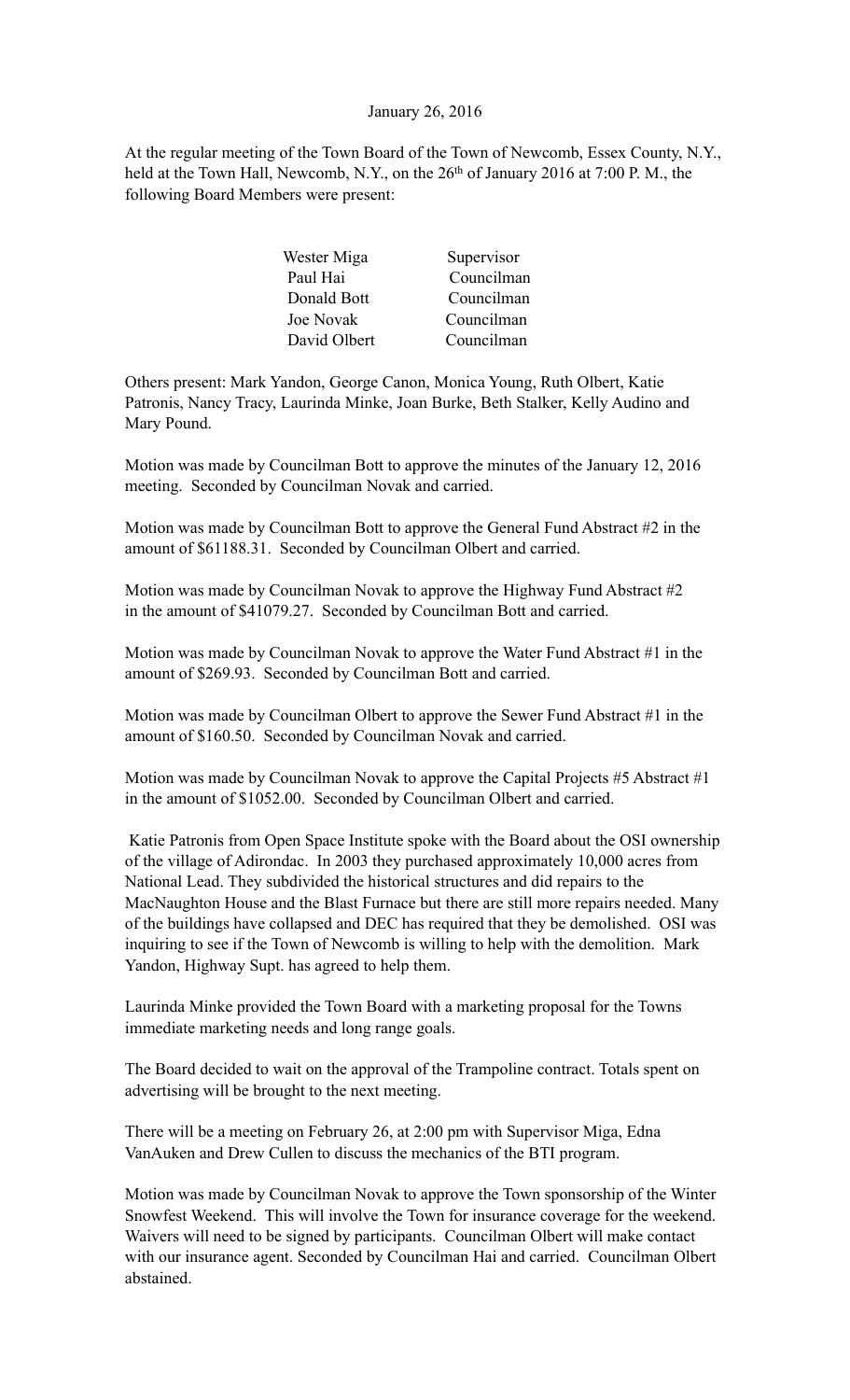There will be a Youth Commission meeting on March 7, 2016 in Elizabethtown.

Motion was made by Councilman Novak to approve the purchase of window stickers for the annual Newcomb Day gift at a cost of 38 cents for 1000. Seconded by Councilman Hai and carried.

There was continued discussion on the sale of the Bissell property. The Town needs to have an appraisal done next. Bob Hampson is a licensed appraiser. The Town will check with him to see if he can do the appraisal.

There is an evaluation form for the part time Administrative Clerk position to help with interviewing potential employees.

There was discussion on the possibility of getting new signs for the landfill to deal with the coming demolition of several camps on State land. The Board discussed the possibility of beginning to charge for C&D. The Board will do some research on what other towns charge.

Motion was made by Councilman Bott to adjourn. Seconded by Councilman Novak and carried at 8:40 pm.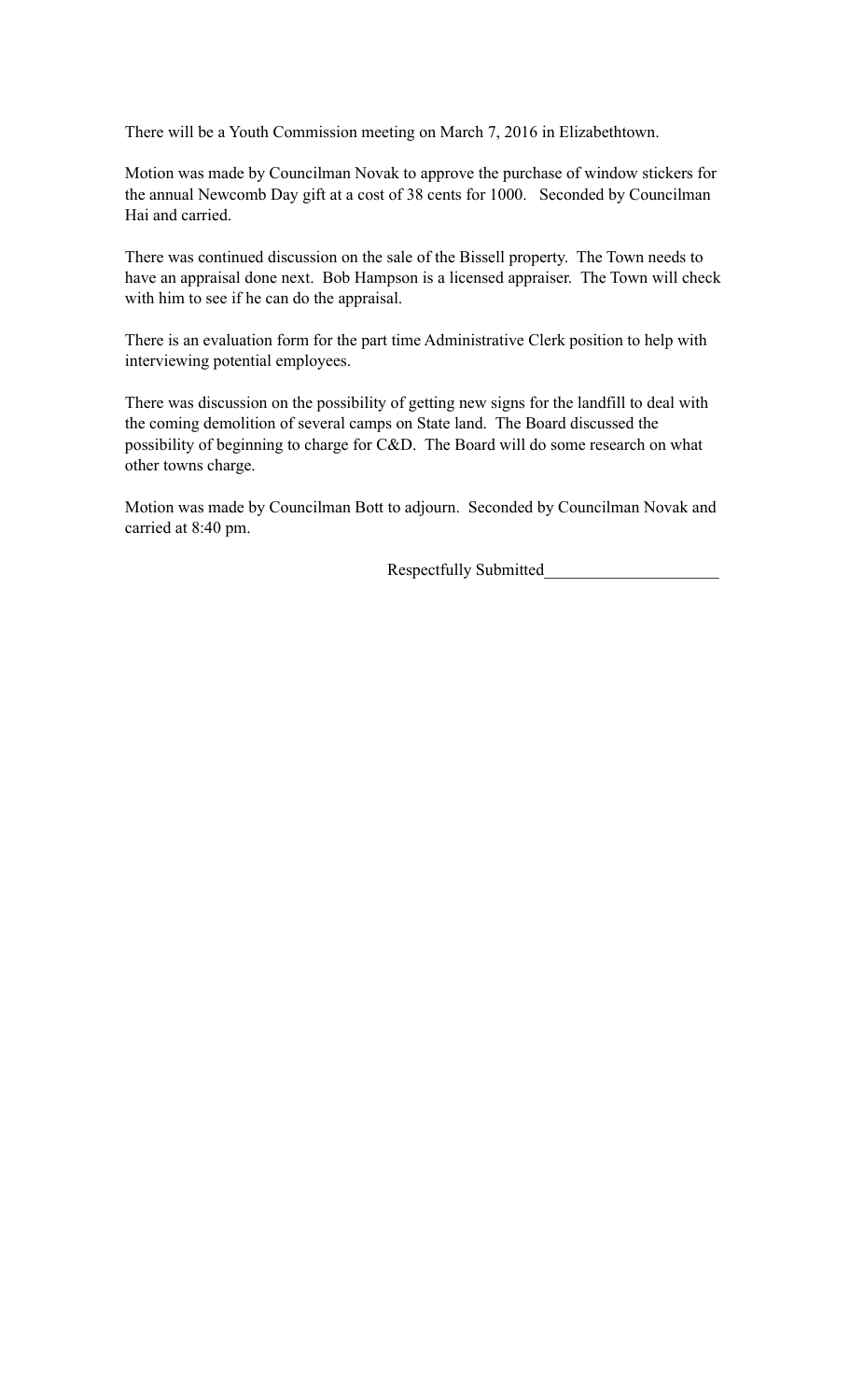January 15, 2016

At a special meeting of the Town Board of the Town of Newcomb, Essex County, N.Y., held at the Town Hall, Newcomb, N.Y., on the 15<sup>th</sup> of January 2016 at 2:00 P.M., the following Board Members were present:

| George Canon | Dep. Supervisor |
|--------------|-----------------|
| Paul Hai     | Councilman      |
| Donald Bott  | Councilman      |
| Joe Novak    | Councilman      |

Meeting was called to order by Deputy Supervisor George Canon at 2:10 pm. The purpose of the meeting is to approve the General Fund and Highway Fund warrants.

Motion was made by Councilman Bott to approve the General Fund Abstract #1 in the amount of \$39864.08. Seconded by Councilman Hai and carried.

Motion was made by Councilman Novak to approve the Highway Fund Abstract #1 in the amount of \$11000.38. Seconded by Councilman Bott and carried.

Motion was made by Councilman Novak to adjourn. Seconded by Councilman Hai and carried at 2:30 pm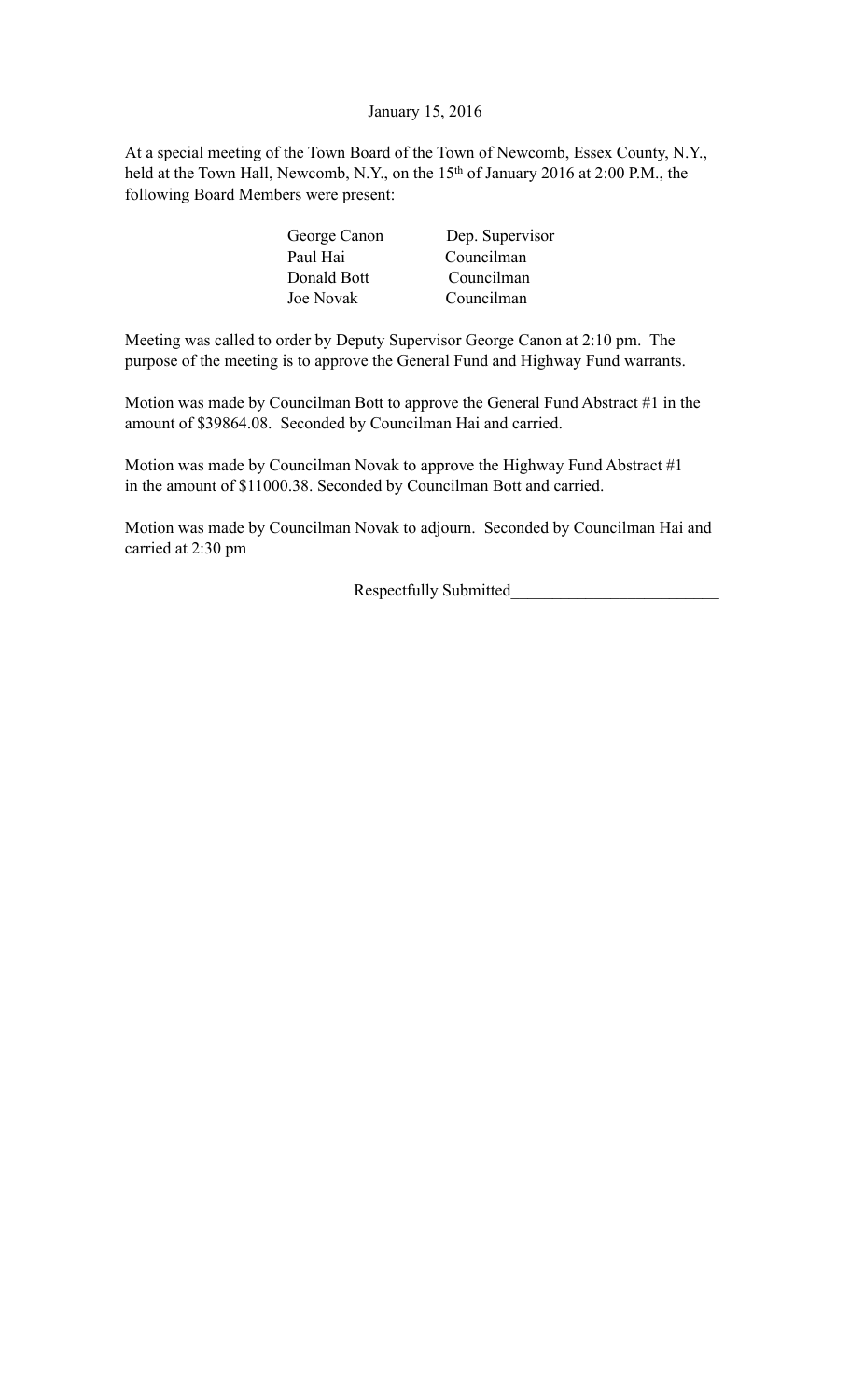At the Organizational meeting of the Town Board of the Town of Newcomb, Essex County, N.Y., held at the Town Hall, Newcomb, N.Y., on the first day of January 2016 at 10:00 A.M., the following Board Members were present:

| Wester Miga  | Supervisor |
|--------------|------------|
| David Olbert | Councilman |
| Donald Bott  | Councilman |
| Joseph Novak | Councilman |
| Paul Hai     | Councilman |
|              |            |

Others present: Mark Yandon, Hway Supt., George Canon, Monica Young, Joan Burke, Bob Lilly, Lorraine Miga and Mary Pound, Town Clerk.

Meeting was called to order by Supervisor Miga at 10:05 a.m.

Motion was made by Councilman Bott for a Resolution adopting Elected Officials salaries for 2016.

| <b>OFFICIAL</b>            | <b>SALARY</b> |
|----------------------------|---------------|
| Wester Miga                | \$41600.00    |
| George Canon               | \$6000.00     |
| Mary Pound                 | \$16404.00    |
| David Olbert, D on Bott,   |               |
| Joe Novak, Paul Hai        | \$8996.00     |
| Lowell Stringer (Chairman) |               |
| J. Thornton, E. VanAuken   | \$12582.00    |
| Karen Darrah               | \$10452.00    |
| Mark Yandon                | \$74308.00    |
| <b>Andrew Stengrevics</b>  | \$8996.00     |
|                            |               |

This Resolution was duly seconded by Councilman Novak and adopted by role call vote as follows: Supervisor Miga – Aye, Councilman Hai – Aye, Councilman Olbert – Aye, Councilman Bott – Aye, and Councilman Novak– Aye.

Motion was made by Councilman Bott for a Resolution appointing officials and setting 2016 salaries:

| <b>POSITION</b>           | <b>OFFICIAL</b>    | <b>SALARY</b> |
|---------------------------|--------------------|---------------|
| Clerk to Supervisor       | Mary Pound         | \$49296.00    |
| Chairman Bd. Of Assessors | Lowell Stringer    | \$6288.00     |
| <b>Budget Officer</b>     | Wester Miga        | \$20688.00    |
| Deputy Town Clerk         | Elizabeth Stickney | \$3180.00     |
| <b>Town Historian</b>     | Lana Fennessy      | \$1200.00     |
| Reg. Of Vital Statistics  | Mary Pound         | \$100.00      |
| <b>Registered Nurse</b>   | <b>Faith Helms</b> | \$32.15       |
| <b>Health Officer</b>     | Kevin Bolan        | $-0-$         |
| Physician Assistant       | Kevin Bolan        | \$55328.00    |
|                           | Denise Bolan       | $-0-$         |
| Clerk, Health Center      | Jolene Hlavaty     | \$20.85       |
|                           | Jennifer Fifield   | \$16.25       |
| Clerk, Highway            | Melissa Yandon     | \$14220.00    |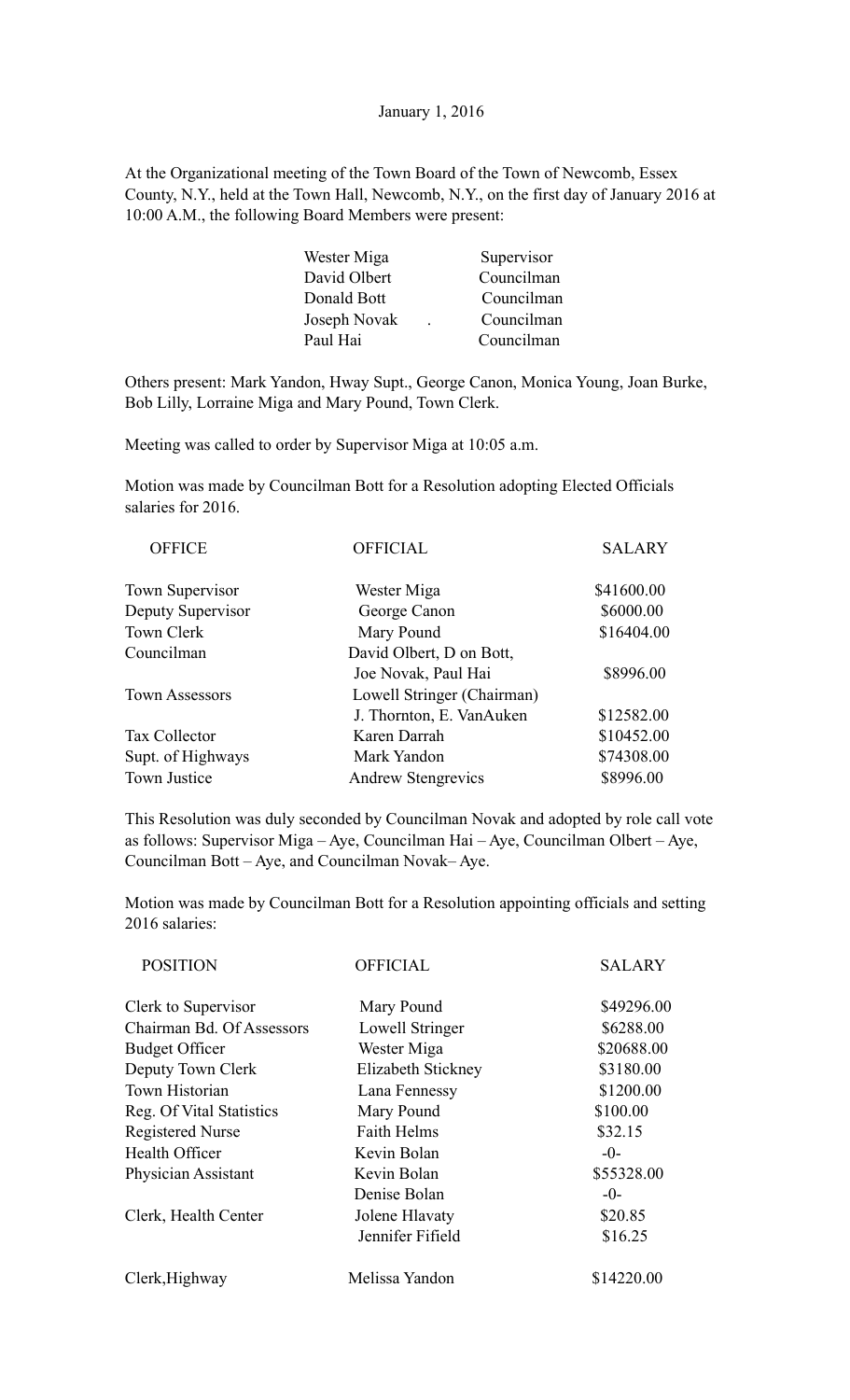| Clerk, Youth Commission        |                                                      |                     |
|--------------------------------|------------------------------------------------------|---------------------|
| Planning Bd. & Zoning, Justice | Jennifer Fifield                                     | \$5616.00           |
| Janitor, Town Hall, Sr. Center | Brandi Fifield                                       | \$13.26             |
| Janitor, Medical Center        | Brandi Fifield                                       | \$13.26             |
| Building & Safety Insp.        | Michael Moses                                        | \$23.50             |
| Zoning Tech                    |                                                      | \$14.00/hr          |
|                                |                                                      |                     |
| General Mechanic               | Eugene Bush                                          | \$28.75             |
| Maintenance Person             | <b>Nelson Turcotte</b>                               | \$27.75             |
|                                | <b>Charles Canon</b>                                 | \$27.75             |
| Water Supt.                    | Ray Bush                                             | \$9800.00           |
| Sewer Supt                     | <b>Tracy Smith</b>                                   | $$225.00$ per month |
| Animal Control Officer         | Lorinda Marconi                                      | \$1200.00/yr        |
| <b>Landfill Attendants</b>     | Joe Darrah, Dave ODonnell                            |                     |
|                                | Joe Lapointe, John Harrington                        | \$15.05             |
| <b>Recreation Attendants</b>   | Garrett Phelps, Mandy Bush,                          |                     |
|                                | R. Bailey, Janice Wright                             | \$13.82             |
|                                | Ann Marie O'Donnell                                  |                     |
| <b>Medical Bus Driver</b>      | Linda Stringer, Gene Poulin,<br>Pam Siers, Bob Ward, | \$16.22/hr          |
|                                | Bill LaClair, Marlene Bott,                          | \$12.60/hr          |
|                                |                                                      |                     |
| Senior Center Driver           | Bob Ward,                                            | \$16.22/hr          |
|                                | <b>Mitch Moses</b>                                   | \$12.60/hr          |
| Laborer – Parttime             |                                                      | Min. Wage           |
| Assess. Bd. Of Review          | Mike Tracy, Drew Cullen                              | \$350.00/yr         |
|                                | Robert Dwyer (Chairman)                              | \$400.00/yr         |
| <b>BTI</b> Program             | Eric VanAuken                                        | \$16.12/hr          |
|                                | Dave ODonnell                                        | \$14.69/hr          |
|                                | Beth Stalker, Rose Bush                              | \$14.69/hr          |
|                                | Edna VanAuken                                        | \$27.44/hr          |
| Golf Course Manager            | <b>Charles Canon</b>                                 | \$27.75/hr          |
| <b>Golf Course Grounds</b>     | N. Fifield, Gene Poulin                              | \$17.55/hr          |
| Clubhouse Supv.                | Linda Stringer                                       | \$13.10/hr          |
| Clubhouse Att.                 | Bob Yandon,                                          |                     |
|                                | Robin Reardon, C. Poulin                             | \$11.80/hr          |
| Historical Bldg.               | Technician -                                         | \$15.50/hr          |
|                                | Greeter                                              | \$11.50/hr          |
| Town Website                   | Lorinda Minke                                        | \$325.00/mo         |

This Resolution was duly seconded by Councilman Novak and carried.

Town Clerk, Mary Pound appointed Betty Stickney as Deputy Town Clerk. Her primary duties shall be preparing the warrants.

Highway Supt., Mark Yandon appointed Melissa Yandon as Deputy Highway Supt.

Motion was made by Councilman Olbert to appoint the following Youth Commission Members: Colleen Sage, Denise Bolan, Melissa Yandon, Clark Hults and alternate, Jen Fifield. Seconded by Councilman Novak and carried.